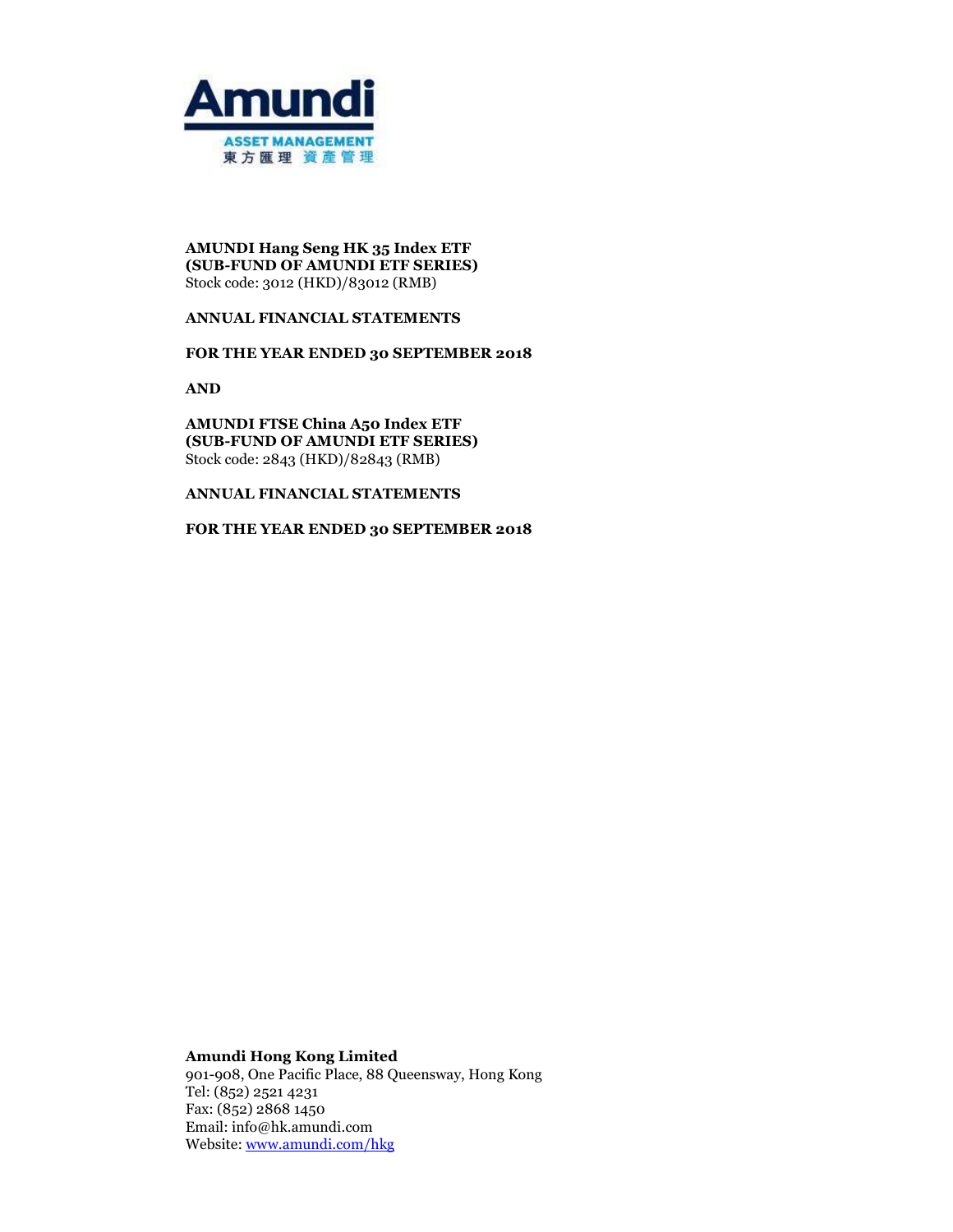| <b>CONTENTS</b>                                                                    | <b>PAGE</b>    |
|------------------------------------------------------------------------------------|----------------|
| Management and administration                                                      | $\mathbf{1}$   |
| Report of the Manager                                                              | $\overline{2}$ |
| Report of the Trustee to the unitholders                                           | 3              |
| Independent auditor's report                                                       | $4 - 8$        |
| Statements of financial position                                                   | $9 - 10$       |
| Statements of comprehensive income                                                 | $11 - 12$      |
| Statements of changes in net assets attributable to unitholders                    | $13 - 14$      |
| Statements of cash flows                                                           | $15 - 16$      |
| Notes to the financial statements                                                  | $17 - 39$      |
| Investment portfolio - AMUNDI Hang Seng HK 35 Index ETF (unaudited)                | 40             |
| Investment portfolio - AMUNDI FTSE China A50 Index ETF (unaudited)                 | $41 - 42$      |
| Statement of movements in portfolio - AMUNDI Hang Seng HK 35 Index ETF (unaudited) | 43             |
| Statement of movements in portfolio - AMUNDI FTSE China A50 Index ETF (unaudited)  | 44             |
| Performance record (unaudited)                                                     | 45             |

## IMPORTANT:

Investors should not rely on the information contained in this report for their investment decisions.

Any opinion expressed herein reflects the Manager's view only and is subject to change. For more information about AMUNDI ETF Series, please refer to the prospectus of AMUNDI ETF Series which is available at our website: http://www.amundietf.com.hk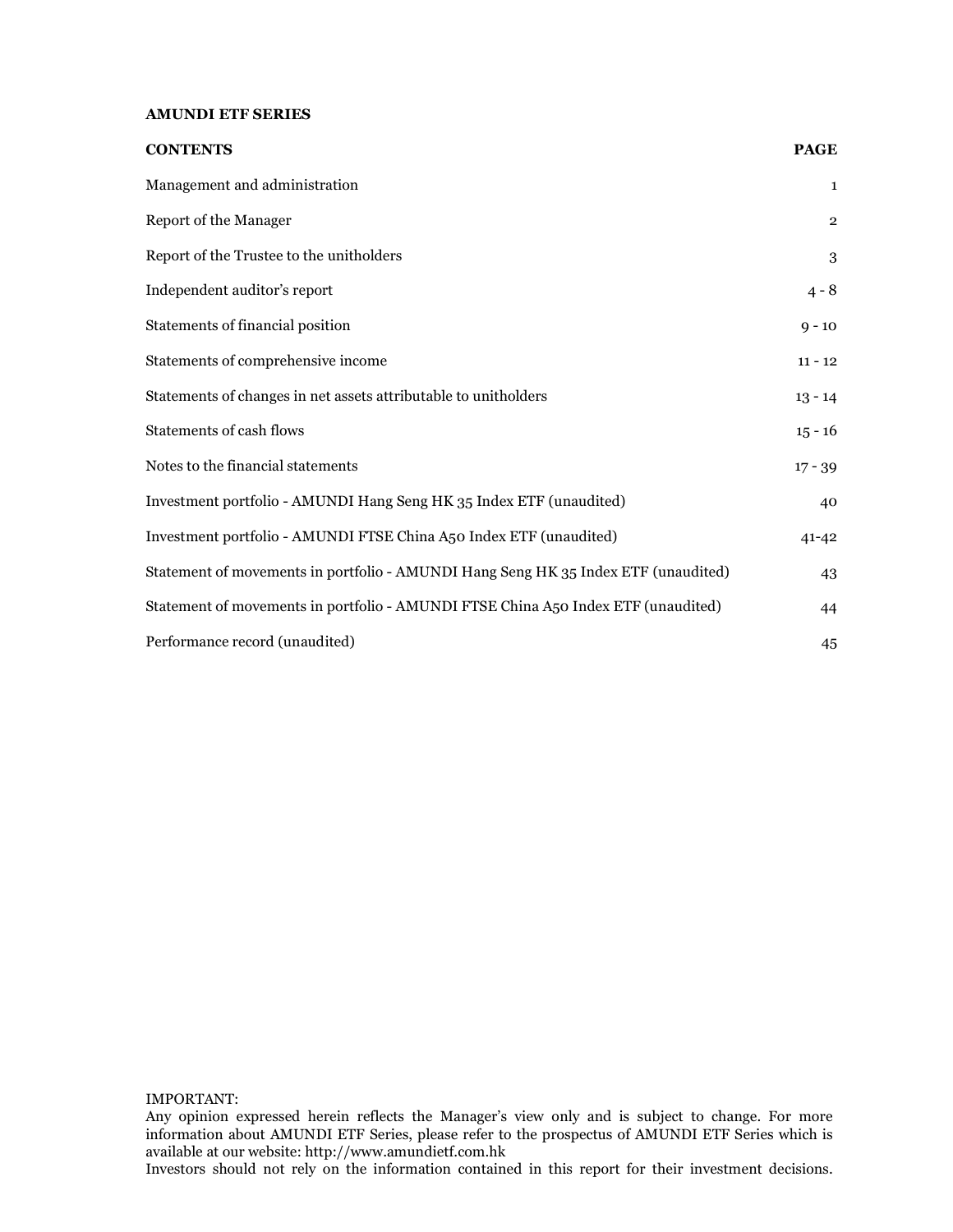## MANAGEMENT AND ADMINISTRATION

Amundi Hong Kong Limited Simmons & Simmons & Simmons 901-908, One Pacific Place 13/F, One Pacific Place 88 Queensway 88 Queensway Hong Kong Hong Kong

Bernard Carayon (resigned on 9 April 2018) Christianus Pellis (appointed on 9 April 2018) Level 70, International Commerce Centre Gilles Guerrier de Dumast 1 Austin Road West Jean-Yves Glain Kowloon Laurent Bertiau (resigned on 9 April 2018) Hong Kong Vincent Mortier Zhong Xiao Feng BNP Paribas Securities Services

BOCI-Prudential Trustee Limited 979 King's Road  $12/F$  &  $25/F$ , Citicorp Centre Quarry Bay 18 Whitfield Road Hong Kong Causeway Bay

#### **Custodians** Hong Kong

Bank of China (Hong Kong) Limited 14/F, Bank of China Tower **Deutsche Securities Asia Limited &**<br>1 Garden Road **Deutsche Securities Asia Limited &** Central 1 Austin Road West Hong Kong Kowloon

Bank of China Limited Beijing, China Corporation Limited

Computershare Hong Kong Investor Central Services Limited Hong Kong 1712-1716, 17/F, Hopewell Centre 183 Queen's Road East Merrill Lynch Far East Limited Wan Chai 55/F, Cheung Kong Center Hong Kong 2 Queen's Road Central

#### Conversion Agent or Service Agent Hong Kong

HK Conversion Agency Services Limited 1/F, One & Two Exchange Square Citigroup Global Markets Asia Limited @ 8 Connaught Place 50/F, Champion Tower Central 3 Garden Road Hong Kong Central

## Auditor

PricewaterhouseCoopers 22nd Floor Prince's Building Central

### Manager Legal Counsel to the Manager

Directors of the Manager<br>
Bernard Carayon (resigned on 9 April 2018) ABN AMRO Clearing Hong Kong Limited

 21-23/F, PCCW Tower Trustee Tai Koo Place

Hong Kong China Merchants Securities (HK) Co., Limited 48/F, One Exchange Square

> Level 52, International Commerce Centre Hong Kong

No.1 Fuxingmen Nei Dajie The Hongkong and Shanghai Banking Level 18, HSBC Main Building Registrar 1 Queen's Road Central

Central

Hong Kong

&In respect of AMUNDI Hang Seng HK 35 Index ETF only @In respect of AMUNDI FTSE China A50 Index ETF only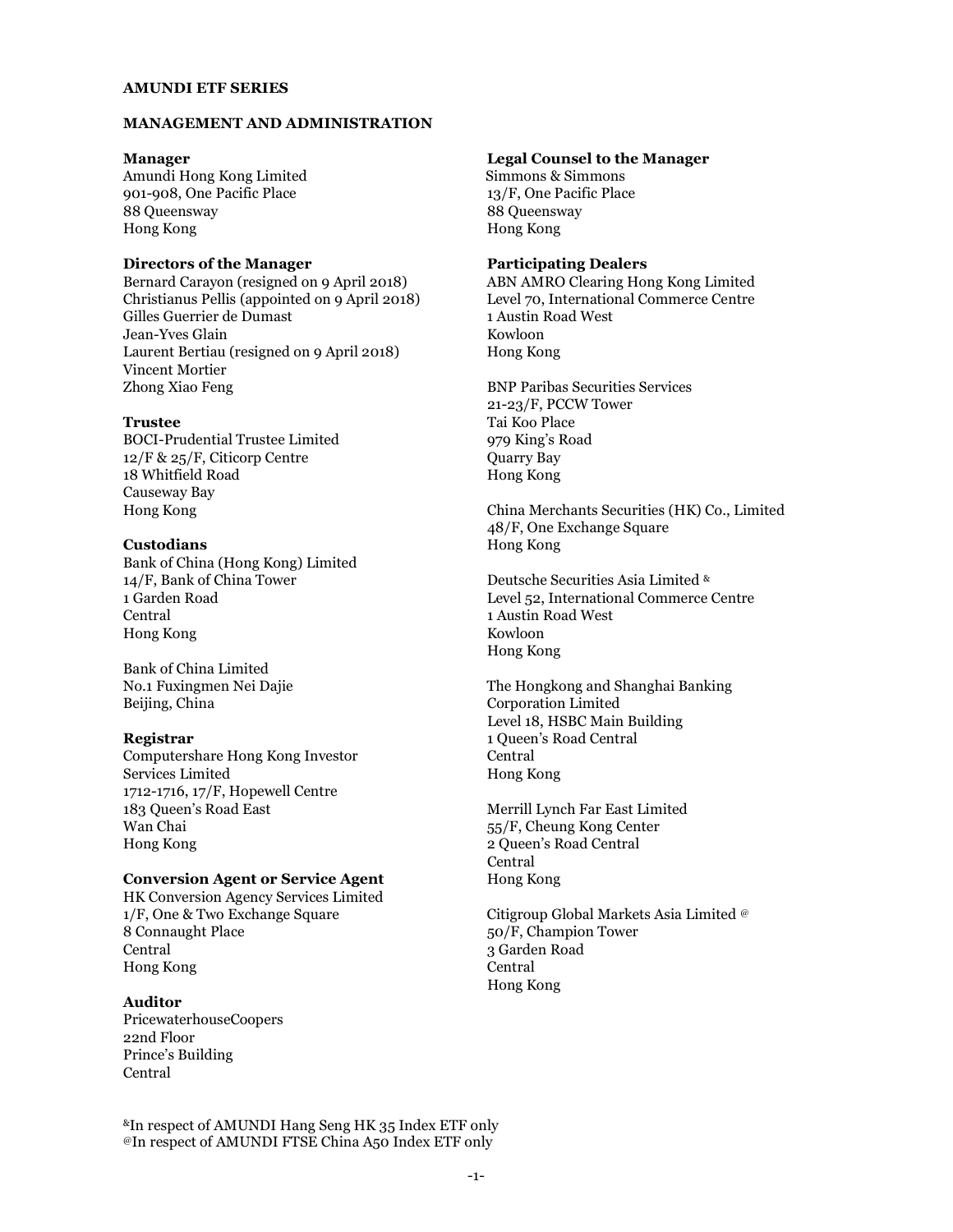## REPORT OF THE MANAGER

#### Review for 2018

In 2018, Hong Kong ("HK") and China A share markets clouded by US-China Trade issues as well as concern on China slowing economy. In addition, United States ("US") interest rate move and currency crisis in Turkey and Argentina also dampen the market sentiment.

Early this year, market expected the global growth will continue improving. As a result, Hang Seng Index rose above 33,000 in January. However, as market worried US Fed will increase rate faster than expected, which put market under pressure. Within this year, US Fed has increased interest rate 75bps. In addition, escalating concerns surrounding the possibility of a trade war between the US and China also undermined sentiment in March. US and China have held few rounds of discussion about the trade issues, but no success. As a result, US imposed tariff on Chinese goods and China reacted on this also imposed tariff on US goods. Investors concerned Argentina and Turkey cannot serve their foreign debt after their currency depreciated more than 25% within few weeks. In addition, the fear also spread to other emerging market currency, such as Brazil. This concern was eased after International Monetary Fund ("IMF") and Argentina announced an arrangement that Argentina will receive the biggest loan package ever from the IMF (US\$57.1bn over the next three years). In China, State Council announced measures to stabilize domestic demand via fiscal policy focusing on two areas: (i) tax and fee reductions, tax rebate for advanced manufacturing and modern service sectors, and expansion of R&D deductible policy from small & medium-size tech firms to all corporates; (ii) accelerate local government bond issuance to support ongoing infrastructure investment projects. In addition, China Vice Premier Liu He and top regulators mentioned that the declines in China A shares market offers good buying opportunities because of low valuations and China's growth prospects. Also, the government will provide aid to listed companies, particularly smaller ones, which are bogged down in liquidity squeeze because of exposure to share-pledge risks. As a result, China A share market has been stabilized, which also support HK market.

3-month HIBOR has increased from ~1.3% in early this year to ~2% as the US Fed continued increase rate. In addition, HK banks increased prime rate and deposit rate by 0.125% in September after US Fed rate increased. This signaled low interest rate environment is ended. This is positive to HK Banks as their interest earning assets can earn high return and should improve net interest margin given current account/saving account interest rate do not move much.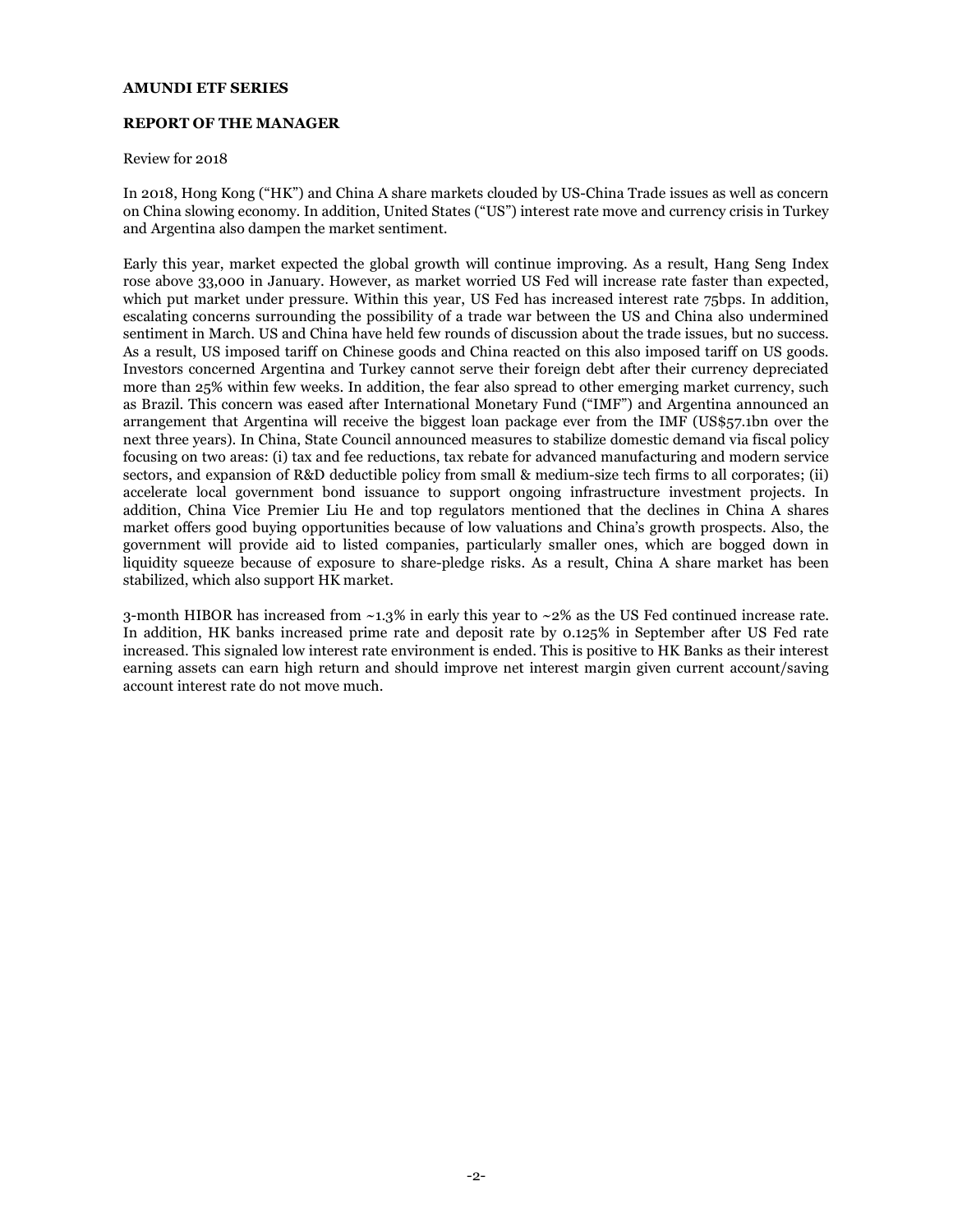## REPORT OF THE TRUSTEE TO THE UNITHOLDERS

We hereby confirm that, in our opinion, the Manager of AMUNDI Hang Seng HK 35 Index ETF and AMUNDI FTSE China A50 Index ETF (the "Sub-Funds") of AMUNDI ETF Series has, in all material respects, managed the Sub-Funds in accordance with the provisions of the trust deed dated 16 March 2016, as amended by the supplemental deeds dated 16 March 2016 and 13 September 2016 (collectively the " Trust Deed") for the year ended 30 September 2018.

For and on behalf of BOCI-Prudential Trustee Limited as the Trustee of AMUNDI ETF Series

Hong Kong, 30 January 2019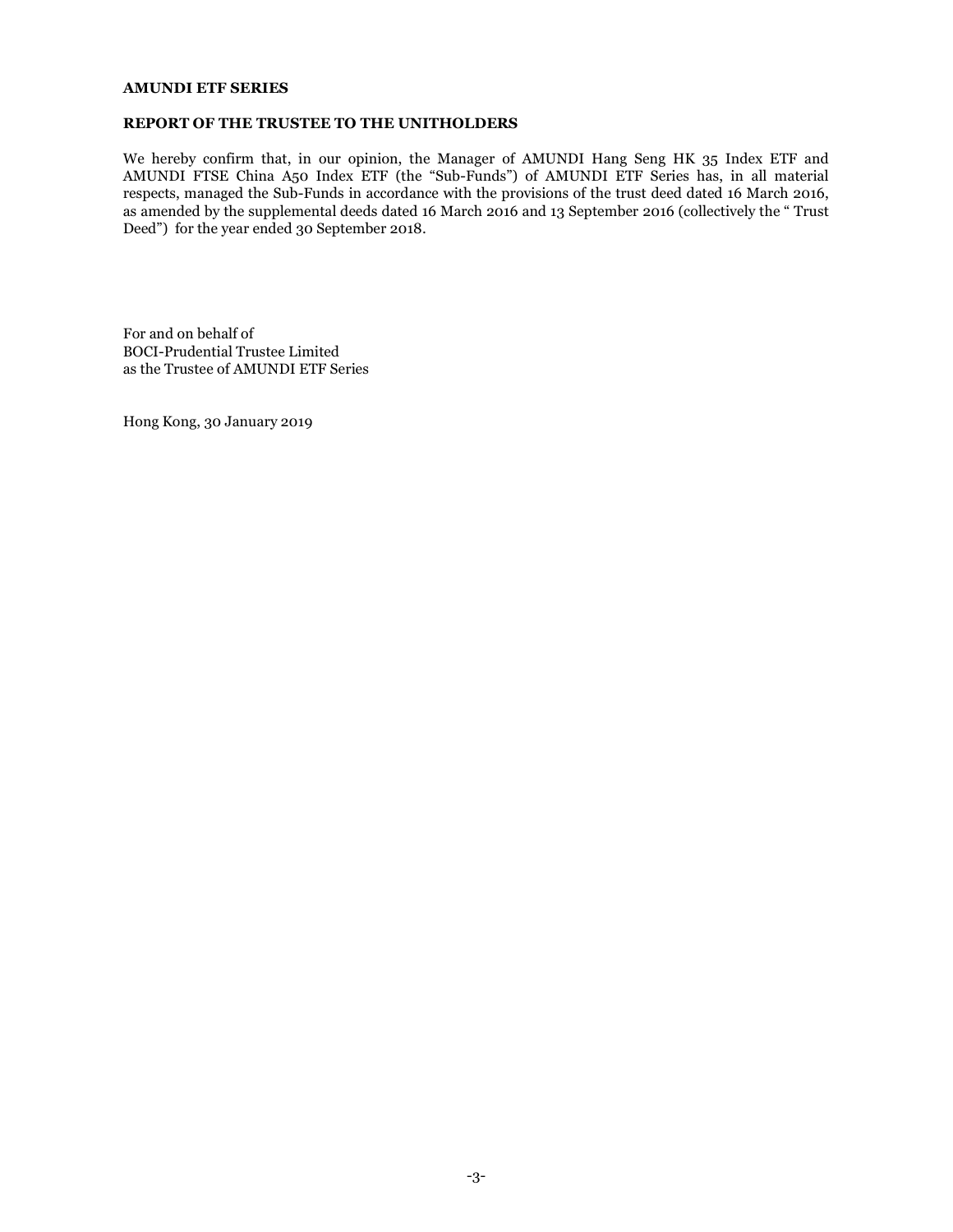## Report on the Audit of the Financial Statements

## Opinion

## What we have audited

The financial statements of AMUNDI Hang Seng HK 35 Index ETF and AMUNDI FTSE China A50 Index ETF (each a separate sub-fund of AMUNDI ETF Series and referred to individually or collectively as the "Sub-Funds") set out on pages 9 to 39, which comprise:

- the statement of financial position of AMUNDI Hang Seng HK 35 Index ETF as at 30 September 2018;
- the statement of financial position of AMUNDI FTSE China A50 Index ETF as at 30 September 2018;
- the statement of comprehensive income of AMUNDI Hang Seng HK 35 Index ETF for the year then ended;
- the statement of comprehensive income of AMUNDI FTSE China A50 Index ETF for the year then ended;
- the statement of changes in net assets attributable to unitholders of AMUNDI Hang Seng HK 35 Index ETF for the year then ended;
- the statement of changes in net assets attributable to unitholders of AMUNDI FTSE China A50 Index ETF for the year then ended;
- the statement of cash flows of AMUNDI Hang Seng HK 35 Index ETF for the year then ended;
- the statement of cash flows of AMUNDI FTSE China A50 Index ETF for the year then ended; and
- the notes to the financial statements, which include a summary of significant accounting policies.

## Our opinion

In our opinion, the financial statements give a true and fair view of the financial position of each of the Sub-Funds as at 30 September 2018, and of the financial transactions and cash flows for the year then ended in accordance with International Financial Reporting Standards ("IFRS").

## Basis for Opinion

We conducted our audit in accordance with International Standards on Auditing ("ISA"). Our responsibilities under those standards are further described in the Auditor's Responsibilities for the Audit of the Financial Statements section of our report.

We believe that the audit evidence we have obtained is sufficient and appropriate to provide a basis for our opinion.

## Independence

We are independent of each of the Sub-Funds in accordance with the International Ethics Standards Board for Accountants' Code of Ethics for Professional Accountants (the "IESBA Code"), and we have fulfilled our other ethical responsibilities in accordance with the IESBA Code.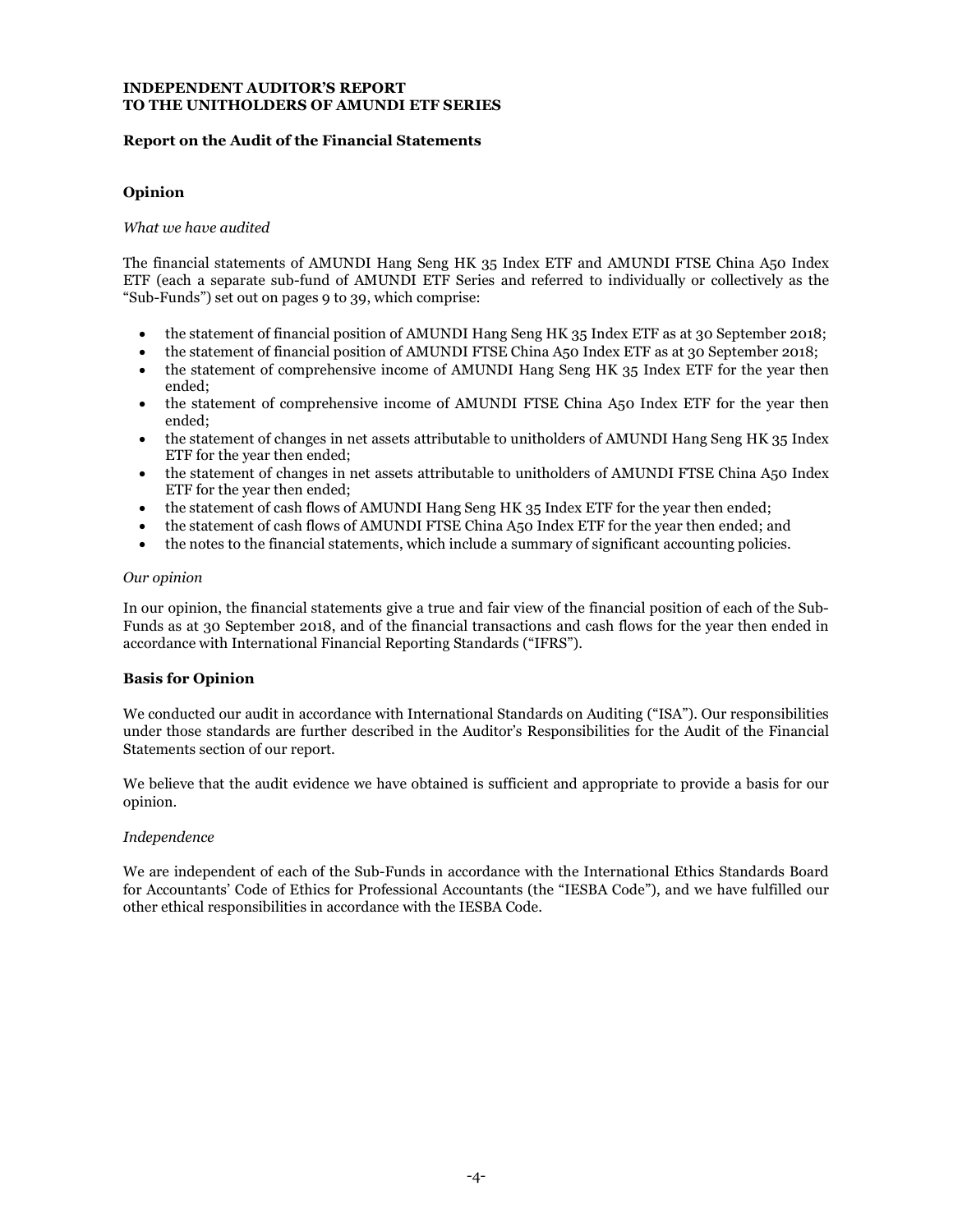# Key Audit Matters

Key audit matters are those matters that, in our professional judgment, were of most significance in our audit of the financial statements of the current period. These matters were addressed in the context of our audit of the financial statements as a whole, and in forming our opinion thereon, and we do not provide a separate opinion on these matters.

Key audit matters identified in our audit are summarised as follows:

# Existence and valuation of investments

| <b>Key Audit Matter</b>      |                                                                                                                                                                                                            | <b>How our Audit Addressed the</b><br><b>Key Audit Matter</b>                                                                              |
|------------------------------|------------------------------------------------------------------------------------------------------------------------------------------------------------------------------------------------------------|--------------------------------------------------------------------------------------------------------------------------------------------|
|                              | Existence and valuation of investments                                                                                                                                                                     | We tested the existence of investments by obtaining<br>direct confirmations from the Sub-Funds' custodians,                                |
|                              | The investments held by each of the Sub-Funds as<br>at 30 September 2018 were valued at:                                                                                                                   | and agreeing the Sub-Funds' holdings of investments<br>to those confirmations. No material exceptions were<br>identified from our testing. |
| <b>AMUNDI</b>                | Listed equities:                                                                                                                                                                                           |                                                                                                                                            |
| Hang Seng HK<br>35 Index ETF | HK\$158,918,395                                                                                                                                                                                            | We agreed the valuation of the Sub-Funds'<br>investments by comparing the pricing used by the                                              |
|                              | Real estate investment trust:                                                                                                                                                                              | Sub-Funds to external pricing sources as at 30                                                                                             |
|                              | HK\$8,319,397                                                                                                                                                                                              | September 2018. We found no material exceptions<br>from our testing.                                                                       |
| <b>AMUNDI</b>                | Listed equities:                                                                                                                                                                                           |                                                                                                                                            |
| FTSE China                   | RMB422,784,065                                                                                                                                                                                             | Based on the procedures we performed, we found the                                                                                         |
| A50 Index ETF                |                                                                                                                                                                                                            | judgments made in determining the valuation of the<br>investments to be supportable by available evidence.                                 |
| net asset value.             | We focused on the existence and valuation of the<br>investments because the investments represented<br>the principal element of the respective Sub-Funds'<br>Refer to Note 10 to the financial statements. |                                                                                                                                            |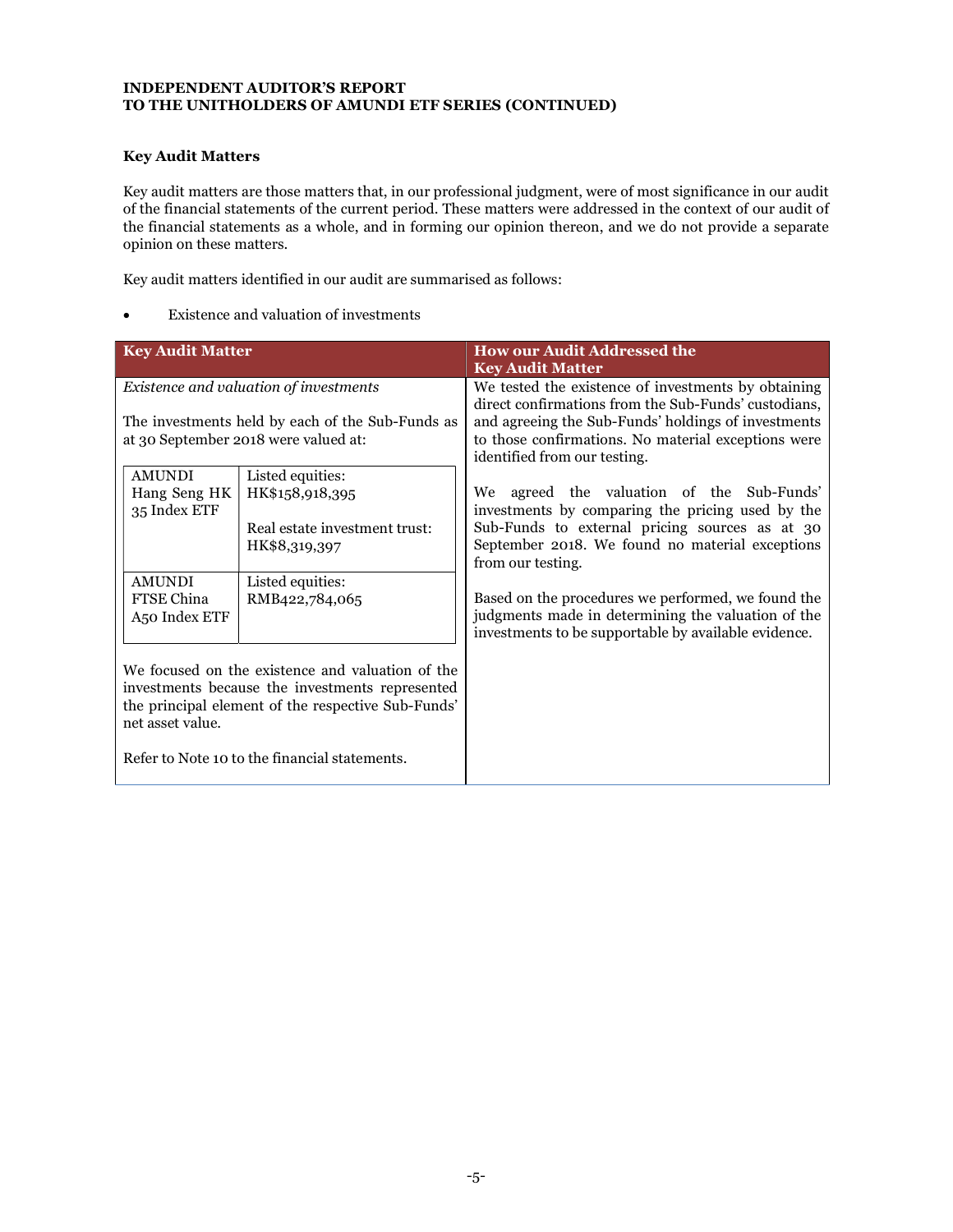## Other Information

The Trustee and the Manager (the "Management") of the Sub-Funds are responsible for the other information. The other information comprises all of the information included in the annual report other than the financial statements and our auditor's report thereon.

Our opinion on the financial statements does not cover the other information and we do not express any form of assurance conclusion thereon.

In connection with our audit of the financial statements, our responsibility is to read the other information and, in doing so, consider whether the other information is materially inconsistent with the financial statements or our knowledge obtained in the audit or otherwise appears to be materially misstated.

If, based on the work we have performed, we conclude that there is a material misstatement of this other information, we are required to report that fact. We have nothing to report in this regard.

## Responsibilities of the Management for the Financial Statements

The Management of the Sub-Funds is responsible for the preparation of financial statements that give a true and fair view in accordance with IFRS, and for such internal control as the Management determines is necessary to enable the preparation of financial statements that are free from material misstatement, whether due to fraud or error.

In preparing the financial statements, the Management of the Sub-Funds is responsible for assessing the Sub-Funds' ability to continue as a going concern, disclosing, as applicable, matters related to going concern and using the going concern basis of accounting unless the Management either intends to liquidate the Sub-Funds or to cease operations, or has no realistic alternative but to do so.

In addition, the Management of the Sub-Funds is required to ensure that the financial statements have been properly prepared in accordance with the relevant disclosure provisions of the trust deed dated 16 March 2016, as amended (the "Trust Deed") and Appendix E of the Code on Unit Trusts and Mutual Funds issued by the Hong Kong Securities and Futures Commission (the "SFC Code").

## Auditor's Responsibilities for the Audit of the Financial Statements

Our objectives are to obtain reasonable assurance about whether the financial statements as a whole are free from material misstatement, whether due to fraud or error, and to issue an auditor's report that includes our opinion. We report our opinion solely to you, as a body, in accordance with our agreed terms of engagement and for no other purpose. We do not assume responsibility towards or accept liability to any other person for the contents of this report. Reasonable assurance is a high level of assurance, but is not a guarantee that an audit conducted in accordance with ISA will always detect a material misstatement when it exists. Misstatements can arise from fraud or error and are considered material if, individually or in the aggregate, they could reasonably be expected to influence the economic decisions of users taken on the basis of these financial statements. In addition, we are required to assess whether the financial statements of the Sub-Funds have been properly prepared, in all material respects, in accordance with the relevant disclosure provisions of the Trust Deed and the SFC Code.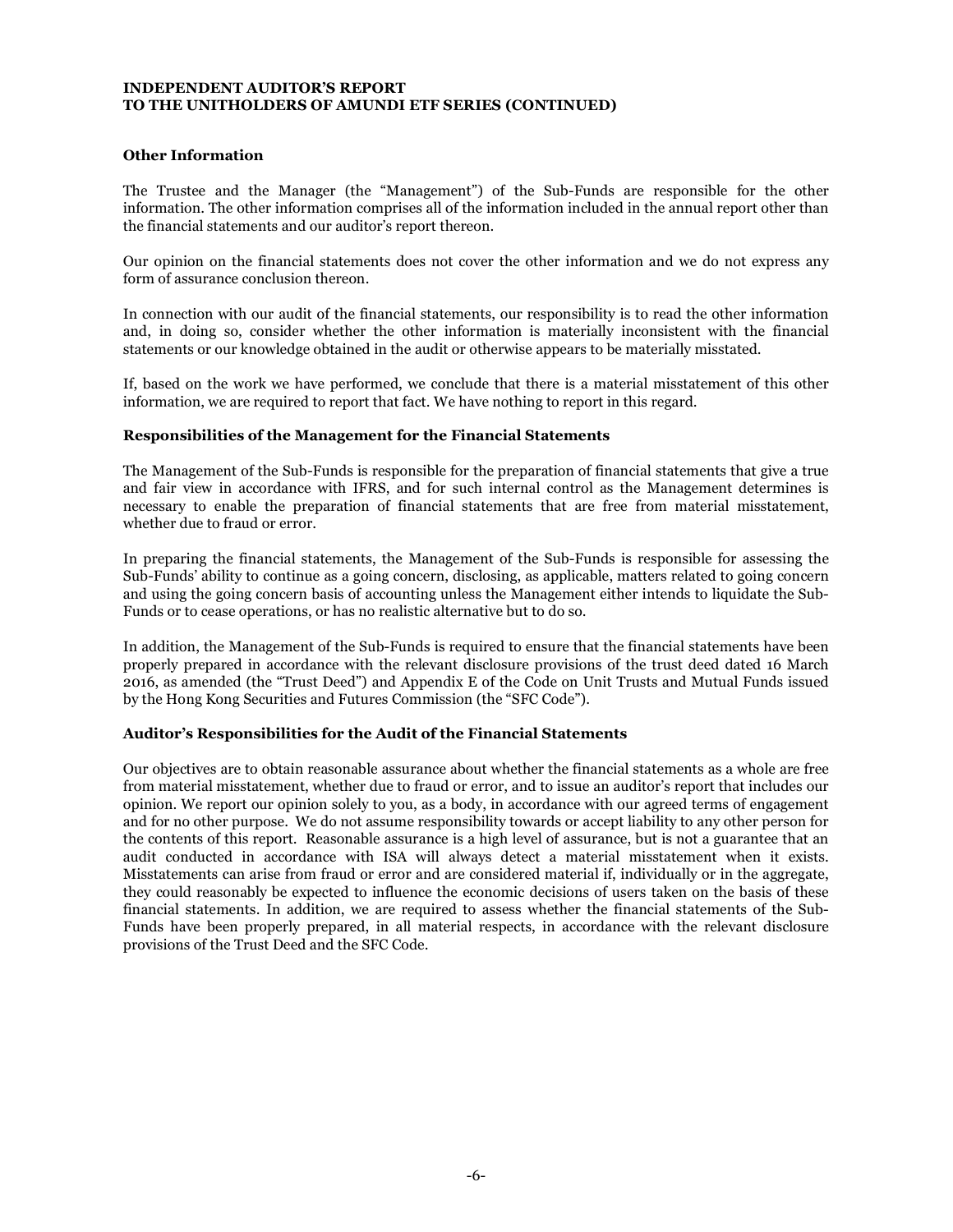## Auditor's Responsibilities for the Audit of the Financial Statements (Continued)

As part of an audit in accordance with ISA, we exercise professional judgment and maintain professional scepticism throughout the audit. We also:

- Identify and assess the risks of material misstatement of the financial statements, whether due to fraud or error, design and perform audit procedures responsive to those risks, and obtain audit evidence that is sufficient and appropriate to provide a basis for our opinion. The risk of not detecting a material misstatement resulting from fraud is higher than for one resulting from error, as fraud may involve collusion, forgery, intentional omissions, misrepresentations, or the override of internal control.
- Obtain an understanding of internal control relevant to the audit in order to design audit procedures that are appropriate in the circumstances, but not for the purpose of expressing an opinion on the effectiveness of the Sub-Funds' internal control.
- Evaluate the appropriateness of accounting policies used and the reasonableness of accounting estimates and related disclosures made by the Management.
- Conclude on the appropriateness of the Management's use of the going concern basis of accounting and, based on the audit evidence obtained, whether a material uncertainty exists related to events or conditions that may cast significant doubt on the Sub-Funds' ability to continue as a going concern. If we conclude that a material uncertainty exists, we are required to draw attention in our auditor's report to the related disclosures in the financial statements or, if such disclosures are inadequate, to modify our opinion. Our conclusions are based on the audit evidence obtained up to the date of our auditor's report. However, future events or conditions may cause the Sub-Funds to cease to continue as a going concern.
- Evaluate the overall presentation, structure and content of the financial statements, including the disclosures, and whether the financial statements represent the underlying transactions and events in a manner that achieves fair presentation.

We communicate with the Management regarding, among other matters, the planned scope and timing of the audit and significant audit findings, including any significant deficiencies in internal control that we identify during our audit.

We also provide the Management with a statement that we have complied with relevant ethical requirements regarding independence, and to communicate with them all relationships and other matters that may reasonably be thought to bear on our independence, and where applicable, related safeguards.

From the matters communicated with the Management, we determine those matters that were of most significance in the audit of the financial statements of the current period and are therefore the key audit matters. We describe these matters in our auditor's report unless law or regulation precludes public disclosure about the matter or when, in extremely rare circumstances, we determine that a matter should not be communicated in our report because the adverse consequences of doing so would reasonably be expected to outweigh the public interest benefits of such communication.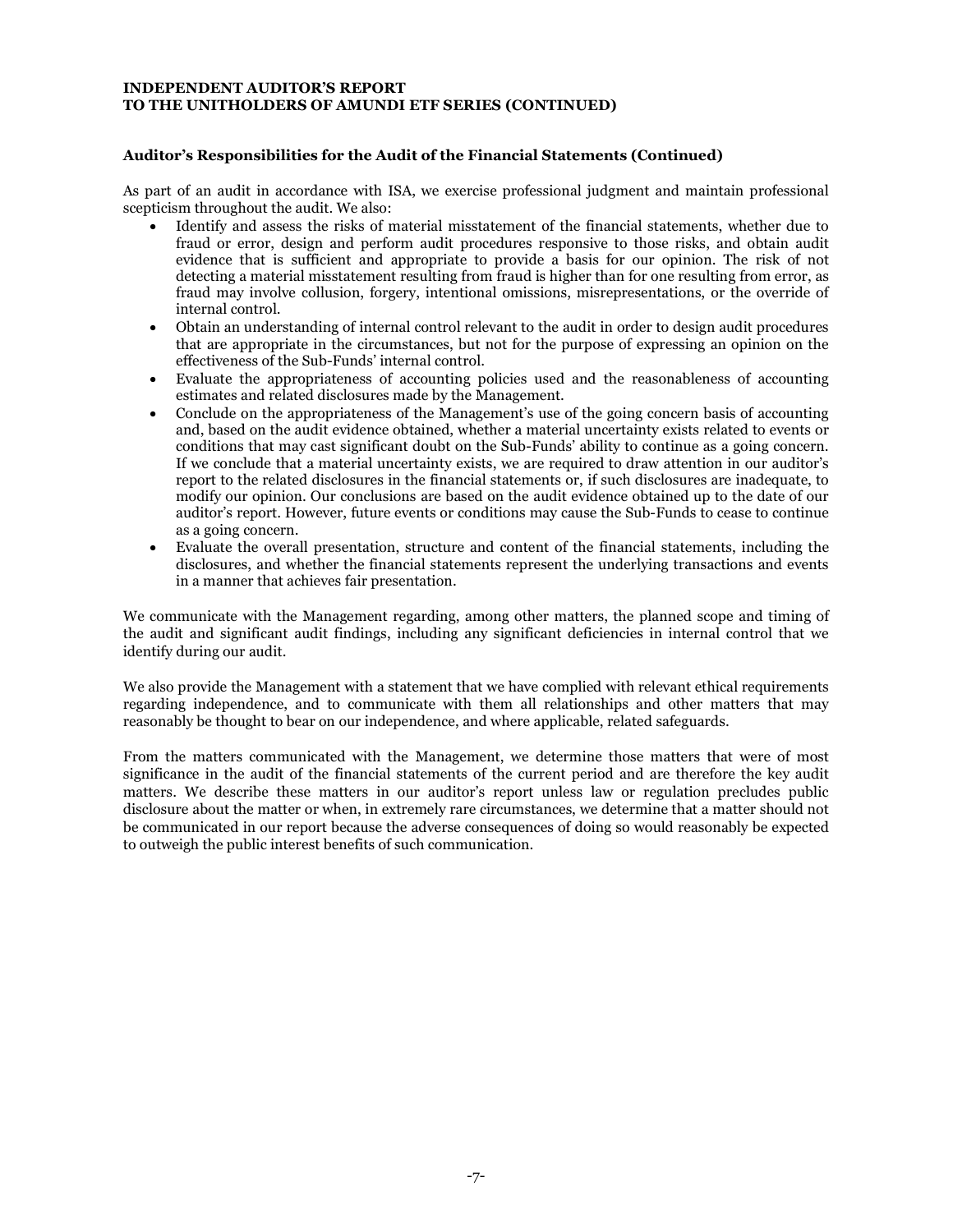# Report on Matters under the Relevant Disclosure Provisions of the Trust Deed and the SFC Code

In our opinion, the financial statements have been properly prepared, in all material respects, in accordance with the relevant disclosure provisions of the Trust Deed and the SFC Code.

The engagement partner on the audit resulting in this independent auditor's report is Chung, Chi Fai.

PricewaterhouseCoopers Certified Public Accountants

Hong Kong, 30 January 2019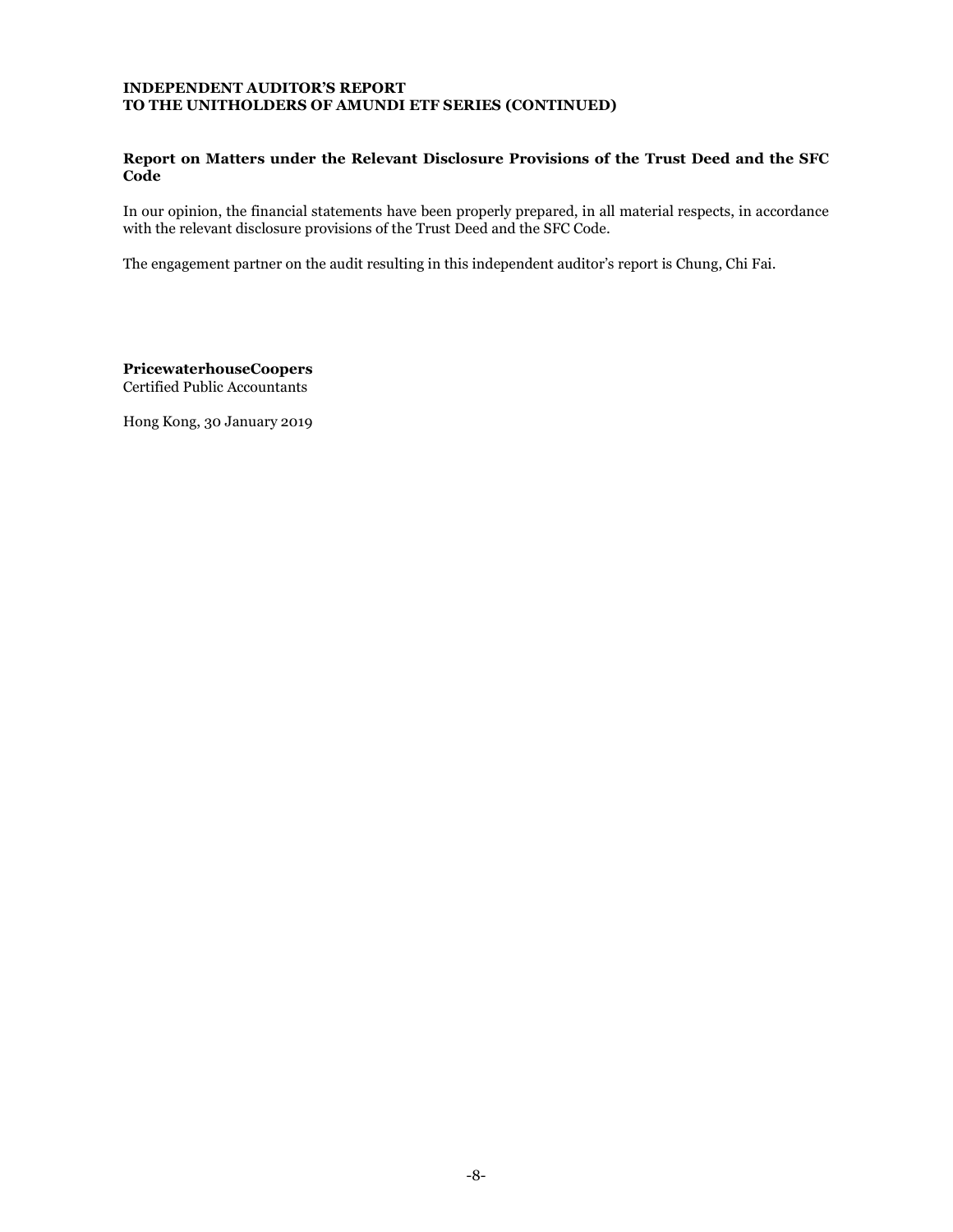# STATEMENT OF FINANCIAL POSITION AS AT 30 SEPTEMBER 2018

| <b>AMUNDI Hang Seng HK 35 Index ETF</b> |               |             |
|-----------------------------------------|---------------|-------------|
| <b>Note</b>                             | 2018          | 2017        |
|                                         | HK\$          | HK\$        |
|                                         |               |             |
| 10(b)                                   | 167, 237, 792 | 180,345,678 |
|                                         | 351,667       | 454,157     |
| 6(b)                                    | 951,084       | 619,107     |
|                                         | 168,540,543   | 181,418,942 |
|                                         |               |             |
|                                         |               | 41,861      |
|                                         | 2,175         | 3,045       |
|                                         | 40,570        | 44,906      |
|                                         |               |             |
| 4                                       | 168,499,973   | 181,374,036 |
|                                         | 6(a)          | 38,395      |

Signed for and on behalf of:

…………………………………………………………… …………………………………………………………… BOCI-Prudential Trustee Limited as the Trustee as the Manager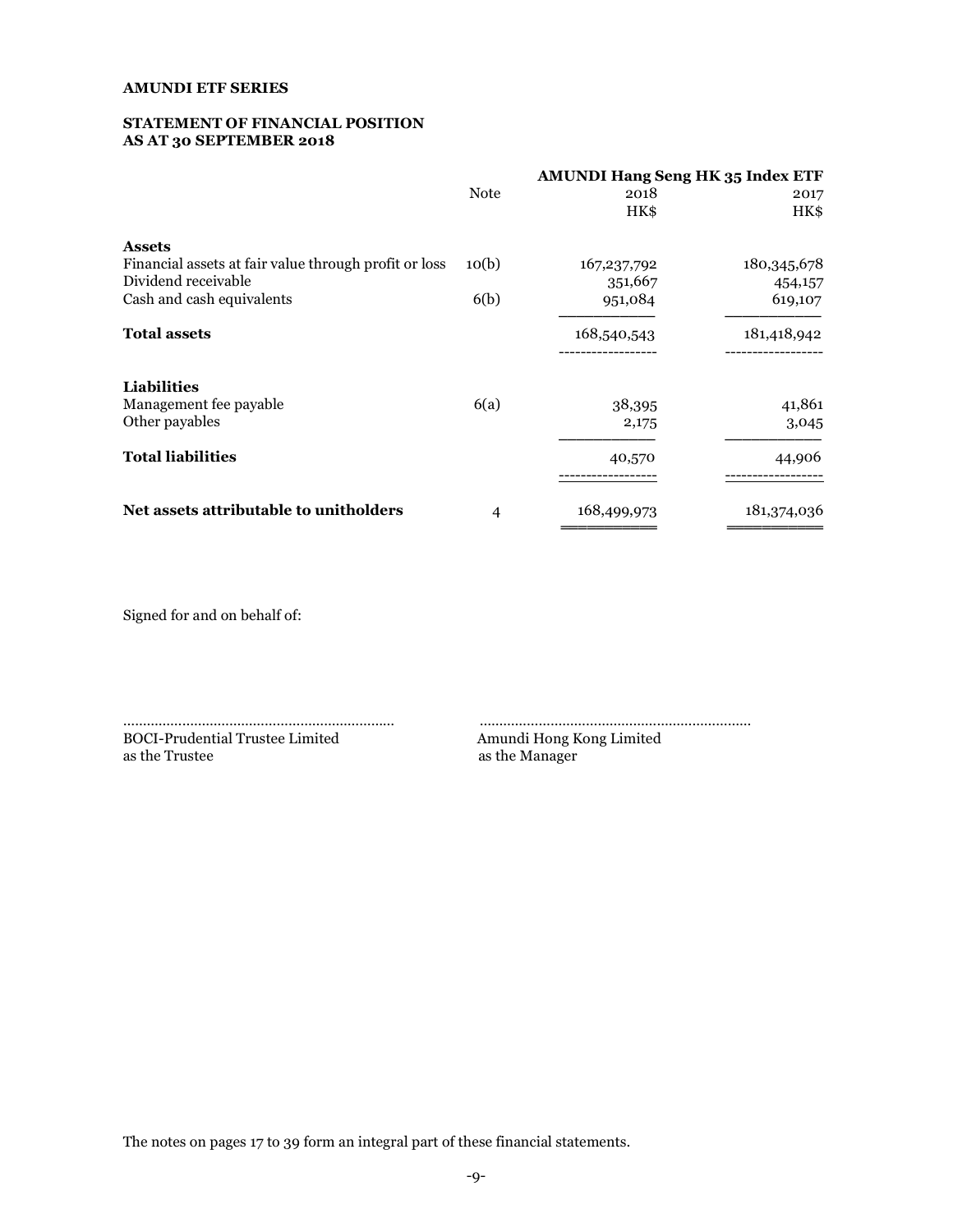# STATEMENT OF FINANCIAL POSITION AS AT 30 SEPTEMBER 2018

|                                                       | <b>AMUNDI FTSE China A50 Index ETF</b> |             |             |
|-------------------------------------------------------|----------------------------------------|-------------|-------------|
|                                                       | <b>Note</b>                            | 2018        | 2017        |
|                                                       |                                        | <b>RMB</b>  | <b>RMB</b>  |
| <b>Assets</b>                                         |                                        |             |             |
| Financial assets at fair value through profit or loss | 10(b)                                  | 422,784,065 | 400,501,765 |
| Other receivables                                     |                                        | 4,812       | 6,734       |
| Cash and cash equivalents                             | 6(b)                                   | 7,773,388   | 7,117,502   |
| <b>Total assets</b>                                   |                                        | 430,562,265 | 407,626,001 |
| Liabilities                                           |                                        |             |             |
| Management fee payable                                | 6(a)                                   | 160,666     | 159,947     |
| Distributions payable                                 |                                        | 6,745,000   | 5,695,000   |
| Other payables                                        |                                        | 15,536      | 6,285       |
| <b>Total liabilities</b>                              |                                        | 6,921,202   | 5,861,232   |
| Net assets attributable to unitholders                | 4                                      | 423,641,063 | 401,764,769 |
|                                                       |                                        |             |             |

Signed for and on behalf of:

…………………………………………………………… …………………………………………………………… BOCI-Prudential Trustee Limited Amundi Hong Kong Limited as the Trustee as the Manager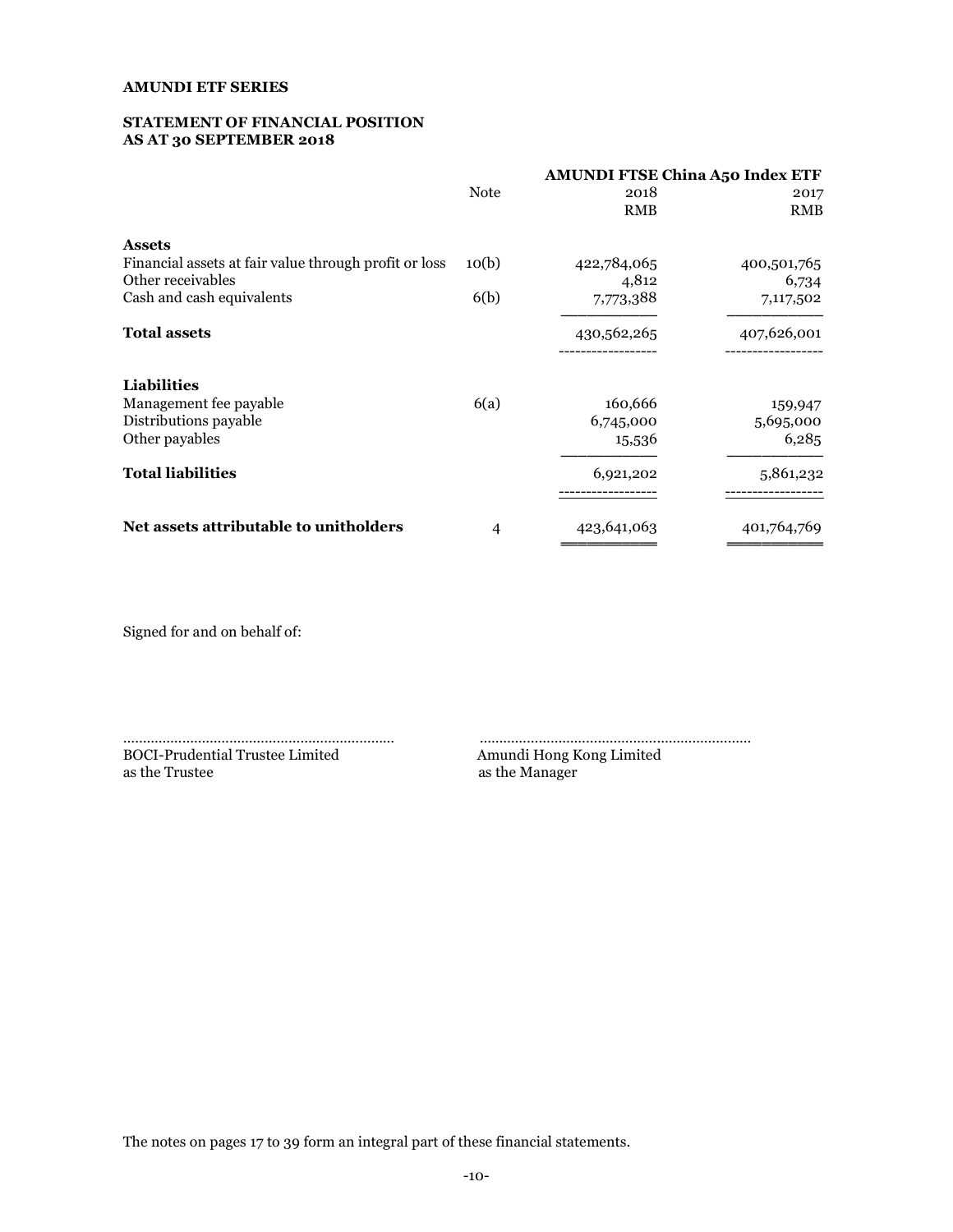# STATEMENT OF COMPREHENSIVE INCOME FOR THE YEAR ENDED 30 SEPTEMBER 2018

|                                                                       | <b>AMUNDI Hang Seng HK 35 Index ETF</b> |             |            |
|-----------------------------------------------------------------------|-----------------------------------------|-------------|------------|
|                                                                       | <b>Note</b>                             | 2018        | 2017       |
|                                                                       |                                         | HK\$        | HK\$       |
| <b>Revenue</b>                                                        |                                         |             |            |
| Dividend income                                                       |                                         | 6,333,591   | 6,948,642  |
| Interest income                                                       | 6(b)                                    | 80          | 76         |
| Net (losses)/gains on financial assets at fair                        |                                         |             |            |
| value through profit or loss                                          | 3                                       | (1,814,602) | 23,168,154 |
| Net exchange (losses)/gains                                           |                                         | (107)       | 221        |
| <b>Total net income</b>                                               |                                         | 4,518,962   | 30,117,093 |
| <b>Expenses</b>                                                       |                                         |             |            |
| Management fee                                                        | 6(a)                                    | 500,396     | 484,519    |
| <b>Bank</b> charges                                                   | 6(b)                                    | 1,017       | 20,621     |
| Transaction handling fee                                              | 6(c)                                    | 66,412      | 42,153     |
| <b>Total operating expenses</b>                                       |                                         | 567,825     | 547,293    |
| Increase in net assets attributable to<br>unitholders from operations |                                         | 3,951,137   | 29,569,800 |
|                                                                       |                                         |             |            |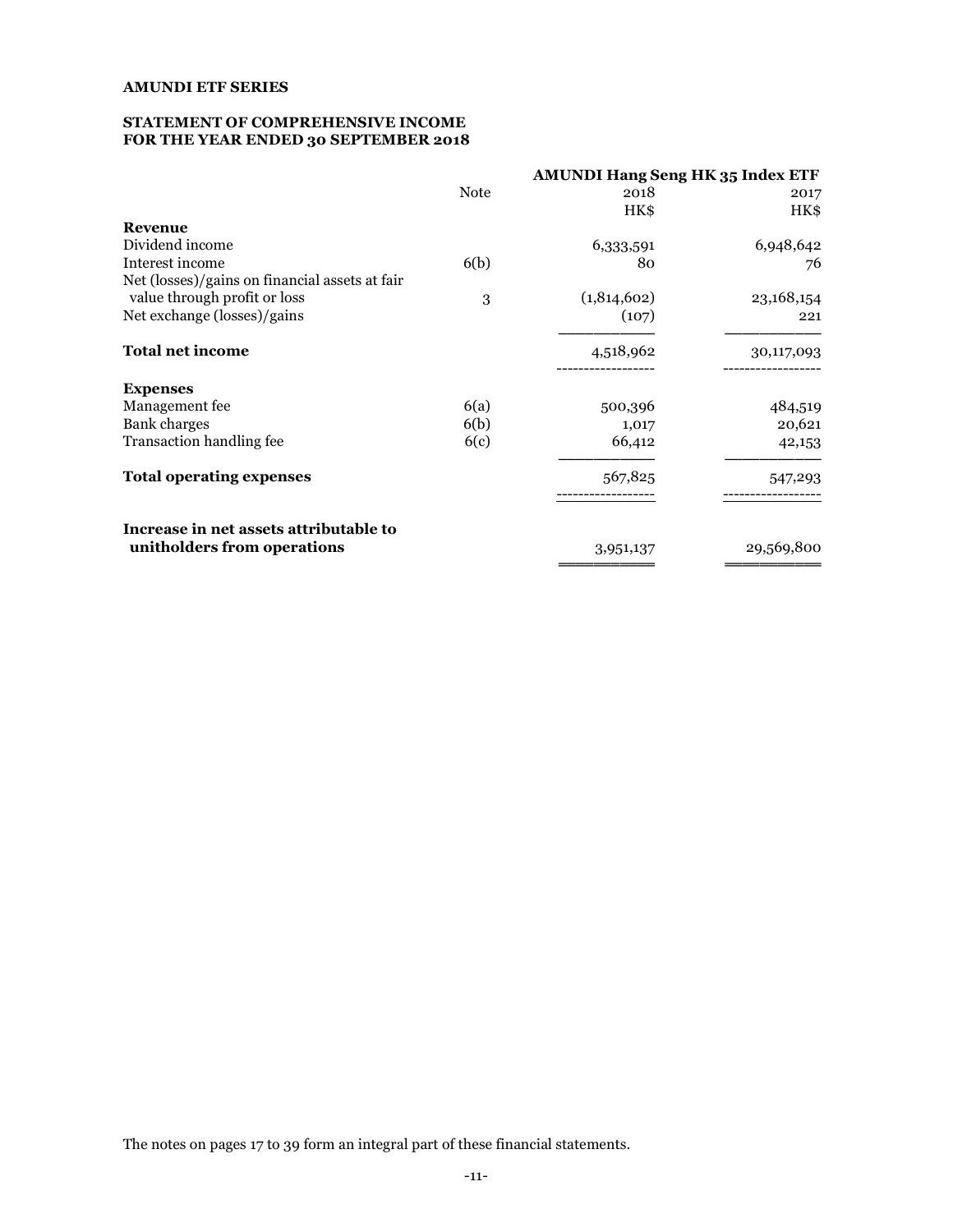# STATEMENT OF COMPREHENSIVE INCOME FOR THE YEAR ENDED 30 SEPTEMBER 2018

# AMUNDI FTSE China A50 Index ETF

|                                                                       | <b>Note</b> | For the year ended<br>30 September 2018 | For the period from<br>26 October 2016 (date<br>of establishment) to<br>30 September 2017 |
|-----------------------------------------------------------------------|-------------|-----------------------------------------|-------------------------------------------------------------------------------------------|
|                                                                       |             | <b>RMB</b>                              | <b>RMB</b>                                                                                |
| <b>Revenue</b>                                                        |             |                                         |                                                                                           |
| Dividend income                                                       |             | 11,298,946                              | 8,923,526                                                                                 |
| Interest income                                                       | 6(b)        | 6,224                                   | 12,868                                                                                    |
| Net (losses)/gains on financial assets at fair                        |             |                                         |                                                                                           |
| value through profit or loss                                          | 3           | (4,523,608)                             | 55,026,141                                                                                |
| <b>Total net income</b>                                               |             | 6,781,562                               | 63,962,535                                                                                |
| <b>Expenses</b>                                                       |             |                                         |                                                                                           |
| Management fee                                                        | 6(a)        | 2,072,601                               | 1,306,278                                                                                 |
| <b>Bank</b> charges                                                   | 6(b)        | 2,118                                   | 2,282                                                                                     |
| Transaction handling fee                                              |             | 201,121                                 | 142,855                                                                                   |
| <b>Total operating expenses</b>                                       |             | 2,275,840                               | 1,451,415                                                                                 |
| Profit before tax                                                     |             | 4,505,722                               | 62,511,120                                                                                |
| Withholding tax                                                       | 5           | (1,132,221)                             | (917, 842)                                                                                |
| Increase in net assets attributable to<br>unitholders from operations |             | 3,373,501                               | 61,593,278                                                                                |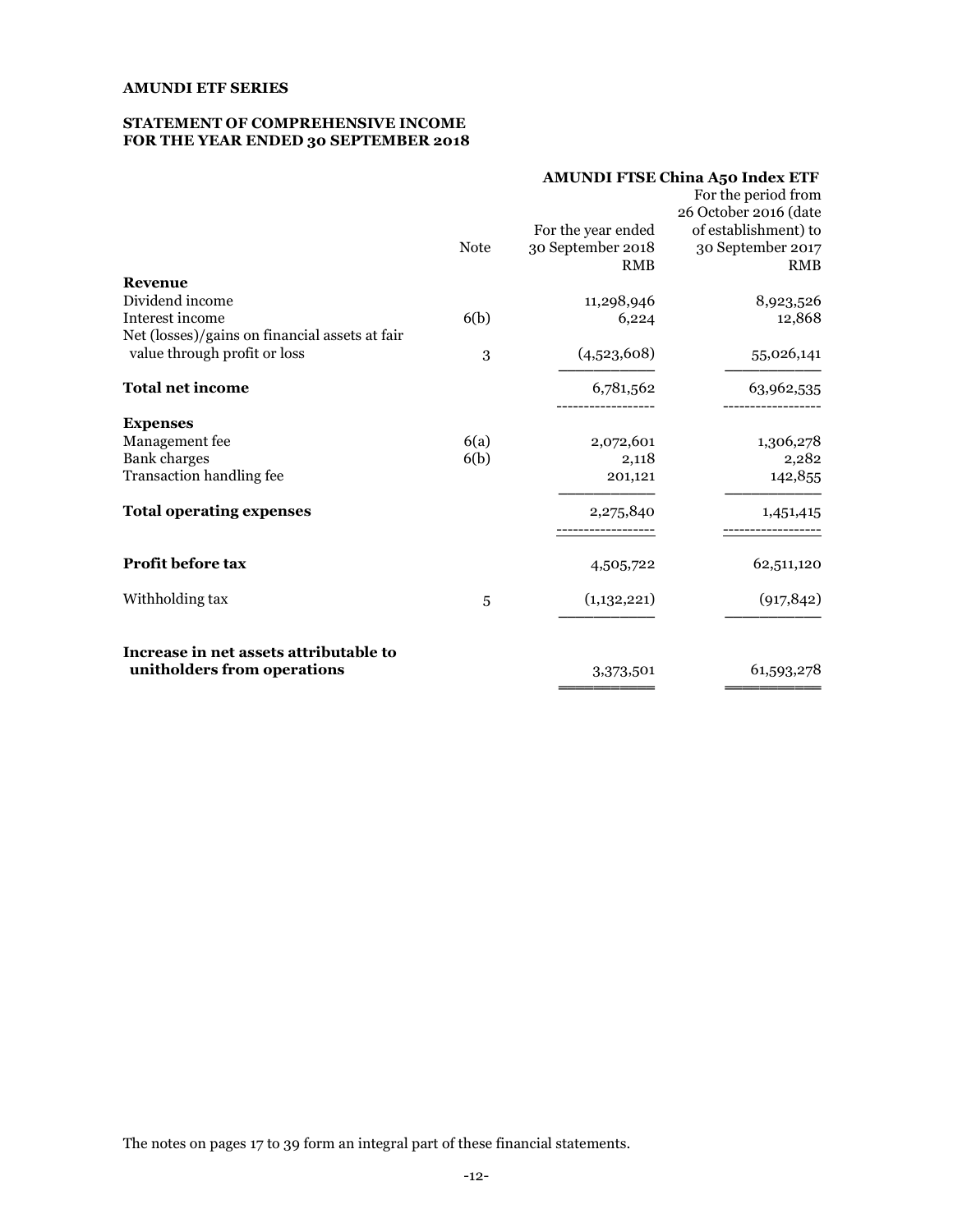# STATEMENT OF CHANGES IN NET ASSETS ATTRIBUTABLE TO UNITHOLDERS FOR THE YEAR ENDED 30 SEPTEMBER 2018

|                                                                        |             | <b>AMUNDI Hang Seng HK 35 Index ETF</b> |                             |
|------------------------------------------------------------------------|-------------|-----------------------------------------|-----------------------------|
|                                                                        | <b>Note</b> | 2018<br>HK\$                            | 2017<br>HK\$                |
| Net assets attributable to unitholders<br>at the beginning of the year |             | 181,374,036                             | 221,528,986                 |
| Creation of units                                                      |             |                                         |                             |
| - in-kind<br>- cash component and cash creation                        | 7<br>7      |                                         | 36,112,849<br>180,151       |
| Redemption of units                                                    |             |                                         |                             |
| - in-kind<br>- cash component and cash redemption                      | 7<br>7      | (10,961,551)<br>(23, 649)               | (99, 478, 730)<br>(504,020) |
| Net redemptions of units                                               |             | (10, 985, 200)                          | (63, 689, 750)              |
| Distributions to unitholders                                           | 11          | (5,840,000)                             | (6,035,000)                 |
| Increase in net assets attributable to<br>unitholders from operations  |             | 3,951,137                               | 29,569,800                  |
| Net assets attributable to unitholders<br>at the end of the year       |             | 168,499,973                             | 181,374,036                 |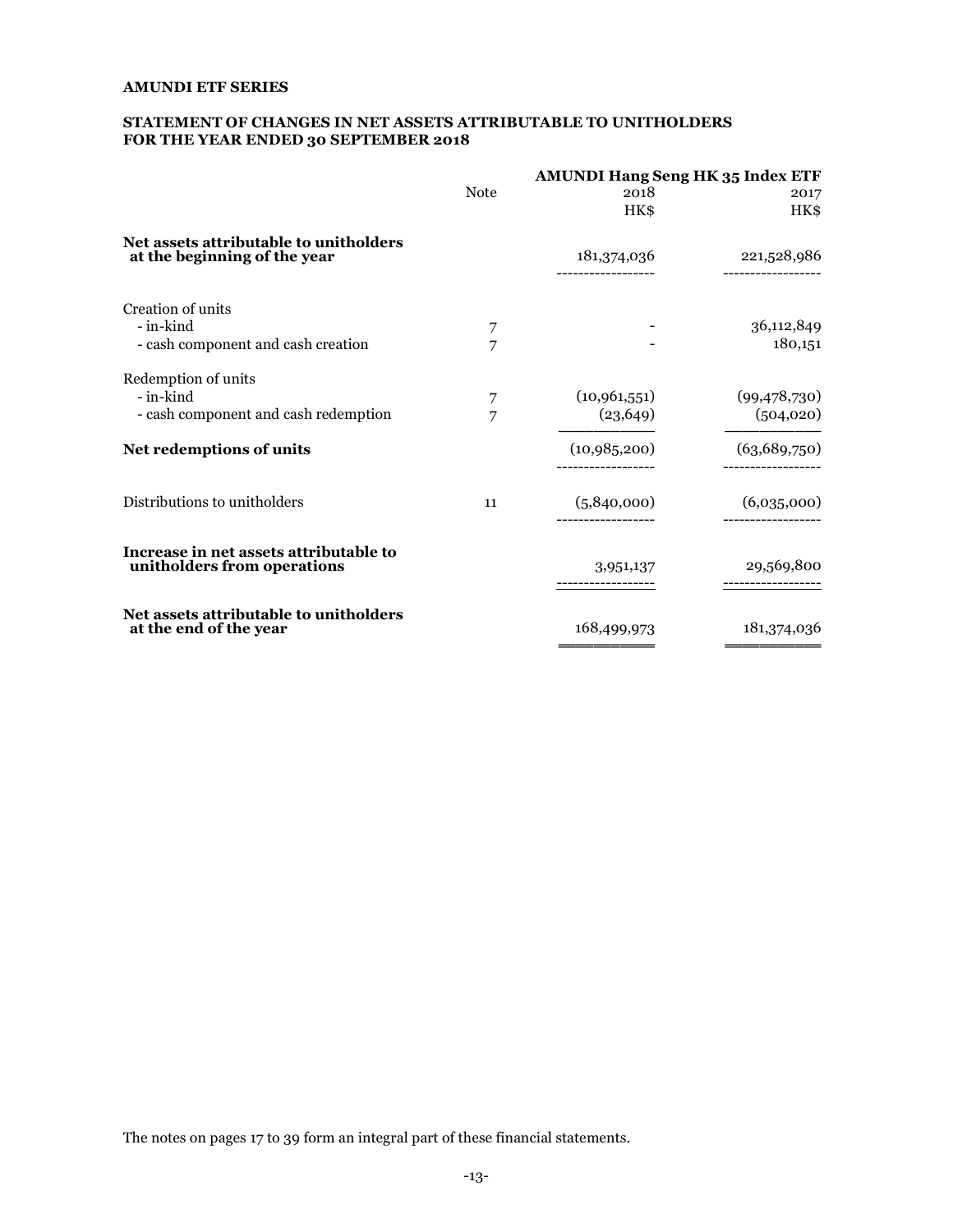# STATEMENT OF CHANGES IN NET ASSETS ATTRIBUTABLE TO UNITHOLDERS FOR THE YEAR ENDED 30 SEPTEMBER 2018

|                                                                               | <b>Note</b> | For the year ended<br>30 September 2018<br><b>RMB</b> | <b>AMUNDI FTSE China A50 Index ETF</b><br>For the period from<br>26 October 2016 (date<br>of establishment) to<br>30 September 2017<br><b>RMB</b> |
|-------------------------------------------------------------------------------|-------------|-------------------------------------------------------|---------------------------------------------------------------------------------------------------------------------------------------------------|
| Net assets attributable to unitholders<br>at the beginning of the year/period |             | 401,764,769                                           |                                                                                                                                                   |
| Creation of units<br>- cash creation                                          | 7           | 25, 247, 793                                          | 361,386,891                                                                                                                                       |
| Redemption of units<br>- cash redemption                                      | 7           |                                                       | (15,520,400)                                                                                                                                      |
| <b>Net creations of units</b>                                                 |             | 25, 247, 793                                          | 345,866,491                                                                                                                                       |
| Distributions to unitholders                                                  | 11          | (6,745,000)                                           | (5,695,000)                                                                                                                                       |
| Increase in net assets attributable to<br>unitholders from operations         |             | 3,373,501                                             | 61,593,278                                                                                                                                        |
| Net assets attributable to unitholders<br>at the end of the year/period       |             | 423,641,063                                           | 401,764,769                                                                                                                                       |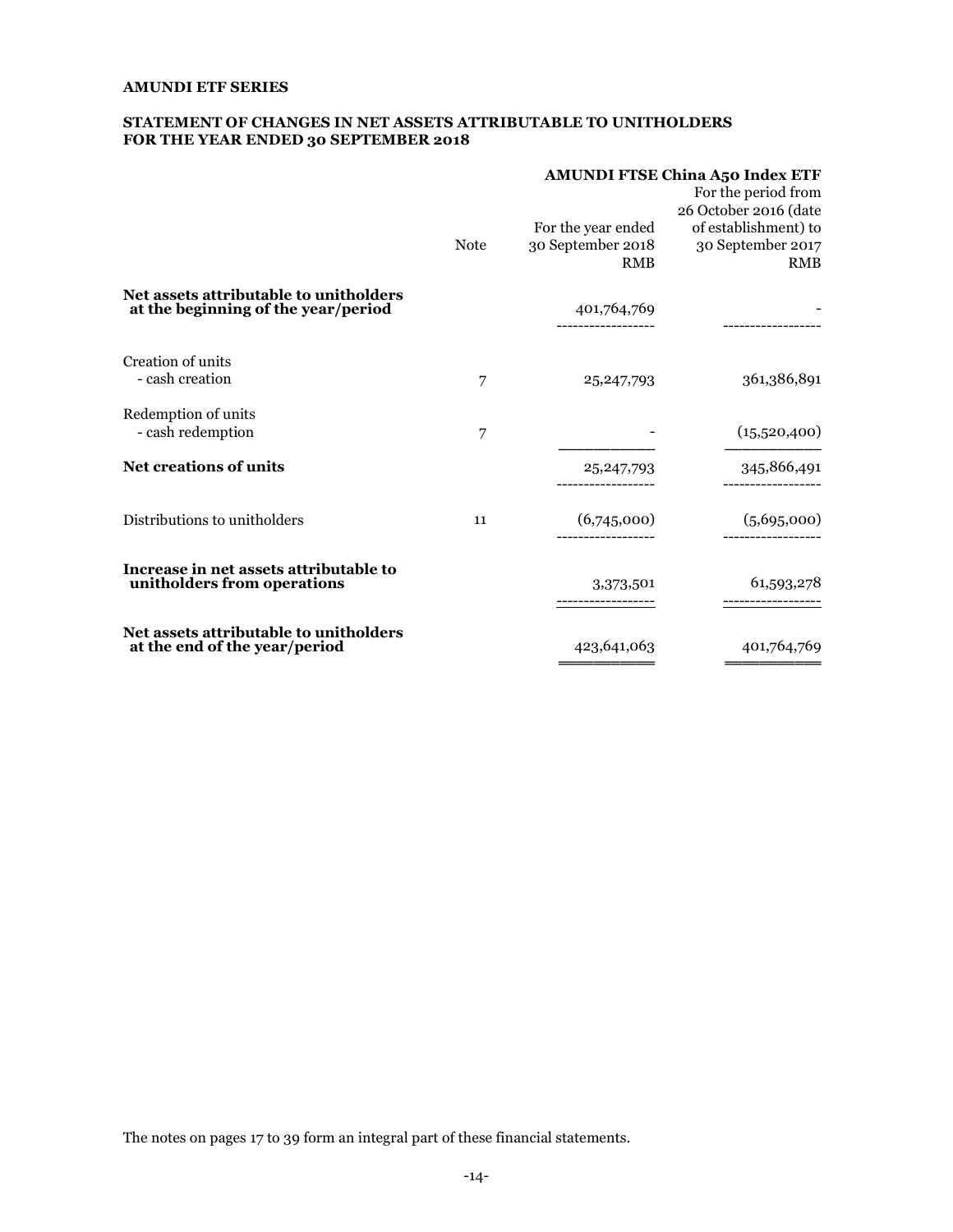# STATEMENT OF CASH FLOWS FOR THE YEAR ENDED 30 SEPTEMBER 2018

|                                                             | <b>AMUNDI Hang Seng HK 35 Index ETF</b> |             |              |
|-------------------------------------------------------------|-----------------------------------------|-------------|--------------|
|                                                             | Note                                    | 2018        | 2017         |
|                                                             |                                         | HK\$        | HK\$         |
| <b>Cash flows from operating activities</b>                 |                                         |             |              |
| Increase in net assets attributable to unitholders          |                                         |             |              |
| from operations                                             |                                         | 3,951,137   | 29,569,800   |
| Adjustments for:                                            |                                         |             |              |
| Dividend income                                             |                                         | (6,333,591) | (6,948,642)  |
| Interest income                                             | 6(b)                                    | (80)        | (76)         |
| Net exchange losses/(gains)                                 |                                         | 107         | (221)        |
| Operating (loss)/gain before working capital                |                                         |             |              |
| changes                                                     |                                         | (2,382,427) | 22,620,861   |
| Decrease/(increase) in financial assets at fair value       |                                         |             |              |
| through profit or loss                                      |                                         | 2,146,335   | (22,859,393) |
| Decrease in management fee payable                          |                                         | (3,466)     | (9,171)      |
| Decrease in other payables                                  |                                         | (870)       | (2,465)      |
| Cash used in operating activities                           |                                         | (240, 428)  | (250, 168)   |
| Dividend received                                           |                                         | 6,436,081   | 7,017,182    |
| Interest received                                           |                                         | 80          | 76           |
|                                                             |                                         |             |              |
| Net cash generated from operating activities                |                                         | 6,195,733   | 6,767,090    |
|                                                             |                                         |             |              |
| <b>Cash flows from financing activities</b>                 |                                         |             |              |
| Proceeds from creation of units                             | 7                                       |             | 180,151      |
| Cash paid on redemption of units                            | 7                                       | (23, 649)   | (504,020)    |
| Distributions paid to unitholders                           | 11                                      | (5,840,000) | (6,035,000)  |
| Net cash used in financing activities                       |                                         | (5,863,649) | (6,358,869)  |
|                                                             |                                         |             |              |
| Net increase in cash and cash equivalents                   |                                         | 332,084     | 408,221      |
| Cash and cash equivalents at the beginning of the           |                                         |             |              |
| year                                                        |                                         | 619,107     | 210,665      |
| Net exchange (losses)/gains on cash and cash<br>equivalents |                                         | (107)       | 221          |
| Cash and cash equivalents at the end of the                 |                                         |             |              |
| year                                                        |                                         | 951,084     | 619,107      |
|                                                             |                                         |             |              |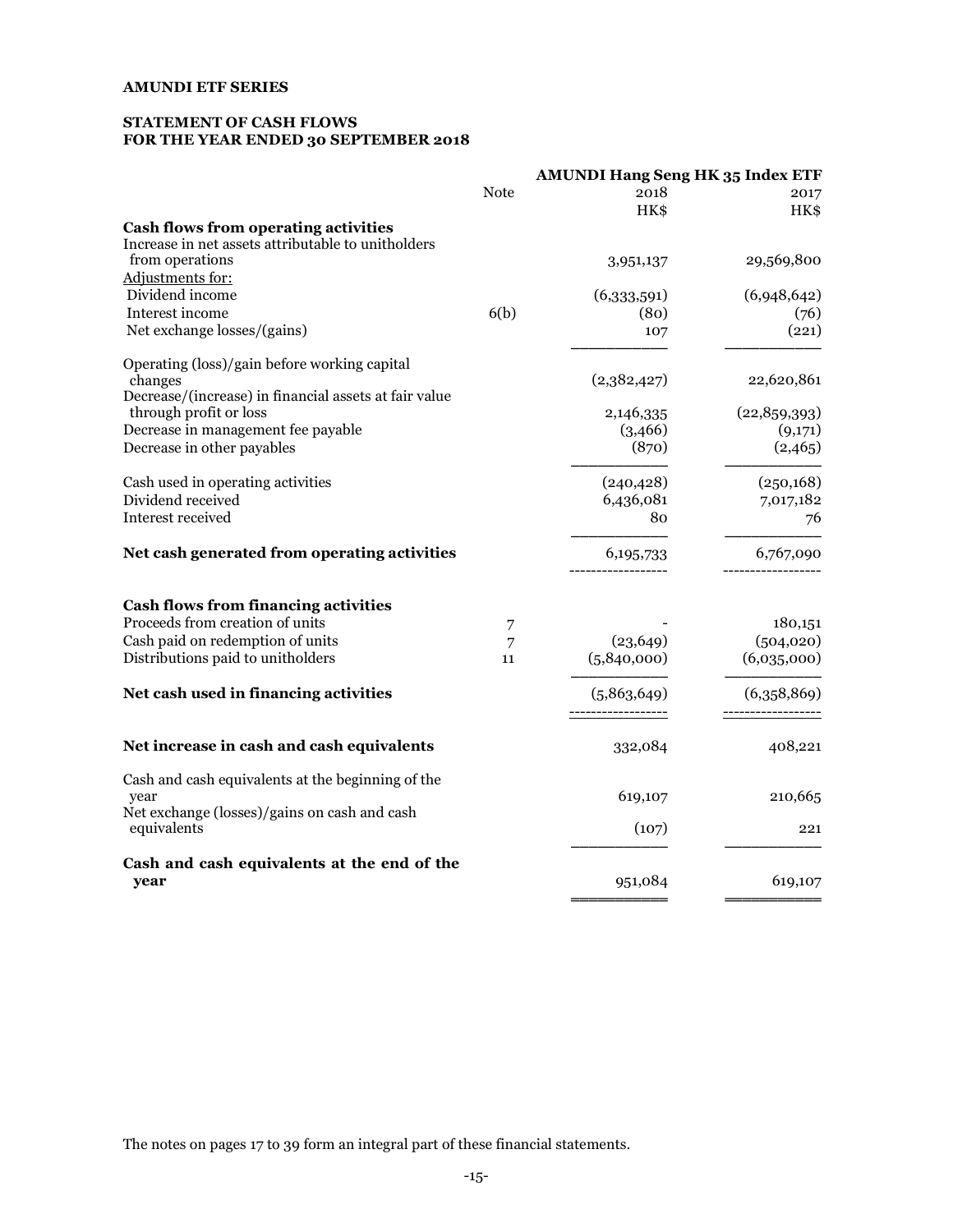# STATEMENT OF CASH FLOWS FOR THE YEAR ENDED 30 SEPTEMBER 2018

|                                                               | <b>AMUNDI FTSE China A50 Index ETF</b> |                    |                       |
|---------------------------------------------------------------|----------------------------------------|--------------------|-----------------------|
|                                                               |                                        |                    | For the period from   |
|                                                               |                                        |                    | 26 October 2016 (date |
|                                                               |                                        | For the year ended | of establishment) to  |
|                                                               | <b>Note</b>                            | 30 September 2018  | 30 September 2017     |
|                                                               |                                        | <b>RMB</b>         | <b>RMB</b>            |
| <b>Cash flows from operating activities</b>                   |                                        |                    |                       |
| Increase in net assets attributable to unitholders            |                                        |                    |                       |
| from operations                                               |                                        | 3,373,501          | 61,593,278            |
| Adjustments for:                                              |                                        |                    |                       |
| Dividend income                                               |                                        | (11, 298, 946)     | (8,923,526)           |
| Interest income                                               | 6(b)                                   | (6, 224)           | (12, 868)             |
| Withholding tax                                               |                                        | 1,132,221          | 917,842               |
| Operating (loss)/gain before working capital                  |                                        |                    |                       |
| changes<br>Increase in financial assets at fair value through |                                        | (6,799,448)        | 53,574,726            |
| profit or loss                                                |                                        | (22, 282, 300)     | (400,501,765)         |
| Decrease/(increase) in other receivables                      |                                        | 1,680              | (6,120)               |
| Increase in management fee payable                            |                                        | 719                | 159,947               |
| Increase in other payables                                    |                                        | 9,251              | 6,285                 |
|                                                               |                                        |                    |                       |
| Cash used in operating activities                             |                                        | (29,070,098)       | (346,766,927)         |
| Dividend received                                             |                                        | 11,298,946         | 8,923,526             |
| Interest received                                             |                                        | 6,466              | 12,254                |
| Withholding tax paid                                          |                                        | (1,132,221)        | (917, 842)            |
| Net cash used in operating activities                         |                                        | (18,896,907)       | (338,748,989)         |
| <b>Cash flows from financing activities</b>                   |                                        |                    |                       |
| Proceeds from issue of units                                  | $\overline{7}$                         | 25, 247, 793       | 361,386,891           |
| Cash paid on redemption of units                              | 7                                      |                    | (15,520,400)          |
| Distributions paid to unitholders                             | 11                                     | (5,695,000)        |                       |
| Net cash generated from financing activities                  |                                        | 19,552,793         | 345,866,491           |
|                                                               |                                        |                    |                       |
| Net increase in cash and cash equivalents                     |                                        | 655,886            | 7,117,502             |
| Cash and cash equivalents at the beginning of the             |                                        |                    |                       |
| year/period                                                   |                                        | 7,117,502          |                       |
| Cash and cash equivalents at the end of the                   |                                        |                    |                       |
| year/period                                                   |                                        | 7,773,388          | 7,117,502             |
|                                                               |                                        |                    |                       |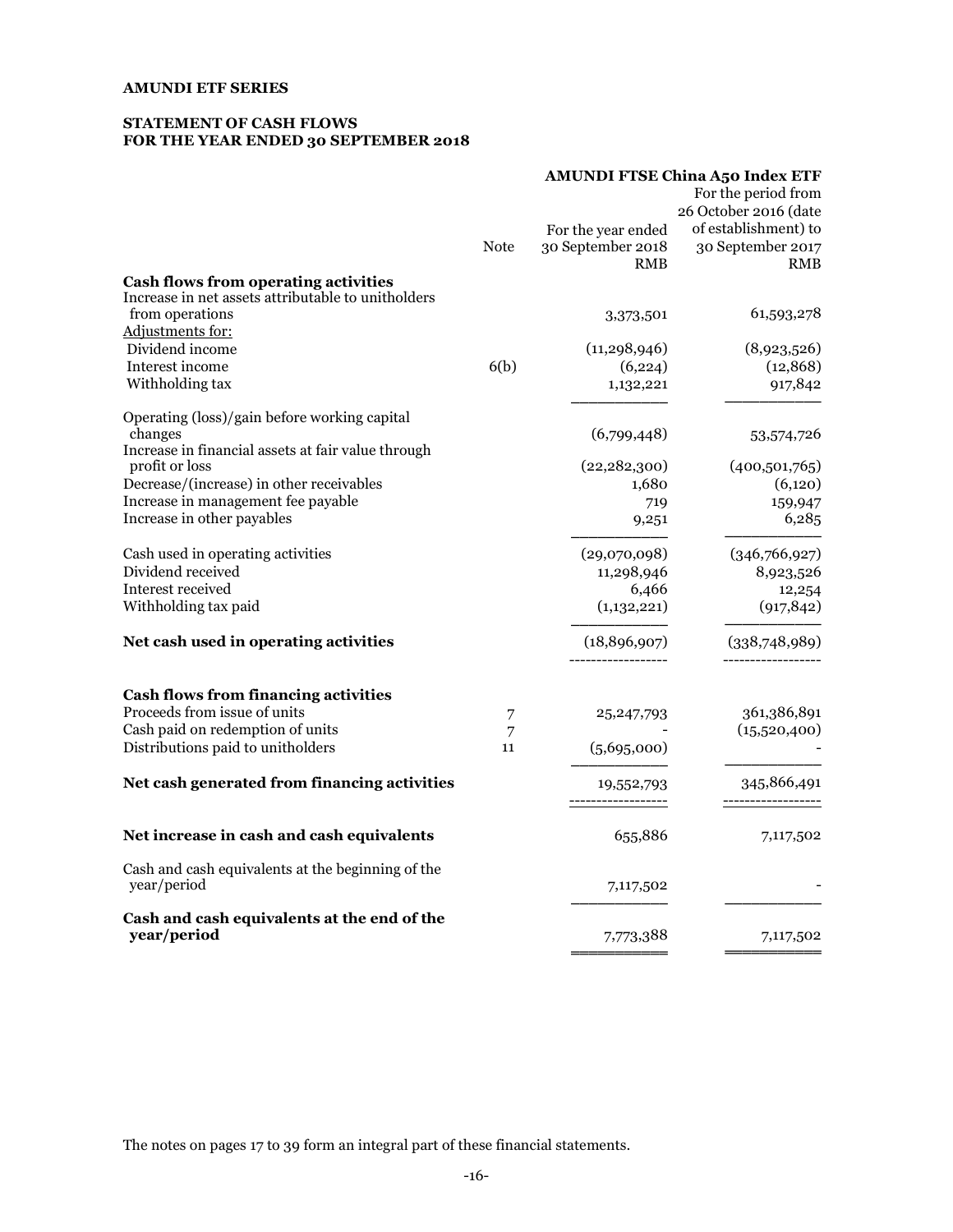#### NOTES TO THE FINANCIAL STATEMENTS

#### 1 General information

AMUNDI ETF Series (the "Trust") is an umbrella unit trust established under the terms of the trust deed dated 16 March 2016, as amended (the "Trust Deed") between Amundi Hong Kong Limited (the "Manager") and BOCI-Prudential Trustee Limited (the "Trustee"). The Trust Deed is governed by Hong Kong law.

The Trust comprises two sub-funds, AMUNDI Hang Seng HK 35 Index ETF and AMUNDI FTSE China A50 Index ETF (the "Sub-Funds") which were authorised by the Securities & Futures Commission of Hong Kong (the "SFC") pursuant to section 104(1) of the Hong Kong Securities and Futures Ordinance. The Sub-Funds are also listed on the Stock Exchange of Hong Kong Limited (a subsidiary of The Hong Kong Exchanges and Clearing Limited).

These financial statements relate to the above-mentioned Sub-Funds. The Manager and the Trustee (collectively, the "Management") are responsible for the preparation of the financial statements.

The objectives of the Sub-Funds are to provide investment results that, before the deduction of fees and expenses, closely correspond to the performance of the respective indices (the "Underlying Index") by investing all, or substantially all, of the assets of each Sub-Fund in index securities in substantially the same weightings as constituted in the Underlying Index.

#### 2 Summary of significant accounting policies

The principal accounting policies applied in the preparation of these financial statements are set out below. These policies have been consistently applied to all the periods presented, unless otherwise stated.

## (a) Basis of preparation

The financial statements have been prepared in accordance with International Financial Reporting Standards ("IFRS"). The financial statements have been prepared under the historical cost convention, as modified by the revaluation of financial assets and financial liabilities held at fair value through profit or loss.

The preparation of financial statements in conformity with IFRS requires the Management to make judgments, estimates and assumptions that affect the application of accounting policies and the reported amounts of assets and liabilities, income and expenses. The estimates and associated assumptions are based on historical experience and various other factors that are believed to be reasonable under the circumstances, the results of which form the basis of making the judgments about carrying values of assets and liabilities that are not readily apparent from other sources. Actual results may differ from these estimates.

All references to net assets throughout the financial statements refer to net assets attributable to unitholders unless otherwise stated.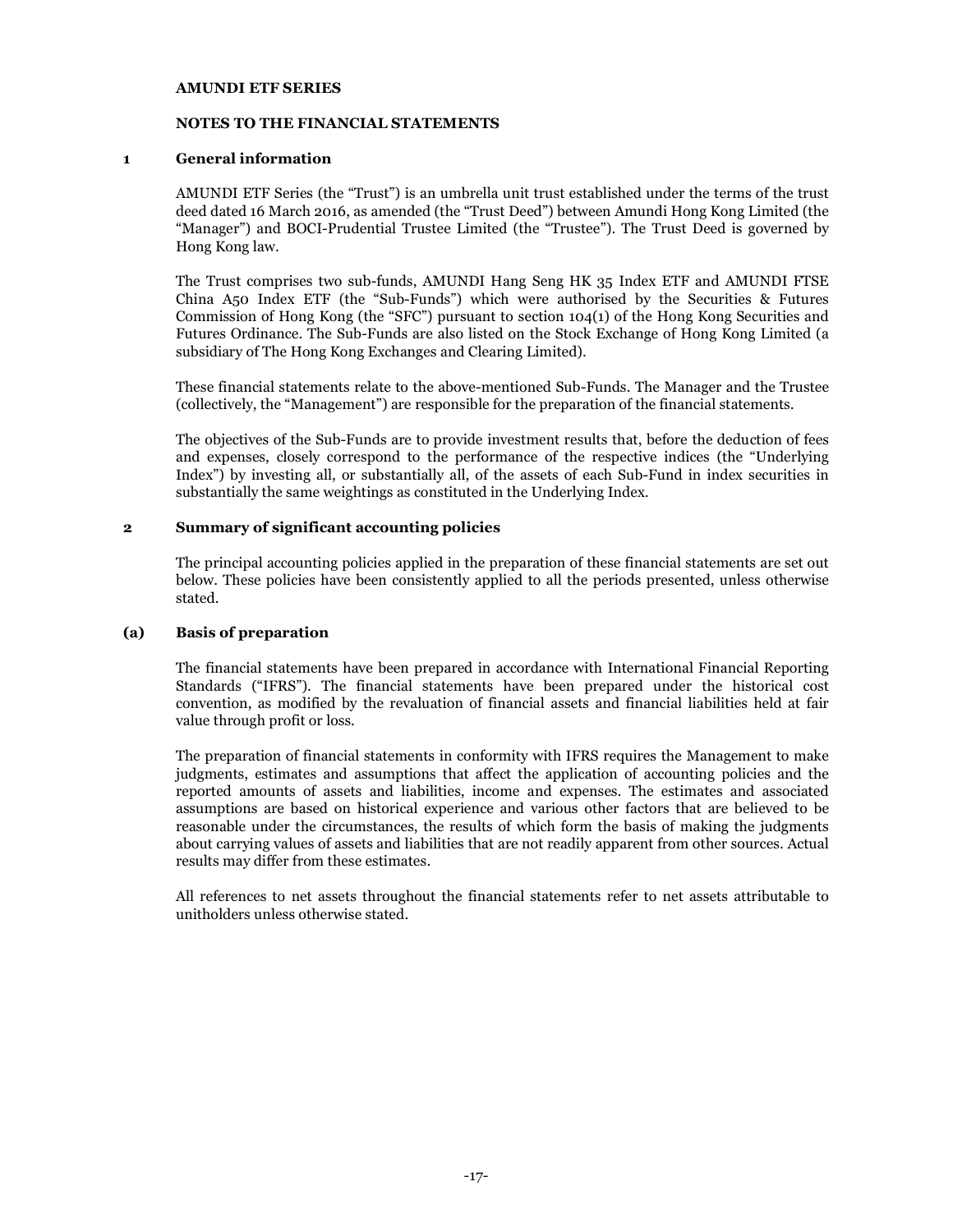## NOTES TO THE FINANCIAL STATEMENTS

## 2 Summary of significant accounting policies (Continued)

## (a) Basis of preparation (Continued)

## New standards and amendments to standards that are relevant to the Sub-Funds and have been adopted by the Sub-Funds

There are no standards, interpretations or amendments to existing standards that are effective for the first time for the current financial periods that would be expected to have a material impact on the Sub-Funds.

#### New standards and amendments to standards that are relevant to the Sub-Funds but are not yet effective and have not been early adopted by the Sub-Funds

IFRS 9 'Financial Instruments' addresses the classification, measurement and derecognition of financial assets and liabilities. It replaces the multiple classification and measurement models in IAS 39 and is effective for reporting periods beginning on or after 1 January 2018.

Classification and measurement of financial assets will be driven by the entity's business model for managing the financial assets and the contractual cash flow characteristics of the financial assets. A debt instrument is measured at amortised cost if the objective of the business model is to hold the financial asset for the collection of contractual cash flows and the contractual cash flows under the instrument solely represent payments of principal and interest. A debt instrument is measured at fair value through other comprehensive income if the objective of the business model is to hold the financial asset both to collect contractual cash flows which represent payments of principal and interest and to sell. All other debt instruments must be recognised at fair value through profit or loss. An entity may however, at initial recognition, irrevocably designate a financial asset as measured at fair value through profit or loss if doing so eliminates or significantly reduces a measurement or recognition inconsistency. Derivative and equity instruments are measured at fair value through profit or loss unless, for equity instruments not held for trading, an irrevocable option is taken to measure the financial assets at fair value through other comprehensive income. IFRS 9 also introduces a new expected credit loss impairment model.

On adoption of IFRS 9, the Sub-Funds' investment portfolio will continue to be classified as measured at fair value through profit or loss. Other financial assets which are held for collection will continue to be measured at amortised cost with no material impact expected from application of the new impairment model. As a result, the adoption of IFRS 9 is not expected to have a material impact on the Sub-Funds' financial statements.

There are no other standards, interpretations or amendments to existing standards that are not yet effective that would be expected to have a significant impact on the Sub-Funds.

## (b) Financial assets at fair value through profit or loss

All investments have been classified as financial assets at fair value through profit or loss.

Purchases and sales of investments are accounted for on the trade date basis. Investments are initially recognised at fair value, excluding transaction costs which are expensed as incurred, and are subsequently re-measured at fair value. Realised and unrealised gains and losses on investments are included in the statement of comprehensive income in the period in which they arise. Investments are derecognised when the rights to receive cash flows from the investments have expired or the Sub-Funds have transferred substantially all risks and rewards of ownership.

Investments that are listed or traded on an exchange are fair valued based on quoted last traded prices.

Transfers between levels of the fair value hierarchy are deemed to have occurred at the beginning of the financial periods.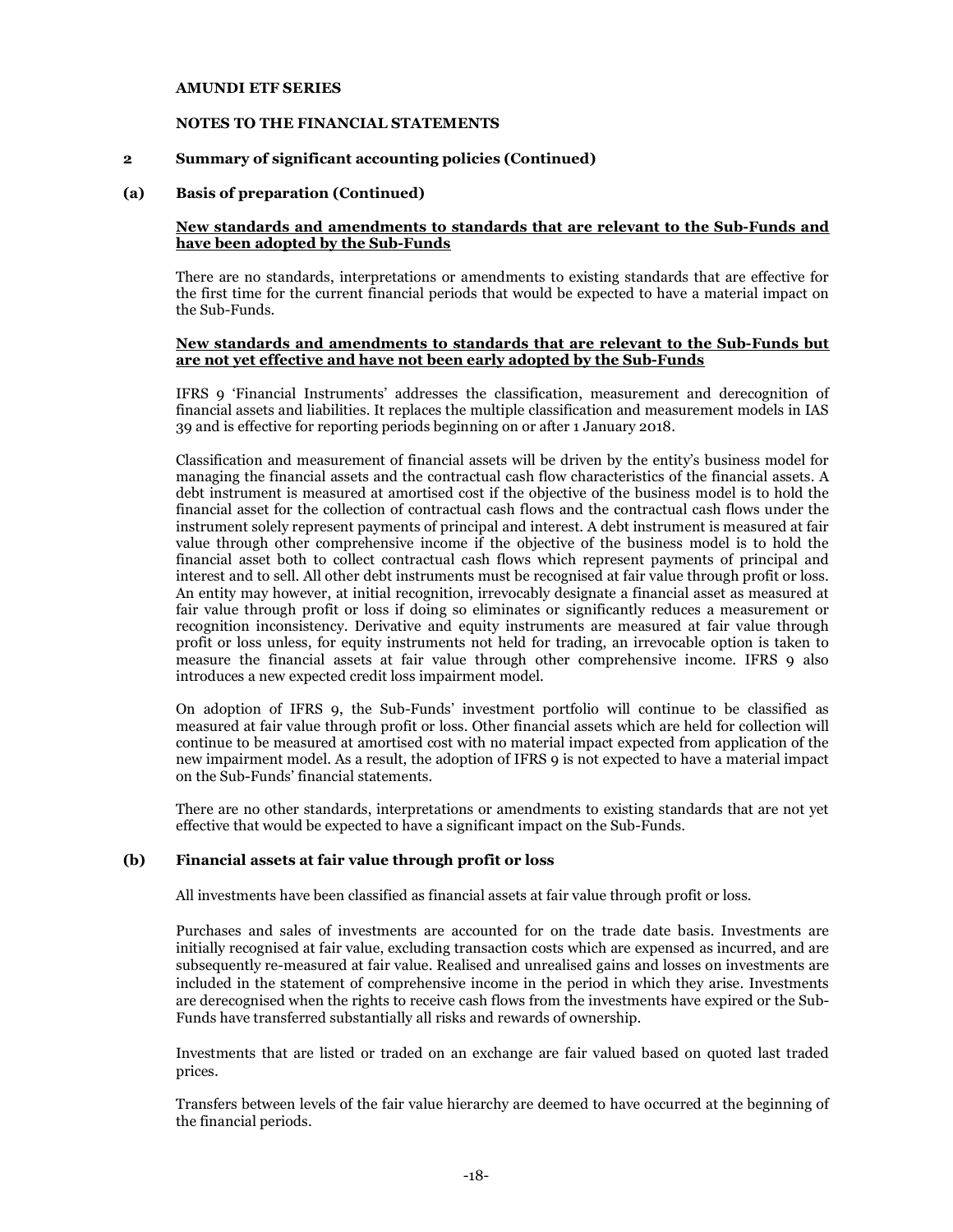## NOTES TO THE FINANCIAL STATEMENTS

## 2 Summary of significant accounting policies (Continued)

## (c) Offsetting financial instruments

Financial assets and liabilities are offset and the net amount is reported in the statement of financial position where the Sub-Funds currently have a legally enforceable right to offset the recognised amounts and there is an intention to settle on a net basis or realise the asset and settle the liability simultaneously.

## (d) Income

Dividend income on equity securities is recognised on the ex-dividend date. Dividend income on equity securities where no ex-dividend date is quoted is accounted for when the Sub-Funds' right to receive payment is established.

Interest income is recognised on a time-proportionate basis using the effective interest method.

## (e) Expenses

Expenses are accounted for on an accrual basis.

## (f) Cash component for units issued and redeemed

Cash component on issue represents the amount being equal to the difference between the issue price on the relevant transaction date and the value of the securities exchanged in kind for those units.

Cash component on redemption represents the amount being equal to the difference between the redemption values on the relevant transaction date and the value of securities transferred in kind to the redeeming unitholder in respect of such units.

# (g) Cash and cash equivalents

Cash and cash equivalents include cash in hand, deposits held at call with banks and other shortterm highly liquid investments with original maturities of three months or less that are readily convertible to known amounts of cash and which are subject to an insignificant risk of changes in value.

## (h) Translation of foreign currencies

## Functional and presentation currency

Items included in the financial statements are measured using the currency of the primary economic environment in which the Sub-Funds operate ("the functional currency"). The performance of AMUNDI Hang Seng HK 35 Index ETF and AMUNDI FTSE China A50 Index ETF are measured and reported to the unitholders in Hong Kong dollar ("HK\$") and Renminbi ("RMB") respectively. The Management considers the HK\$ and RMB as the currencies that most faithfully represent the economic effects of the underlying transactions, events and conditions of the respective Sub-Funds. The financial statements are presented in HK\$ and RMB respectively, which are the respective Sub-Funds' functional and presentation currency.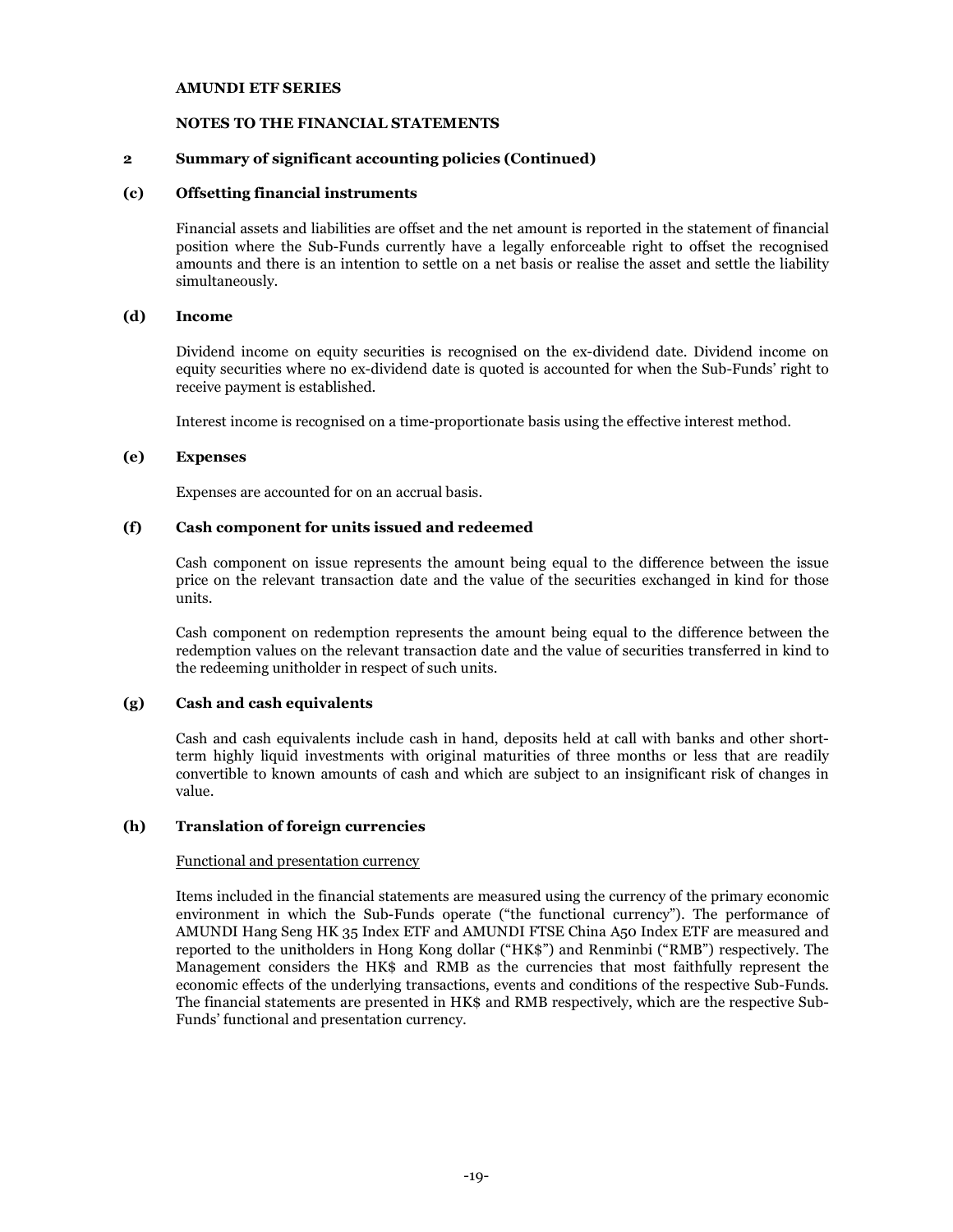## NOTES TO THE FINANCIAL STATEMENTS

## 2 Summary of significant accounting policies (Continued)

## (h) Translation of foreign currencies (Continued)

## Transactions and balances

Foreign currency transactions are translated into the functional currency using the exchange rates prevailing at the dates of the transactions. Foreign currency assets and liabilities are translated into the functional currency using the exchange rates prevailing at the period end date.

Foreign exchange gains and losses arising from translation are included in the statement of comprehensive income.

Foreign exchange gains and losses relating to cash and cash equivalents are presented in the statement of comprehensive income within net exchange gains/(losses).

Foreign exchange gains and losses relating to financial assets carried at fair value through profit or loss are presented in the statement of comprehensive income within net gains/(losses) on financial assets at fair value through profit or loss.

## (i) Redeemable units

The Sub-Funds issue redeemable units, which are redeemable at the holder's option, are the most subordinated units in issue and are therefore classified as equity. Units can be redeemed in-kind and/or in cash equal to a proportionate share of the Sub-Funds' net asset value. The Sub-Funds' net asset value per unit is calculated by dividing the net assets attributable to the unitholders with the total number of outstanding units. Units are created or redeemed in multiples of 500,000 units.

## (j) Segmental reporting

Operating segments are reported in a manner consistent with the internal reporting used by the chief operating decision-maker. The Manager, who is responsible for allocating resources and assessing performance of the operating segments, has been identified as the chief operating decision-maker that makes strategic decisions.

## (k) Amounts due from and due to brokers

Amounts due from and due to brokers represent receivables for investments sold and payables for investments purchased that have been contracted for but not yet settled or delivered on the statement of financial position date, respectively.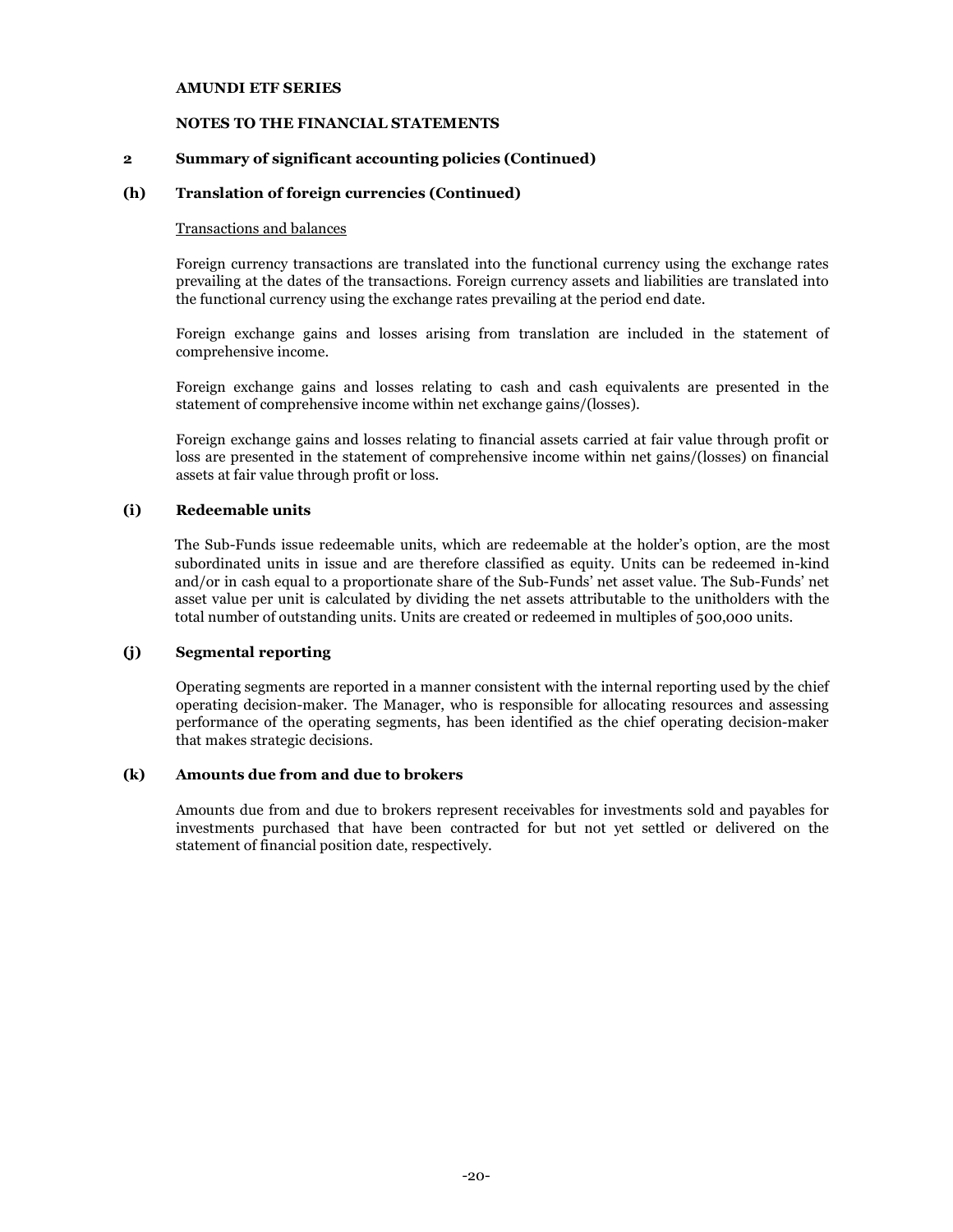## NOTES TO THE FINANCIAL STATEMENTS

## 2 Summary of significant accounting policies (Continued)

#### (l) Structured entity

A structured entity is an entity that has been designed so that voting or similar rights are not the dominant factor in deciding who controls the entity, such as when any voting rights relate to administrative tasks only and the relevant activities are directed by means of contractual arrangements. A structured entity often has some or all of the following features or attributes: (i) restricted activities; (ii) a narrow and well-defined objective, such as to provide investment opportunities for investors by passing on risks and rewards associated with the assets of the structured entity to investors; (iii) insufficient equity to permit the structured entity to finance its activities without subordinated financial support; and (iv) financing in the form of multiple contractually linked instruments to investors that create concentrations of credit or other risks (tranches).

The Sub-Funds consider all the investments in another fund (the "Investee Fund") to be investments in unconsolidated structured entities. The Sub-Funds invest in the Investee Fund whose objectives range from achieving medium to long-term capital growth and whose investment strategies do not include the use of leverage. The Investee Fund applies different investment strategies to accomplish its investment objectives. The Investee Fund finances its operations by issuing redeemable units which are puttable at the holder's option and entitle the holder to a proportional stake in the Investee Fund's net assets. The Sub-Funds hold redeemable units in the Investee Fund.

The change in fair value of the Investee Fund is included in the statement of comprehensive income in net gains/(losses) on financial assets at fair value through profit or loss.

## 3 Net (losses)/gains on financial assets at fair value through profit or loss

## AMUNDI Hang Seng HK 35 Index ETF

|                                                                                                      | 2018               | 2017               |
|------------------------------------------------------------------------------------------------------|--------------------|--------------------|
|                                                                                                      | HK\$               | HK\$               |
| Net changes in unrealised (losses)/gains on financial assets at<br>fair value through profit or loss | (8,063,265)        | 13,386,320         |
| Net realised gains on sale of financial assets at fair value through<br>profit or loss               | 6,248,663          | 9,781,834          |
|                                                                                                      | (1,814,602)        | 23,168,154         |
| <b>AMUNDI FTSE China A50 Index ETF</b>                                                               |                    |                    |
|                                                                                                      | 2018<br><b>RMB</b> | 2017<br><b>RMB</b> |
| Net changes in unrealised (losses)/gains on financial assets at<br>fair value through profit or loss | (6,532,497)        | 51,440,405         |
| Net realised gains on sale of financial assets at fair value through<br>profit or loss               | 2,008,889          | 3,585,736          |
|                                                                                                      | (4,523,608)        | 55,026,141         |
|                                                                                                      |                    |                    |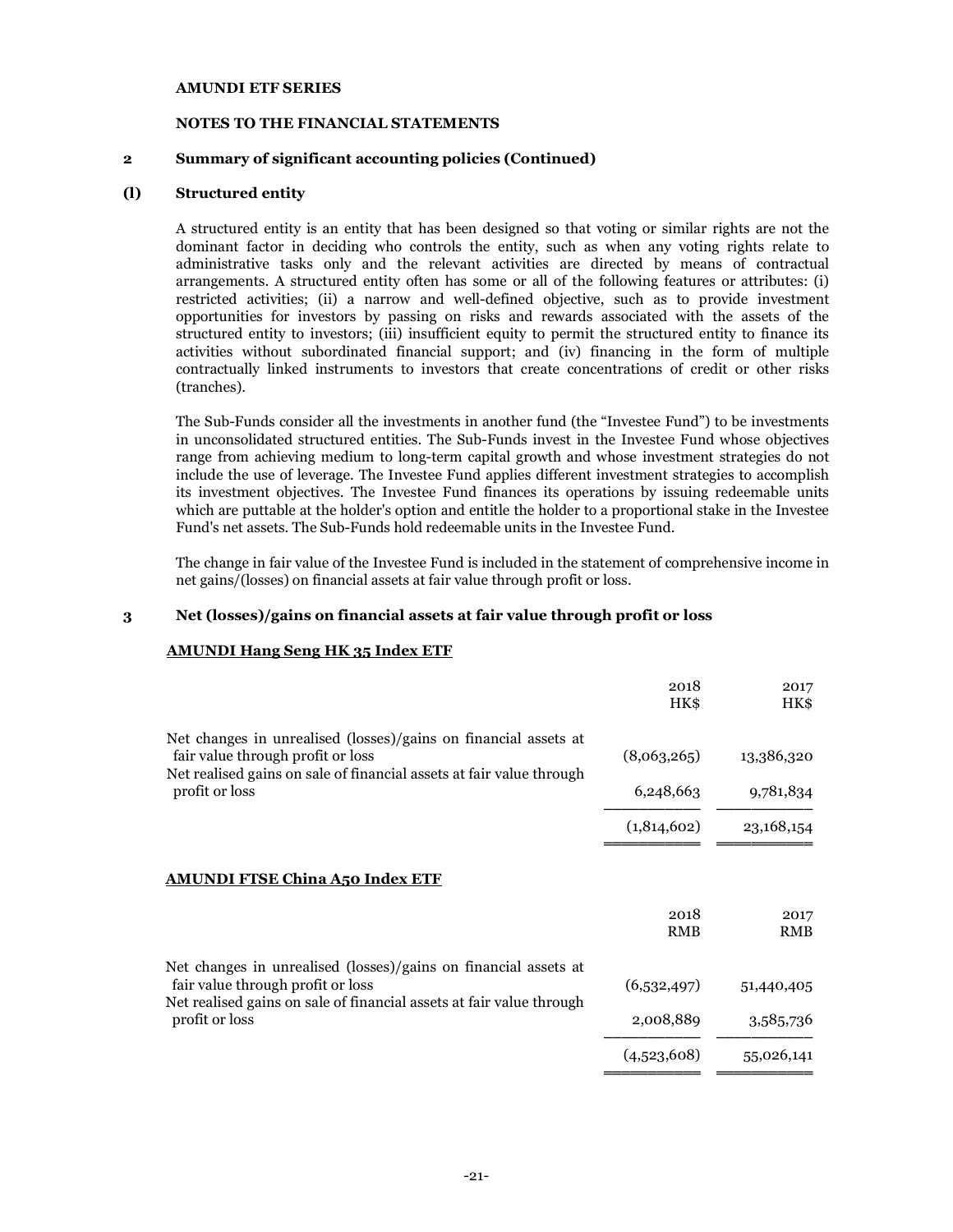## NOTES TO THE FINANCIAL STATEMENTS

## 4 Number of units in issue and net assets attributable to unitholders

The Sub-Funds' capital is represented by the net assets attributable to unitholders and is classified as equity. Units are issued and redeemed in-kind and/or in cash. Creations and redemptions of units during the year/period are shown on the statement of changes in net assets attributable to unitholders. In accordance with the objectives and risk management policies outlined in Note 10, the Sub-Funds endeavour to invest in appropriate investments while maintaining sufficient liquidity to meet redemption, such liquidity being augmented by disposal of listed securities where necessary.

The Sub-Funds use last traded market price for fair valuation of financial assets for financial statements purpose. This is consistent with the inputs prescribed in the Sub-Funds' prospectus for the calculation of their per unit trading value for creations and redemptions.

The movements of the units for the year/period are as follows:

## AMUNDI Hang Seng HK 35 Index ETF

|                                                                                                                                  | 2018<br>Number of units             | 2017<br>Number of units                             |
|----------------------------------------------------------------------------------------------------------------------------------|-------------------------------------|-----------------------------------------------------|
| Units in issue at the beginning of the year<br>Creation of units<br>Redemption of units<br>Units in issue at the end of the year | 8,500,000<br>(500,000)<br>8,000,000 | 12,000,000<br>2,000,000<br>(5,500,000)<br>8,500,000 |
|                                                                                                                                  | HK\$                                | HK\$                                                |
| Net assets attributable to unitholders                                                                                           | 168,499,973                         | 181,374,036                                         |
| Net assets value per unit                                                                                                        | 21.0625                             | 21.3381                                             |

═══════════ ═══════════

## AMUNDI FTSE China A50 Index ETF

|                                                                                                | 2018                    | 2017                      |
|------------------------------------------------------------------------------------------------|-------------------------|---------------------------|
|                                                                                                | Number of units         | Number of units           |
| Units in issue at the beginning of the year/period<br>Creation of units<br>Redemption of units | 33,500,000<br>2,000,000 | 35,000,000<br>(1,500,000) |
| Units in issue at the end of the year/period                                                   | 35,500,000              | 33,500,000                |
|                                                                                                | <b>RMB</b>              | <b>RMB</b>                |
| Net assets attributable to unitholders                                                         | 423,641,063             | 401,764,769               |
| Net assets value per unit                                                                      | 11.9336                 | 11.9930                   |
|                                                                                                |                         |                           |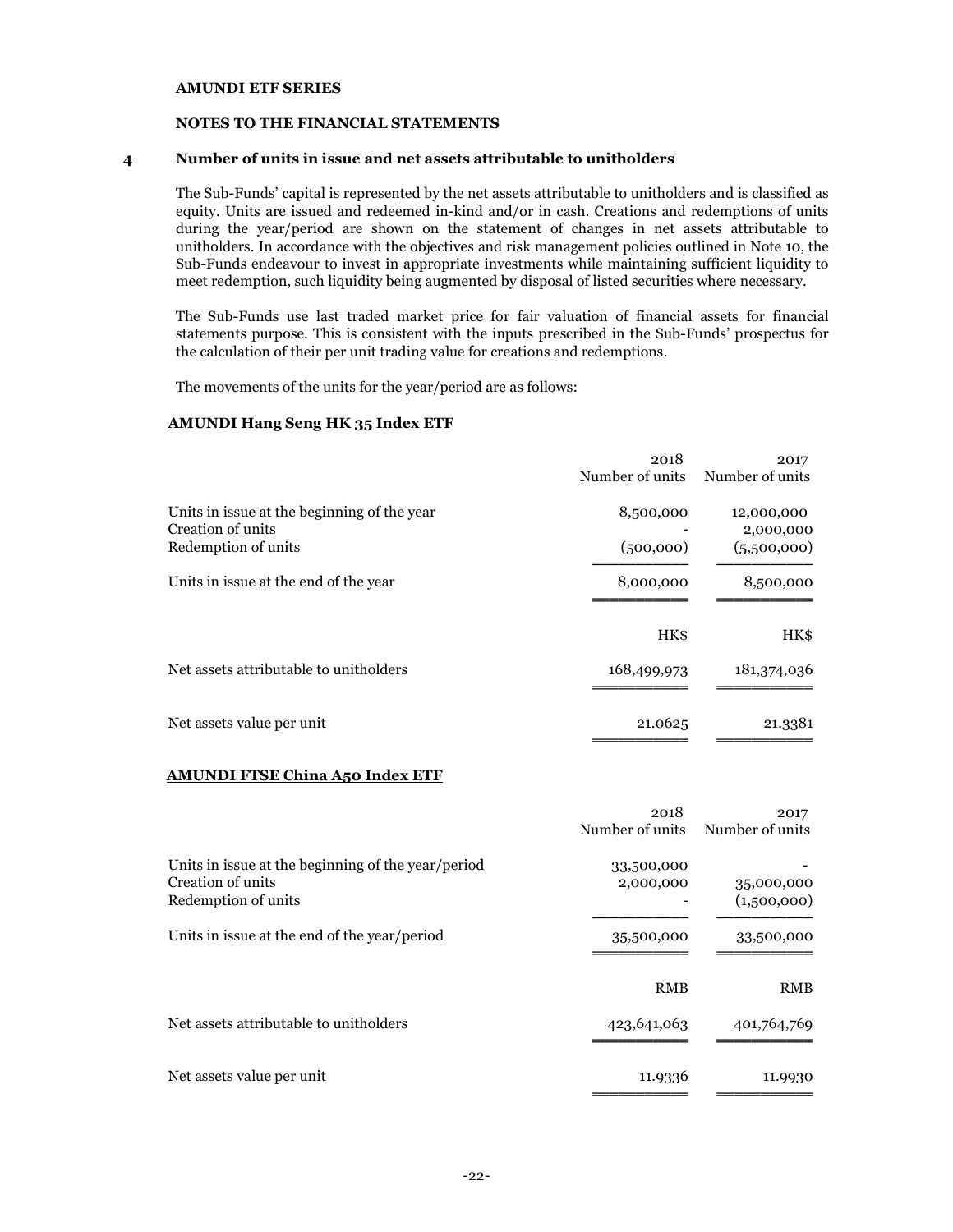## NOTES TO THE FINANCIAL STATEMENTS

## 5 Taxation

#### Hong Kong profits tax

No provision for Hong Kong profits tax has been made as the Sub-Funds were authorised as collective investment schemes under section 104 of the Hong Kong Securities and Futures Ordinance and are therefore exempt from profits tax under section 26A(1A) of the Hong Kong Inland Revenue Ordinance.

## PRC withholding tax

AMUNDI FTSE China A50 Index ETF invests in A-Shares of listed companies in the People's Republic of China (the "PRC") which are held directly through a combination of the Manager's RQFII quota and Stock Connect. A 10% tax is withheld at source on all PRC sourced dividend and interest income.

Taxation of each Sub-Fund represents:

|                                  |                              | <b>AMUNDI Hang Seng</b><br>HK 35 Index ETF |                    | <b>AMUNDI FTSE</b><br>China A50 Index ETF |
|----------------------------------|------------------------------|--------------------------------------------|--------------------|-------------------------------------------|
|                                  | 2018<br>HK\$                 | 2017<br>HK\$                               | 2018<br><b>RMB</b> | 2017<br><b>RMB</b>                        |
| Taxation<br>- Withholding tax on |                              |                                            |                    |                                           |
| dividend income                  |                              |                                            | 1,131,965          | 916,636                                   |
| - Withholding tax on             |                              |                                            |                    |                                           |
| interest income                  | $\qquad \qquad \blacksquare$ |                                            | 256                | 1,206                                     |
|                                  |                              |                                            |                    |                                           |
|                                  | $\overline{\phantom{0}}$     |                                            | 1,132,221          | 917,842                                   |
|                                  |                              |                                            |                    |                                           |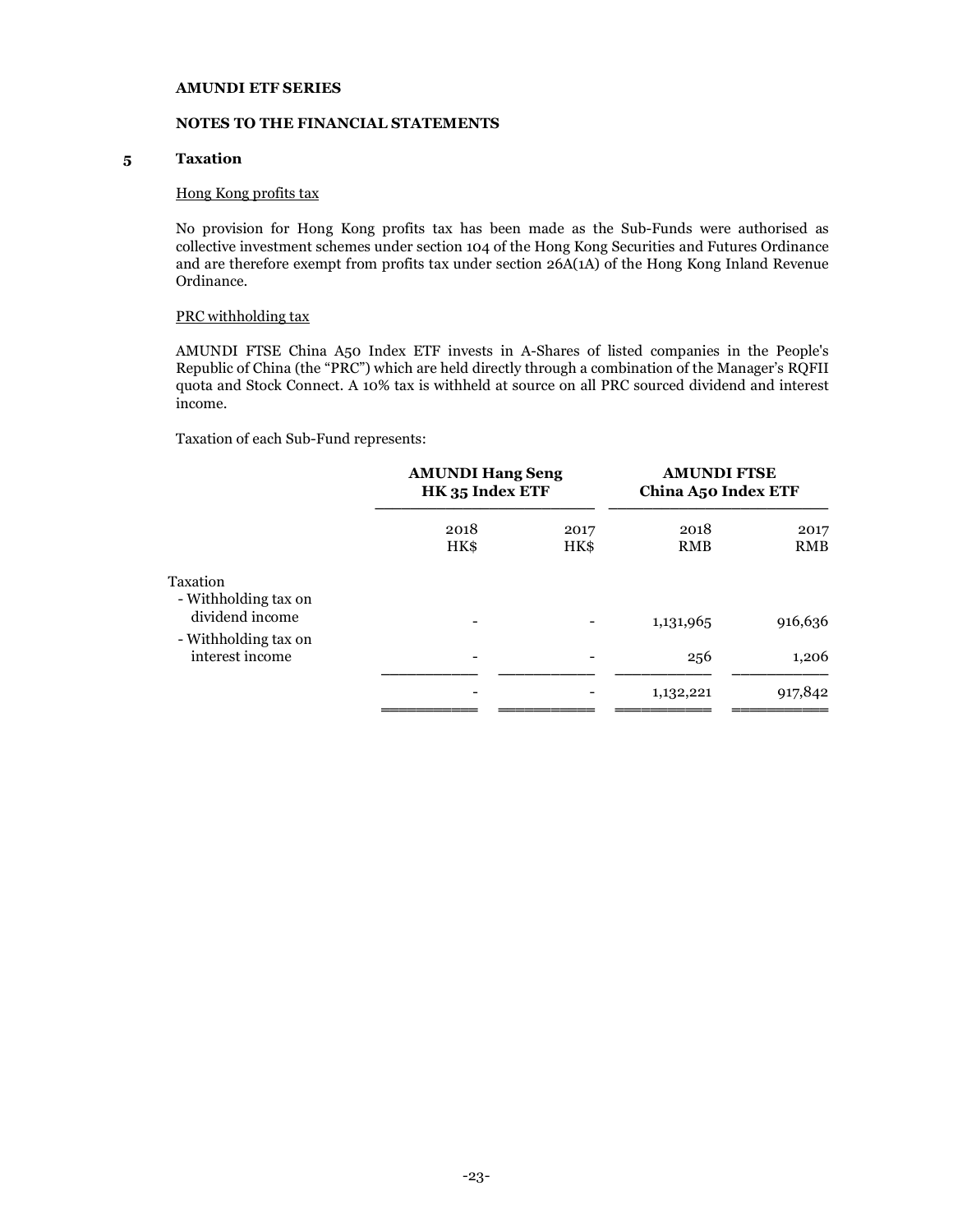## NOTES TO THE FINANCIAL STATEMENTS

## 6 Transactions with the related parties/Manager and its Connected Persons

Parties are considered to be related if one party has the ability, directly or indirectly, to control the other party or exercise significant influence over the other party in making financial or operational decisions. Connected Persons of the Manager are those as defined in the Code on Unit Trusts and Mutual Funds issued by the SFC of Hong Kong (the "SFC Code"). All transactions entered into during the year/period between the Sub-Funds and their related parties, including the Manager and its Connected Persons, were carried out in the normal course of business and on normal commercial terms. To the best of the Manager's knowledge, the Sub-Funds have the below transactions with their related parties, including the Manager and its Connected Persons.

#### (a) Management fee

#### AMUNDI Hang Seng HK 35 Index ETF

Management fee is currently charged at a rate of 0.28% per annum of the net asset value of the Sub-Fund, accrued daily and paid as soon as practicable after the last dealing day in each month. The Manager is entitled to receive a management fee of up to 2% per annum of the net asset value of the Sub-Fund. The Sub-Fund has a single fee structure whereby a single flat fee (i.e. management fee) is paid to the Manager to cover the fees, costs and expenses of the Sub-Fund (including, but not limited to, the Manager's fee, the Trustee's fee, the Registrar's fee, the Custodian's fee, fees and expenses of the auditor, ordinary out-of-pocket expenses incurred by the Trustee or the Manager, and the costs and expenses of licensing the Sub-Fund). The management fee does not include brokerage and transaction costs, fees and extraordinary items such as litigation expenses.

## AMUNDI FTSE China A50 Index ETF

Management fee is currently charged at a rate of 0.48% per annum of the net asset value of the Sub-Fund, accrued daily and paid as soon as practicable after the last dealing day in each month. The Manager is entitled to receive a management fee of up to 2% per annum of the net asset value of the Sub-Fund. The Sub-Fund has a single fee structure whereby a single flat fee (i.e. management fee) is paid to the Manager to cover the fees, costs and expenses of the Sub-Fund (including, but not limited to, the Manager's fee, the Trustee's fee, the Registrar's fee, the Custodian's fee, the PRC Custodian's fees, fees of the Service Agent, fees and expenses of the auditor, securities transaction fee payable to the Custodian and the PRC Custodian, ordinary out-of-pocket expenses incurred by the Trustee or the Manager, and the costs and expenses of licensing the Sub-Fund). The management fee does not include brokerage and transaction costs, fees and extraordinary items such as litigation expenses.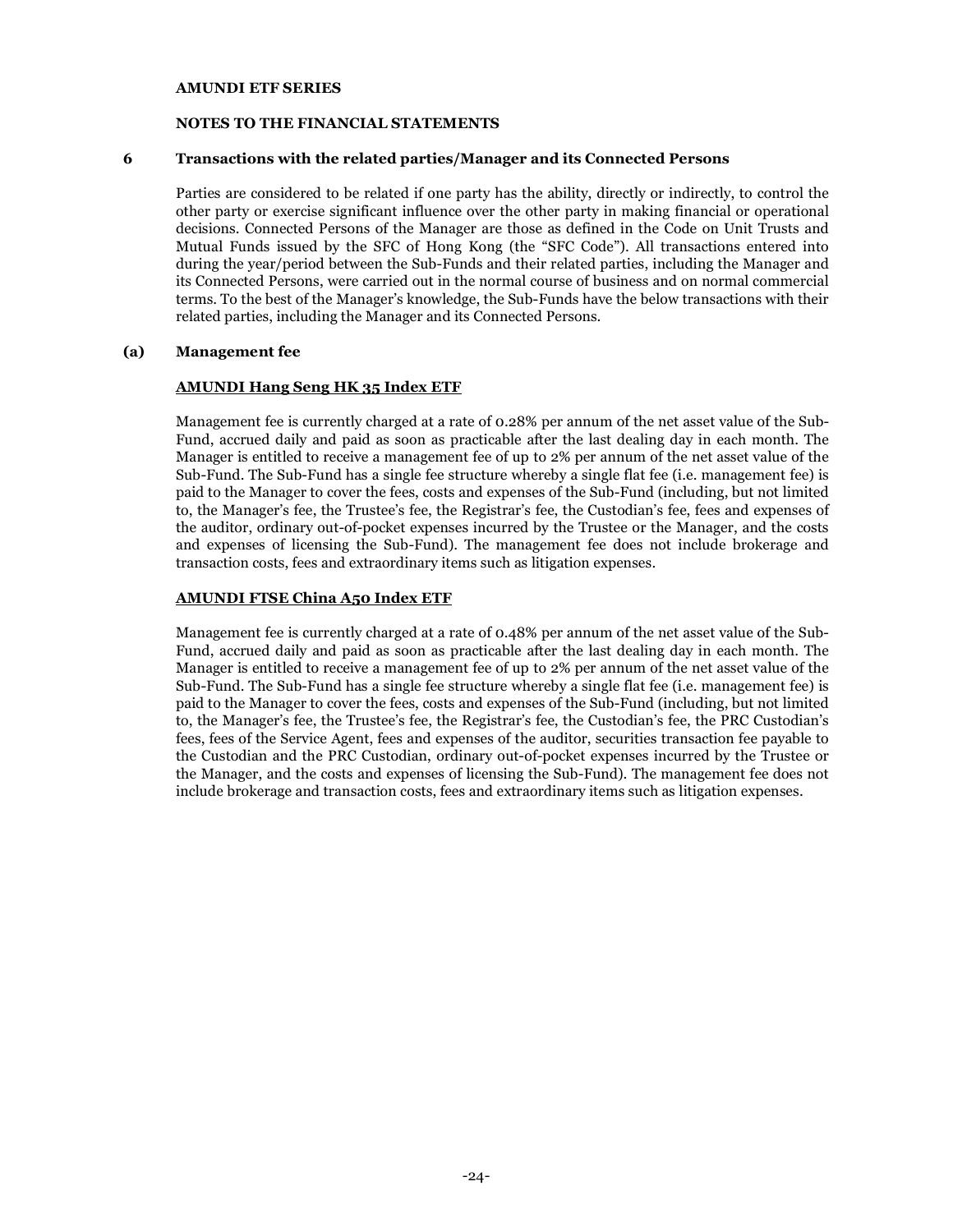## NOTES TO THE FINANCIAL STATEMENTS

## 6 Transactions with the related parties/Manager and its Connected Persons (Continued)

## (b) Cash and cash equivalents, interest income and bank charges

Bank balances are maintained with Bank of China (Hong Kong) Limited and Bank of China Limited, related companies of the Trustee. Bank balances held as at 30 September 2018 and 2017, interests earned on these bank balances and related bank charges for the year/period ended 30 September 2018 and 2017 are set out below.

## AMUNDI Hang Seng HK 35 Index ETF

|                                                       | 2018       | 2017      |
|-------------------------------------------------------|------------|-----------|
|                                                       | HK\$       | HK\$      |
| Bank of China (Hong Kong) Limited                     |            |           |
| Cash and cash equivalents                             | 951,084    | 619,107   |
| Interests earned on bank balances                     | 80         | 76        |
| Bank charges<br>$\overline{\phantom{0}}$              | 1,017      | 20,621    |
| <b>AMUNDI FTSE China A50 Index ETF</b>                |            |           |
|                                                       | 2018       | 2017      |
|                                                       | <b>RMB</b> | RMB       |
| Bank of China (Hong Kong) Limited                     |            |           |
| Cash and cash equivalents<br>$\overline{\phantom{0}}$ | 682,707    | 62,030    |
| Interests earned on bank balances                     | 1,130      | 801       |
| Bank charges<br>$\overline{\phantom{0}}$              | 1,671      | 1,812     |
| Bank of China Limited                                 |            |           |
| Cash and cash equivalents<br>$\overline{\phantom{a}}$ | 7,090,681  | 7,055,472 |
| Interests earned on bank balances                     | 5,094      | 12,067    |
| Bank charges<br>$\qquad \qquad \blacksquare$          | 447        | 470       |
|                                                       |            |           |

## (c) Transaction handling fee

The Trustee charged transaction handling fee for the purchases and sales of investments to the Sub-Funds. The fees charged to each Sub-Fund during the year/period are set out below:

|                                  | 2018<br>HK\$             | 2017<br>HK\$       |
|----------------------------------|--------------------------|--------------------|
| AMUNDI Hang Seng HK 35 Index ETF | 24,505                   | 17,110             |
|                                  | 2018<br><b>RMB</b>       | 2017<br><b>RMB</b> |
| AMUNDI FTSE China A50 Index ETF  | $\overline{\phantom{0}}$ |                    |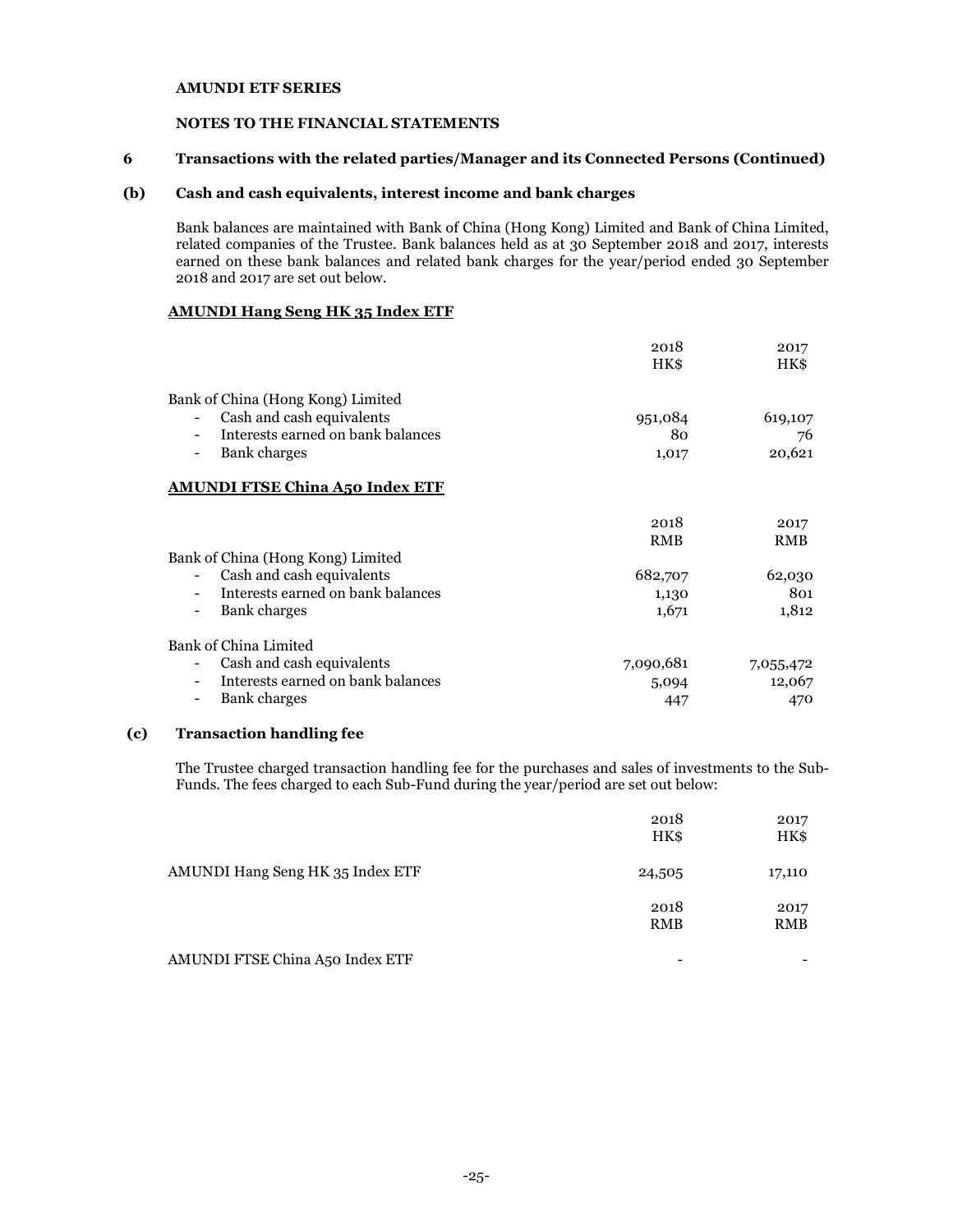## NOTES TO THE FINANCIAL STATEMENTS

## 6 Transactions with the related parties/Manager and its Connected Persons (Continued)

## (d) Holdings in related companies of the Trustee

During the year ended 30 September 2018 and 2017, AMUNDI Hang Seng HK 35 Index ETF held shares in BOC Hong Kong (Holdings) Ltd, which is a group company of the Trustee. The movement of the Sub-Fund's investment in BOC Hong Kong (Holdings) Ltd is as follows:

|                                | 2018      | 2017       |
|--------------------------------|-----------|------------|
|                                | Number of | Number of  |
|                                | shares    | shares     |
| At the beginning of the year   | 192,622   | 271,932    |
| Purchases                      | 10,500    | 52,820     |
| <b>Sales</b>                   | (17, 624) | (132, 130) |
| At the end of the year         | 185,498   | 192,622    |
|                                | HK\$      | HK\$       |
| Balance at the end of the year | 6,900,526 | 7,310,005  |

During the year/period ended 30 September 2018 and 2017, AMUNDI FTSE China A50 Index ETF held shares in Bank of China Ltd, which is a group company of the Trustee. The movement of the Sub-Fund's investment in Bank of China Ltd is as follows:

|                                                                  | 2018<br>Number of<br>shares        | 2017<br>Number of<br>shares |
|------------------------------------------------------------------|------------------------------------|-----------------------------|
| At the beginning of the year/period<br>Purchases<br><b>Sales</b> | 1,820,400<br>154,600<br>(190, 800) | 2,045,000<br>(224, 600)     |
| At the end of the year/period                                    | 1,784,200                          | 1,820,400                   |
|                                                                  | <b>RMB</b>                         | RMB                         |
| Balance at the end of the year/period                            | 6,637,224                          | 7,500,048                   |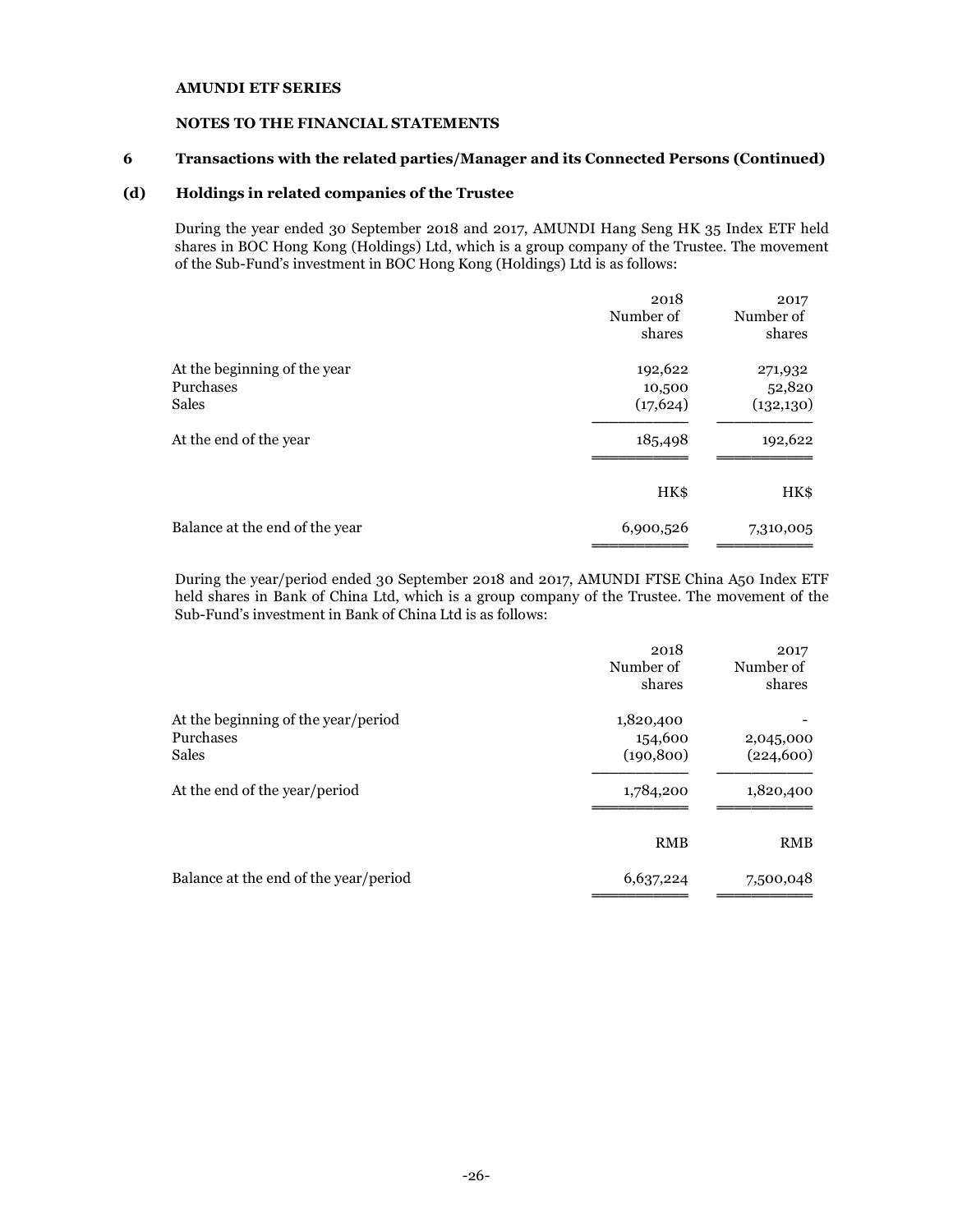## NOTES TO THE FINANCIAL STATEMENTS

#### 7 Major non-cash transactions

## AMUNDI Hang Seng HK 35 Index ETF

There were no non-cash transactions for the creation of units in the Sub-Fund during the year ended 30 September 2018. During the year end 30 September 2017, the Sub-Fund issued 2,000,000 units, totaling HK\$36,293,000 in exchange for Index Baskets consisting of investments valued at HK\$36,112,849 and cash component of HK\$180,151.

During the year ended 30 September 2018, the Sub-Fund redeemed 500,000 units (2017: 5,500,000 units), totaling HK\$10,985,200 (2017: HK\$99,982,750) in exchange for Index Baskets consisting of investments valued at HK\$10,961,551 (2017: HK\$99,478,730) and cash component of HK\$23,649 (2017: HK\$504,020).

## AMUNDI FTSE China A50 Index ETF

There were no non-cash transactions for the Sub-Fund during the year/period ended 30 September 2018 and 2017.

#### 8 Soft commission

The Manager may effect transactions, provided that any such transaction is consistent with standards of "best execution", by or through the agency of another person for the account of the Sub-Funds with whom the Manager or any of its Connected Persons have an arrangement under which that party will from time to time provide to or procure for the Manager or any of its Connected Persons goods, services or other benefits (such as research and advisory services, computer hardware associated with specialised software or research services and performance measures) the nature of which is such that their provision can reasonably be expected to benefit the Sub-Funds as a whole and may contribute to an improvement in the performance of the Sub-Funds. For the avoidance of doubt, such goods and services may not include travel, accommodation, entertainment, general administrative goods or services, general office equipment or premises, membership fees, employees' salaries or direct money payments.

Since the inception of the Sub-Funds, the Manager had not participated in any soft commission arrangements in respect of any transactions for the account of the Sub-Funds.

## 9 Investment limitations and prohibitions under the SFC Code

Pursuant to the SFC's Guidelines for Regulating Index Tracking Exchange Traded Funds (the "ETF Guidelines"), the Manager is permitted to overweigh the holdings of the Sub-Funds relative to their respective weightings in the Underlying Index, on the condition that the maximum extra weighting in any constituent securities will not exceed the maximum limit reasonably determined by the Sub-Funds and after consultation with the SFC. The maximum limit for the Sub-Funds has been disclosed in their prospectus.

The Management has confirmed that the Sub-Funds have complied with this limit during the year/period.

The SFC Code allows the Sub-Funds to invest in constituent securities issued by a single issuer for more than 10% of the Sub-Funds' net asset value provided that the investment is limited to any constituent securities that each accounts for more than 10% of the weighting of the index and the Sub-Funds' holding of any such constituent securities may not exceed their respective weightings in the index (except as a result of changes in the composition of the index and the excess is transitional and temporary in nature).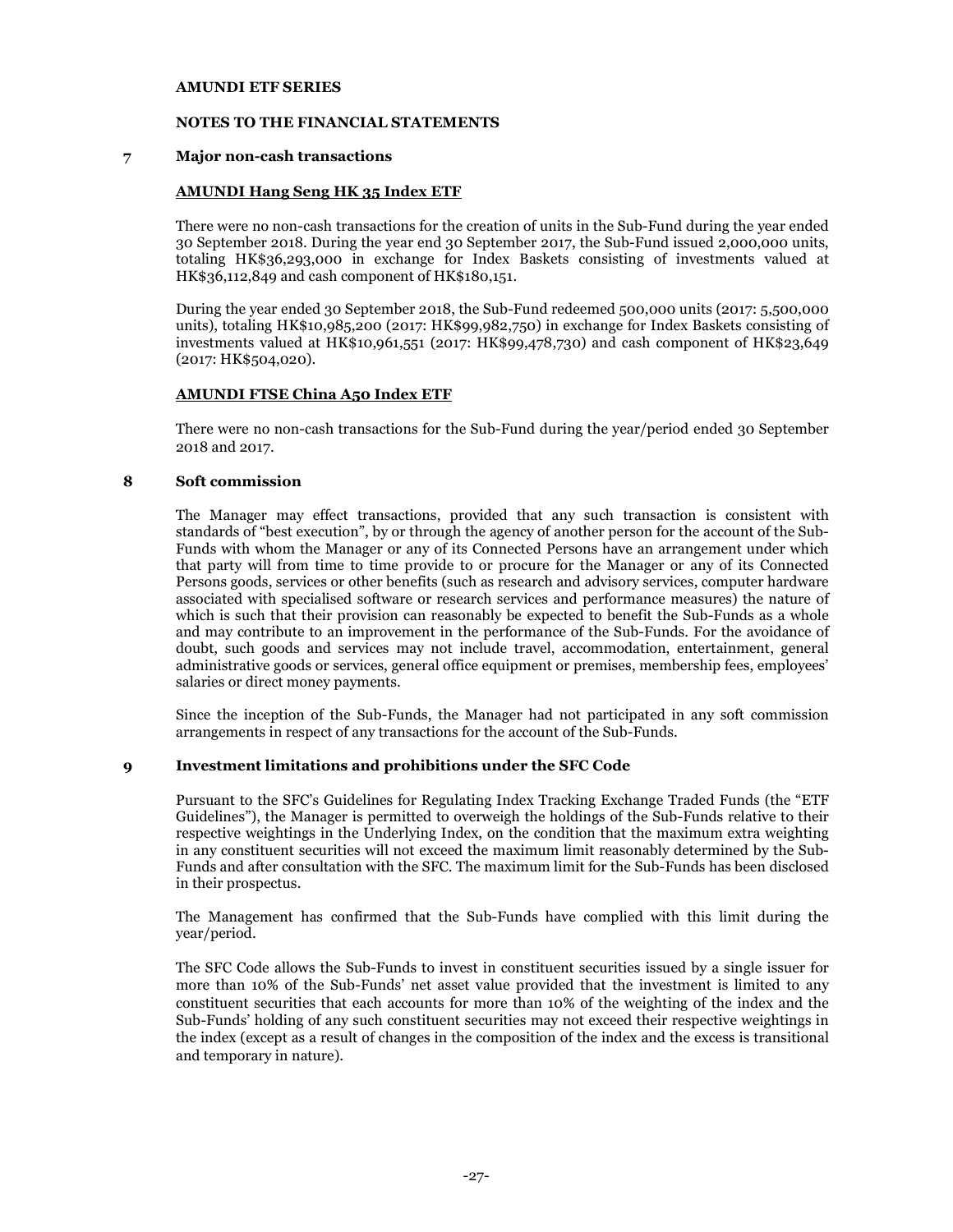## NOTES TO THE FINANCIAL STATEMENTS

#### 9 Investment limitations and prohibitions under the SFC Code (Continued)

Constituent securities that account for more than 10% of the net asset value of the Sub-Funds as at 30 September 2018 and 2017 were as follows:

|                                               | Respective weighting<br>in the index $(\%)$ | % of net asset value |
|-----------------------------------------------|---------------------------------------------|----------------------|
| As at 30 September 2018                       |                                             |                      |
| <b>AMUNDI Hang Seng HK 35 Index ETF</b>       |                                             |                      |
| <b>AIA GROUP LTD</b><br><b>HSBC HLDGS PLC</b> | 10.44<br>10.22                              | 10.36<br>10.14       |
| <b>AMUNDI FTSE China A50 Index ETF</b>        |                                             |                      |
| Ping An Insurance Group Co of China-A         | 12.63                                       | 12.60                |
| As at 30 September 2017                       |                                             |                      |
| <b>AMUNDI Hang Seng HK 35 Index ETF</b>       |                                             |                      |
| <b>HSBC HLDGS PLC</b>                         | 10.11                                       | 10.06                |
| <b>AMUNDI FTSE China A50 Index ETF</b>        |                                             |                      |
| Ping An Insurance Group Co of China-A         | 10.76                                       | 10.72                |

Except as disclosed above, there were no other securities that individually accounted for more than 10% of the net asset value of the Sub-Funds as at 30 September 2018 and 2017.

The table below details the performance of the Sub-Funds as represented by the change in net asset value per unit by comparison with the performance of the respective Sub-Funds' Underlying Index.

|                                                   | 2018<br>%        | 2017<br>%      |
|---------------------------------------------------|------------------|----------------|
| <b>AMUNDI Hang Seng HK 35 Index ETF</b>           |                  |                |
| Net asset value per unit<br>Hang Seng HK 35 Index | (1.29)<br>(1.29) | 15.59<br>15.85 |
| <b>AMUNDI FTSE China A50 Index ETF</b>            |                  |                |
| Net asset value per unit<br>FTSE China A50 Index  | (0.50)<br>(0.75) | 21.57<br>21.26 |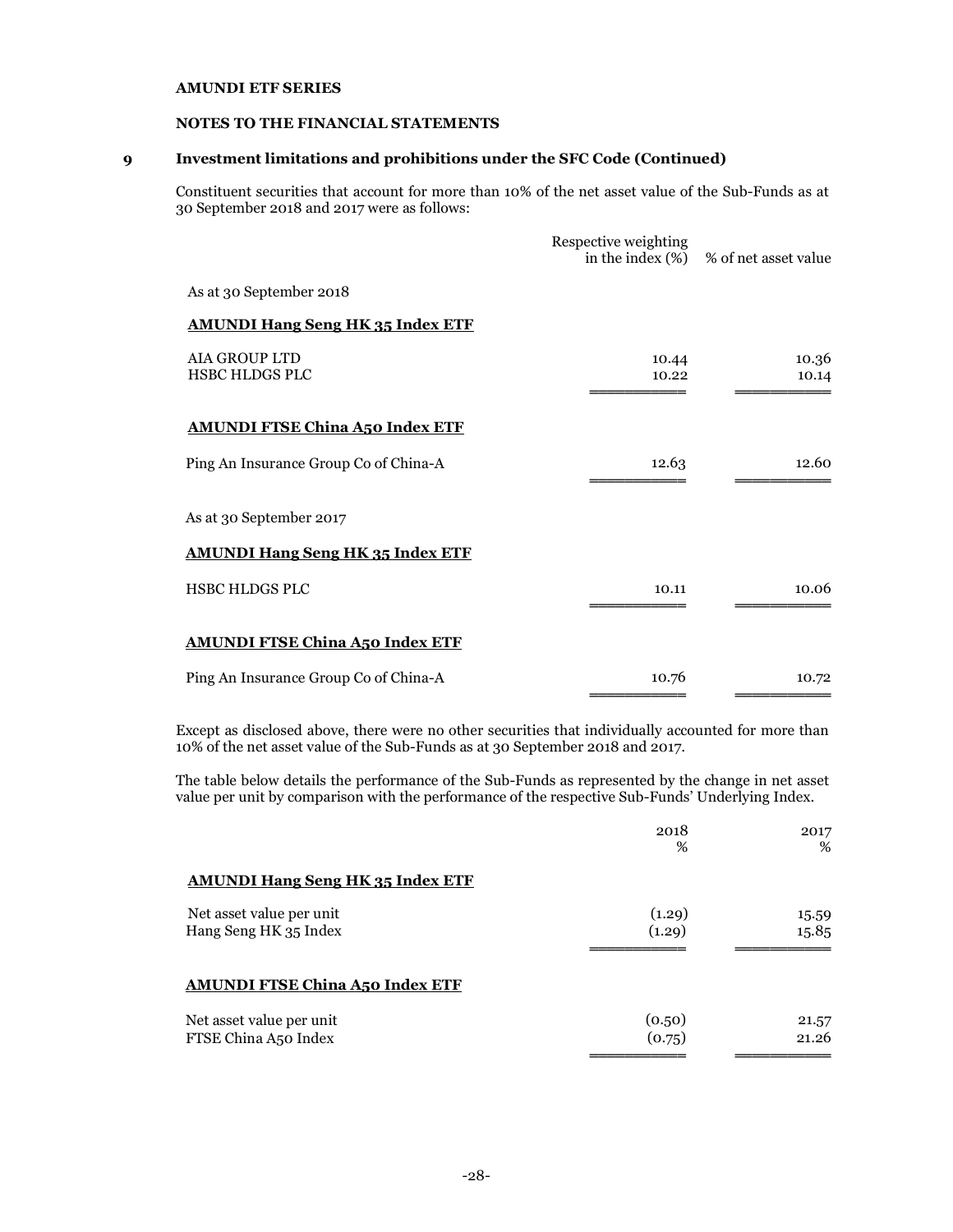## NOTES TO THE FINANCIAL STATEMENTS

#### 10 Financial risk management

#### (a) Strategy in using financial instruments

## Investment objectives and investment policies

The Sub-Funds' investment objectives are to provide investment results, before fees and expenses that closely correspond to the performance of their respective indices. The Manager seeks to achieve this investment objective by primarily adopting a full replication strategy. Using a full replication strategy, the Sub-Funds will invest in all, or substantially all, the securities constituting the index in the same, or substantially the same, weightings (i.e. proportions) as those securities have in the Underlying Index.

## (b) Market price risk

Market price risk is the risk that the value of a financial instrument will fluctuate due to changes in market prices, whether those changes are caused by factors specific to the individual instrument or factors affecting all instruments in the market.

All securities investments present a risk of loss of capital. The Sub-Funds' market price risk is managed through diversification of the investment portfolio. The Manager monitors the investments on a daily basis and rebalances the portfolio of investments from time to time to reflect any changes to the composition of, or the weighting of shares in, the Underlying Index.

As at year/period end, the overall market exposure of the Sub-Funds were as follows:

## AMUNDI Hang Seng HK 35 Index ETF

|                                                                                              | 2018          |                 | 2017        |                 |
|----------------------------------------------------------------------------------------------|---------------|-----------------|-------------|-----------------|
|                                                                                              | HK\$          | % of net assets | HK\$        | % of net assets |
| Financial assets at fair value<br>through profit or loss:<br>Listed investments<br>Hong Kong |               |                 |             |                 |
| Equities                                                                                     | 158,918,395   | 94.31           | 173,010,601 | 95.39           |
| Real estate investment<br>trust ("REIT")                                                     | 8,319,397     | 4.94            | 7,335,077   | 4.04            |
|                                                                                              | 167, 237, 792 | 99.25           | 180,345,678 | 99.43           |

## AMUNDI FTSE China A50 Index ETF

|                                                                                                 | 2018        |                 | 2017        |                 |
|-------------------------------------------------------------------------------------------------|-------------|-----------------|-------------|-----------------|
|                                                                                                 | <b>RMB</b>  | % of net assets | <b>RMB</b>  | % of net assets |
| Financial assets at fair value<br>through profit or loss:<br><b>Listed investments</b><br>China |             |                 |             |                 |
| Equities                                                                                        | 422,784,065 | 99.80           | 400,501,765 | 99.69           |
|                                                                                                 | 422,784,065 | 99.80           | 400,501,765 | 99.69           |
|                                                                                                 |             |                 |             |                 |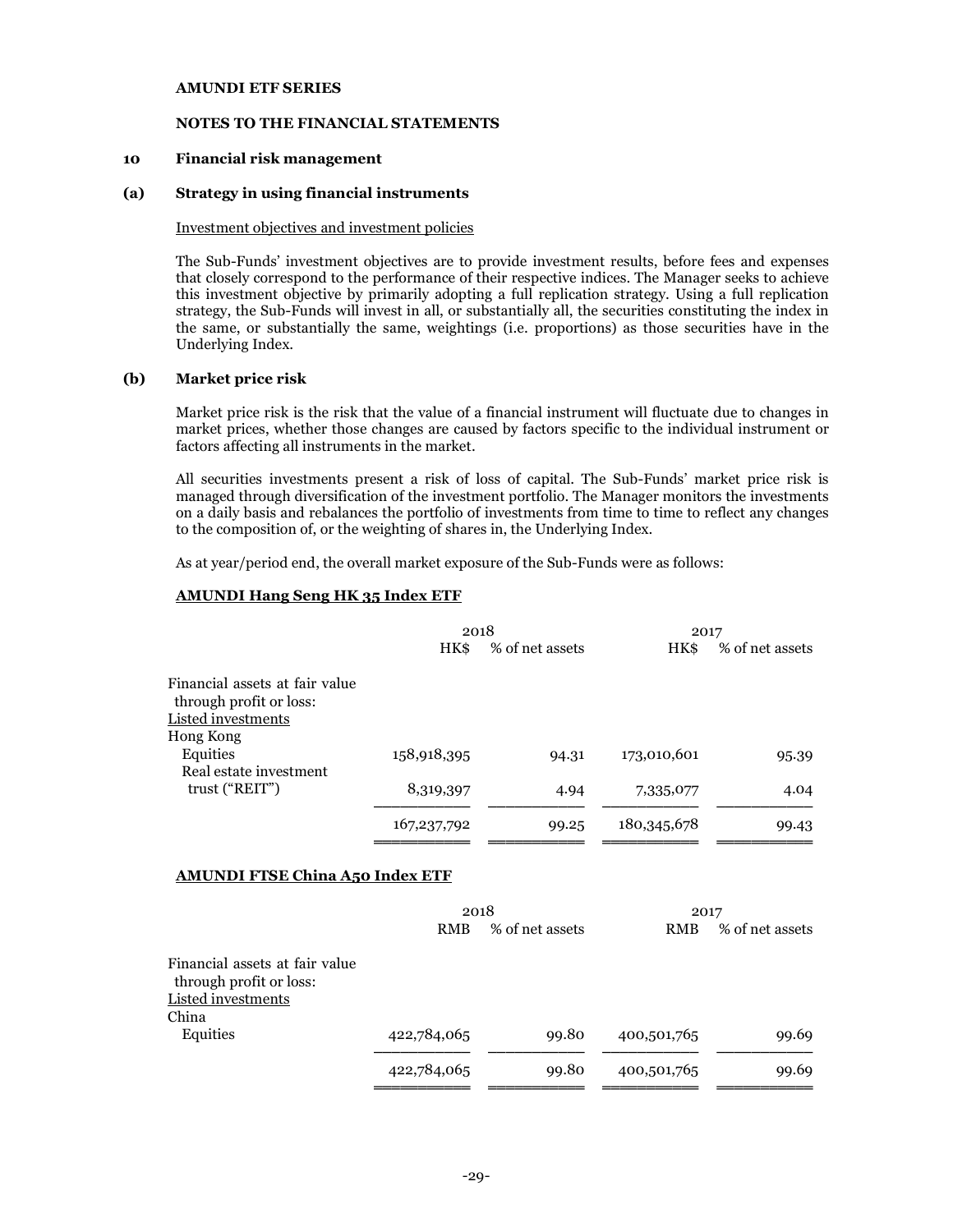# NOTES TO THE FINANCIAL STATEMENTS

# 10 Financial risk management (Continued)

# (b) Market price risk (Continued)

The following table shows the net market exposures of the Sub-Funds by industry:

# AMUNDI Hang Seng HK 35 Index ETF

|                               | 2018          |                 | 2017        |                 |
|-------------------------------|---------------|-----------------|-------------|-----------------|
|                               | HK\$          | % of net assets | HK\$        | % of net assets |
| By industry                   |               |                 |             |                 |
| <b>Consumer Discretionary</b> | 18, 145, 616  | 10.77           | 20,955,660  | 11.55           |
| Consumer Staples              | 2,443,222     | 1.45            | 4,111,123   | 2.27            |
| Financials                    | 62,751,159    | 37.24           | 65,997,973  | 36.38           |
| <b>Health Care</b>            | 2,137,050     | 1.27            |             |                 |
| Industrials                   | 16,110,876    | 9.56            | 18,801,154  | 10.37           |
| <b>Information Technology</b> | 1,117,314     | 0.66            | 1,711,463   | 0.94            |
| <b>Real Estate</b>            | 42,860,300    | 25.44           | 47,228,181  | 26.04           |
| <b>Utilities</b>              | 21,672,255    | 12.86           | 21,540,124  | 11.88           |
|                               | 167, 237, 792 | 99.25           | 180,345,678 | 99.43           |
|                               |               |                 |             |                 |

# AMUNDI FTSE China A50 Index ETF

|                               | 2018        |                 | 2017        |                 |
|-------------------------------|-------------|-----------------|-------------|-----------------|
|                               | <b>RMB</b>  | % of net assets | <b>RMB</b>  | % of net assets |
| By industry                   |             |                 |             |                 |
| <b>Consumer Discretionary</b> | 35,521,225  | 8.38            | 24,012,129  | 5.98            |
| <b>Consumer Staples</b>       | 54,897,790  | 12.96           | 32,096,060  | 7.99            |
| Energy                        | 12,245,296  | 2.89            | 11,241,391  | 2.80            |
| Financials                    | 227,994,003 | 53.82           | 240,006,622 | 59.73           |
| <b>Health Care</b>            | 9,103,995   | 2.15            | 6,238,713   | 1.55            |
| Industrials                   | 21,946,100  | 5.18            | 32,220,139  | 8.02            |
| <b>Information Technology</b> | 19,399,549  | 4.58            | 15,532,032  | 3.87            |
| Materials                     | 9,013,289   | 2.13            | 3,327,865   | 0.83            |
| <b>Real Estate</b>            | 23,564,070  | 5.56            | 23,163,892  | 5.77            |
| Telecommunication             |             |                 |             |                 |
| <b>Services</b>               | 3,549,204   | 0.84            | 4,890,522   | 1.22            |
| <b>Utilities</b>              | 5,549,544   | 1.31            | 7,772,400   | 1.93            |
|                               | 422,784,065 | 99.80           | 400,501,765 | 99.69           |
|                               |             |                 |             |                 |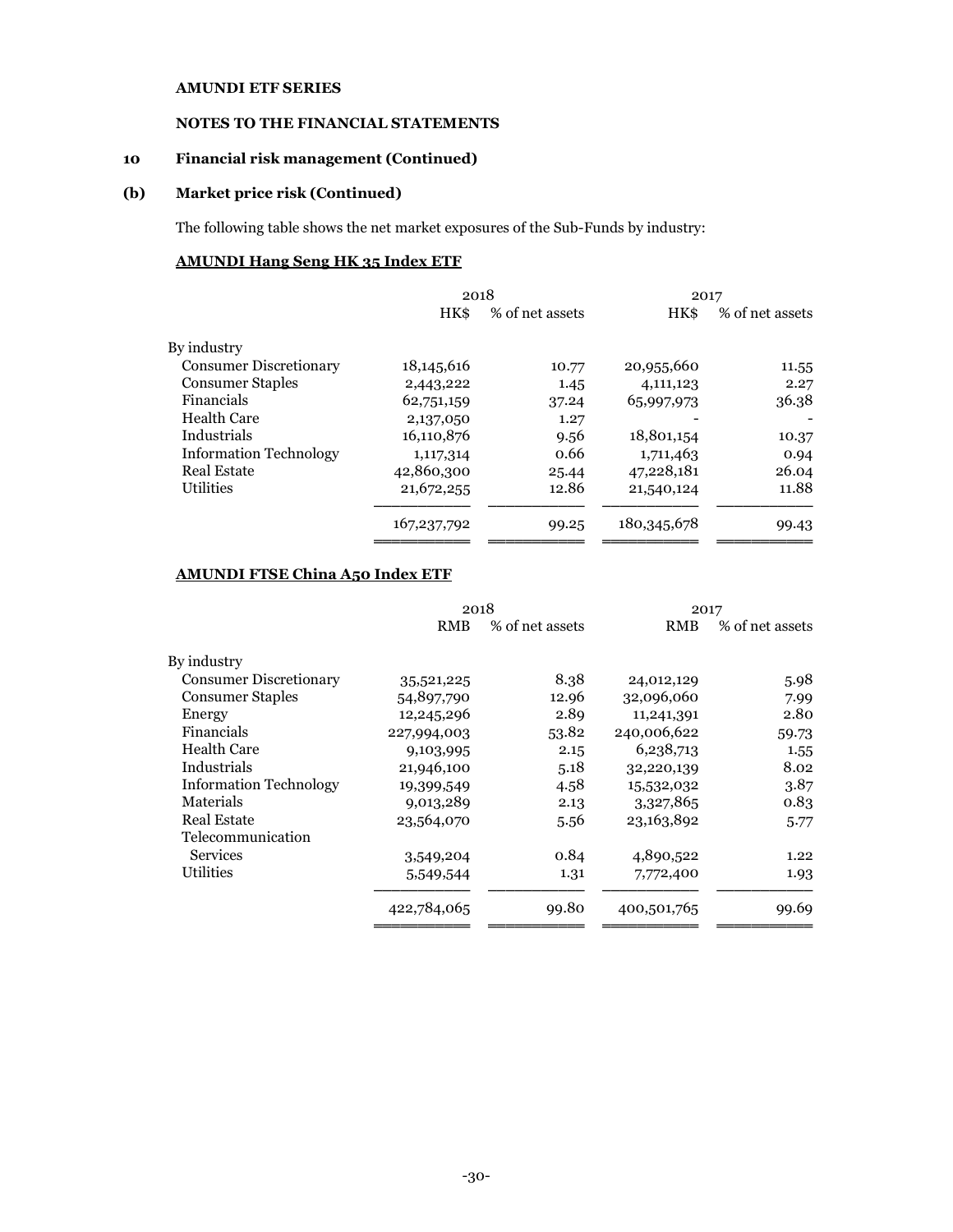## NOTES TO THE FINANCIAL STATEMENTS

#### 10 Financial risk management (Continued)

#### (b) Market price risk (Continued)

The Sub-Funds held substantially all the constituents in their respective Underlying Index and therefore are exposed to substantially the same price risk as the Underlying Index.

#### AMUNDI Hang Seng HK 35 Index ETF

|                       | 2018      |            | 2017      |            |
|-----------------------|-----------|------------|-----------|------------|
|                       | Change in |            | Change in |            |
|                       | index     | Impact     | index     | Impact     |
|                       | %         | HK\$       | %         | HK\$       |
| Hong Kong             |           |            |           |            |
| Hang Seng HK 35 Index | 14.39     | 24,065,518 | 15.26     | 27,520,750 |
|                       |           |            |           |            |

## AMUNDI FTSE China A50 Index ETF

|                      | 2018      |            | 2017      |            |
|----------------------|-----------|------------|-----------|------------|
|                      | Change in |            | Change in |            |
|                      | index     | Impact     | index     | Impact     |
|                      | %         | <b>RMB</b> | %         | <b>RMB</b> |
| China                |           |            |           |            |
| FTSE China A50 Index | 23.42     | 99,016,028 | 24.63     | 98,643,585 |
|                      |           |            |           |            |

The Manager has used its view of what would be a "reasonable shift" in the respective Underlying Index to estimate the change for use in the market sensitivity analysis above. Disclosures above are shown in absolute terms, changes and impacts could be positive or negative. Changes in market index % are revised annually depending on the Manager's current view of market volatility and other relevant factor.

## (c) Interest rate risk

Interest rate risk arises from the effects of fluctuations in the prevailing levels of market interest rates on the fair value and future cash flows of interest-bearing assets and liabilities.

The majority of the Sub-Funds' financial assets and liabilities are non-interest bearing. As a result, the Sub-Funds are not subject to significant amounts of risk due to fluctuations in the prevailing levels of market interest rates.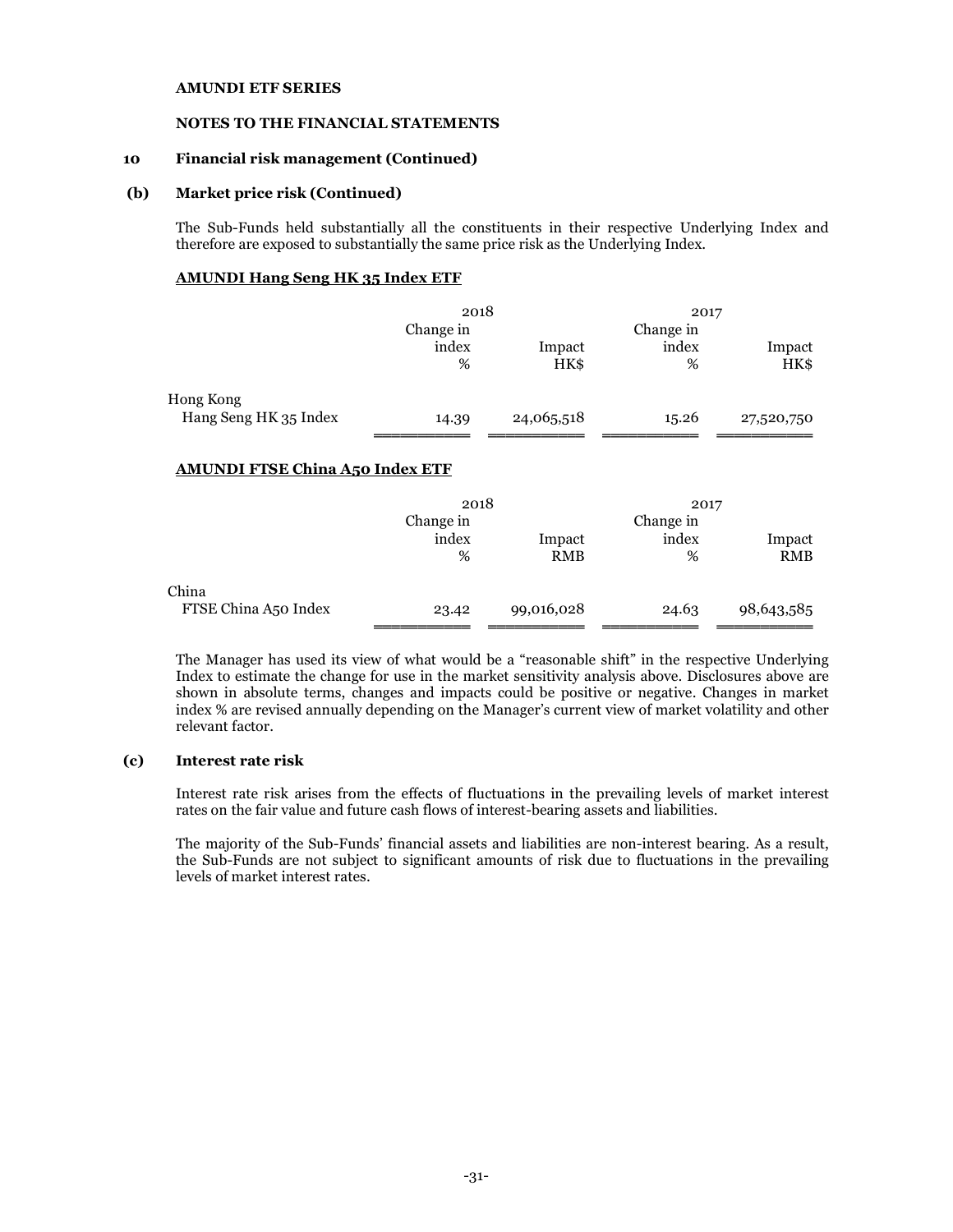#### NOTES TO THE FINANCIAL STATEMENTS

#### 10 Financial risk management (Continued)

## (d) Credit risk

Credit risk is the risk that an issuer or a counterparty will be unable or unwilling to pay amounts in full when due.

The Sub-Funds' financial assets which are potentially subject to credit risk consist principally of their cash and cash equivalents and dividend receivable as at year/period end. During the year/period, the Sub-Funds have had buy/sell transactions with brokers. Receivables from brokers for investments are subject to credit risk of the broker concerned. As at 30 September 2018 and 2017, there were no receivables due from brokers. The Sub-Funds limit their exposure to credit risk by transacting with well-established broker-dealers and banks with high credit ratings.

All transactions in securities are settled/paid for upon delivery using approved and reputable brokers. The risk of default is considered minimal as delivery of securities sold is only made when the broker has received payment. Payment is made on a purchase when the securities have been received by the broker. The trade will fail if either party fails to meet its obligation.

As at 30 September 2018 and 2017, AMUNDI Hang Seng HK 35 Index ETF had cash and cash equivalents of HK\$951,084 (2017: HK\$619,107) and financial assets at fair value through profit or loss of HK\$167,237,792 (2017: HK\$180,345,678) which were placed with Bank of China (Hong Kong) Limited, the custodian of the Sub-Fund. The credit rating issued by Moody's was as follows:

|                                   | 2018 | 2017 |
|-----------------------------------|------|------|
| Bank of China (Hong Kong) Limited | Aa3  | A1   |

As at 30 September 2018 and 2017, AMUNDI FTSE China A50 Index ETF had cash and cash equivalents of RMB7,773,388 (2017: RMB7,117,502) and financial assets at fair value through profit or loss of RMB422,784,065 (2017: RMB400,501,765) which were placed with Bank of China (Hong Kong) Limited and Bank of China Limited, the custodians of the Sub-Fund. The credit ratings issued by Moody's were as follows:

|                                   | 2018 | 2017 |
|-----------------------------------|------|------|
| Bank of China (Hong Kong) Limited | Aa3  | A1   |
| Bank of China Limited             | A1   | A1   |

As at 30 September 2018 and 2017, dividends of HK\$351,667 (2017: HK\$454,157) were receivable from the financial assets at fair value through profit or loss of AMUNDI Hang Seng HK 35 Index ETF, all of which are listed on the Hong Kong Stock Exchange.

As at 30 September 2018 and 2017, AMUNDI FTSE China A50 Index ETF did not have any dividend receivable.

Accordingly, the Sub-Funds have no significant credit risk.

The maximum exposure to credit risk at year/period end is the carrying amount of the cash and cash equivalents and dividends receivable shown on the statement of financial position.

None of the financial assets is impaired nor past due but not impaired.

Bank of China (Hong Kong) Limited and Bank of China Limited also act as custodians for all of the Sub-Funds' investments. It is expected that all investments deposited with a custodian will be clearly identified, and segregated, as being assets of the Sub-Funds; the Sub-Funds should not therefore be exposed to credit risk with a custodian. However, it may not always be possible to achieve this segregation, so the Sub-Funds' investments may experience increased exposure to credit risk associated with the respective custodians.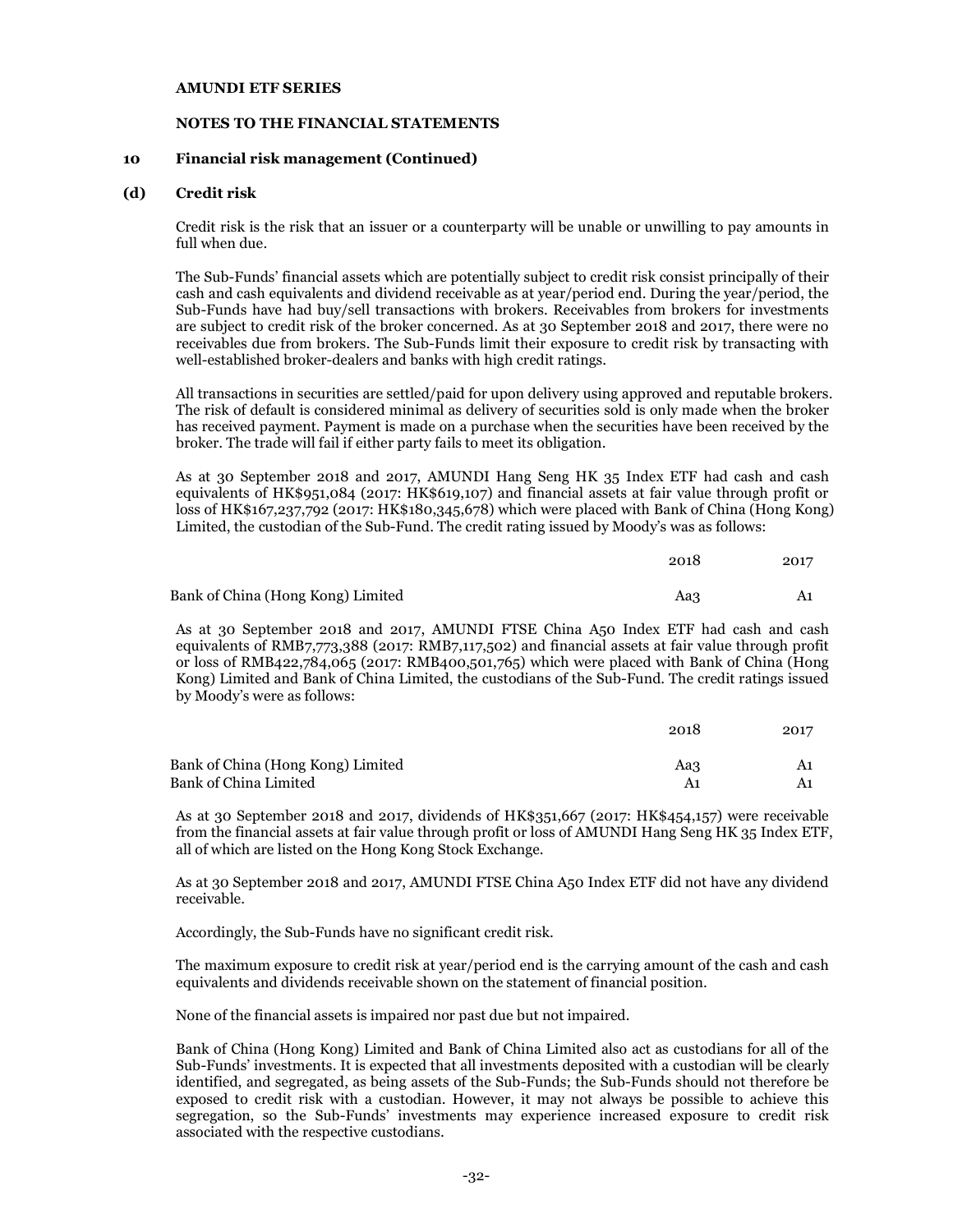## NOTES TO THE FINANCIAL STATEMENTS

## 10 Financial risk management (Continued)

## (e) Currency risk

Currency risk is the risk that the value of financial instruments will fluctuate due to changes in foreign exchange rates.

The Sub-Funds have no significant currency risk as all assets and liabilities are denominated in HK\$ and RMB, the respective Sub-Funds' functional and presentation currency.

## (f) Liquidity risk

Liquidity risk is the risk that an entity will encounter difficulty in settling a liability, including a redemption request.

The Sub-Funds' investments are traded in an active market and can be readily disposed of. It is the intent of the Manager to monitor the Sub-Funds' liquidity position on a daily basis.

As at 30 September 2018 and 2017, all of the Sub-Funds' financial liabilities are due within twelve months and therefore equal their carrying balances, as the impact of discounting is not significant. As at 30 September 2018 and 2017, the Sub-Funds held investments and other liquid assets as stated in the statement of financial position that are expected to readily generate cash inflows, normally within one month, for managing liquidity risk.

As at 30 September 2018, 2 unitholders (2017: 2 unitholders) altogether held 96.30% (2017: 95.61%) of AMUNDI Hang Seng HK 35 Index ETF's total units.

As at 30 September 2018, 3 unitholders (2017: 3 unitholders) altogether held 94.65% (2017: 99.60%) of AMUNDI FTSE China A50 Index ETF's total units.

## (g) Capital risk management

The Sub-Funds' objective is to provide investment results that closely correspond to the performance of the Underlying Index. The Manager may:

- Issue and redeem new units in accordance with the constitutive documents of the Sub-Funds, which include the ability to amend the size of creation and redemption unit upon the approval of the Trustee;
- Suspend the creation and redemption of units under certain circumstances stipulated in the Trust Deed.

## (h) Fair value estimation

The fair value of financial assets and liabilities traded in active markets (such as trading securities) is based on quoted market prices at the close of trading on the reporting date. The Sub-Funds used last traded market prices as the fair valuation inputs for their investments.

An active market is a market in which transactions for the asset or liability take place with sufficient frequency and volume to provide pricing information on an ongoing basis.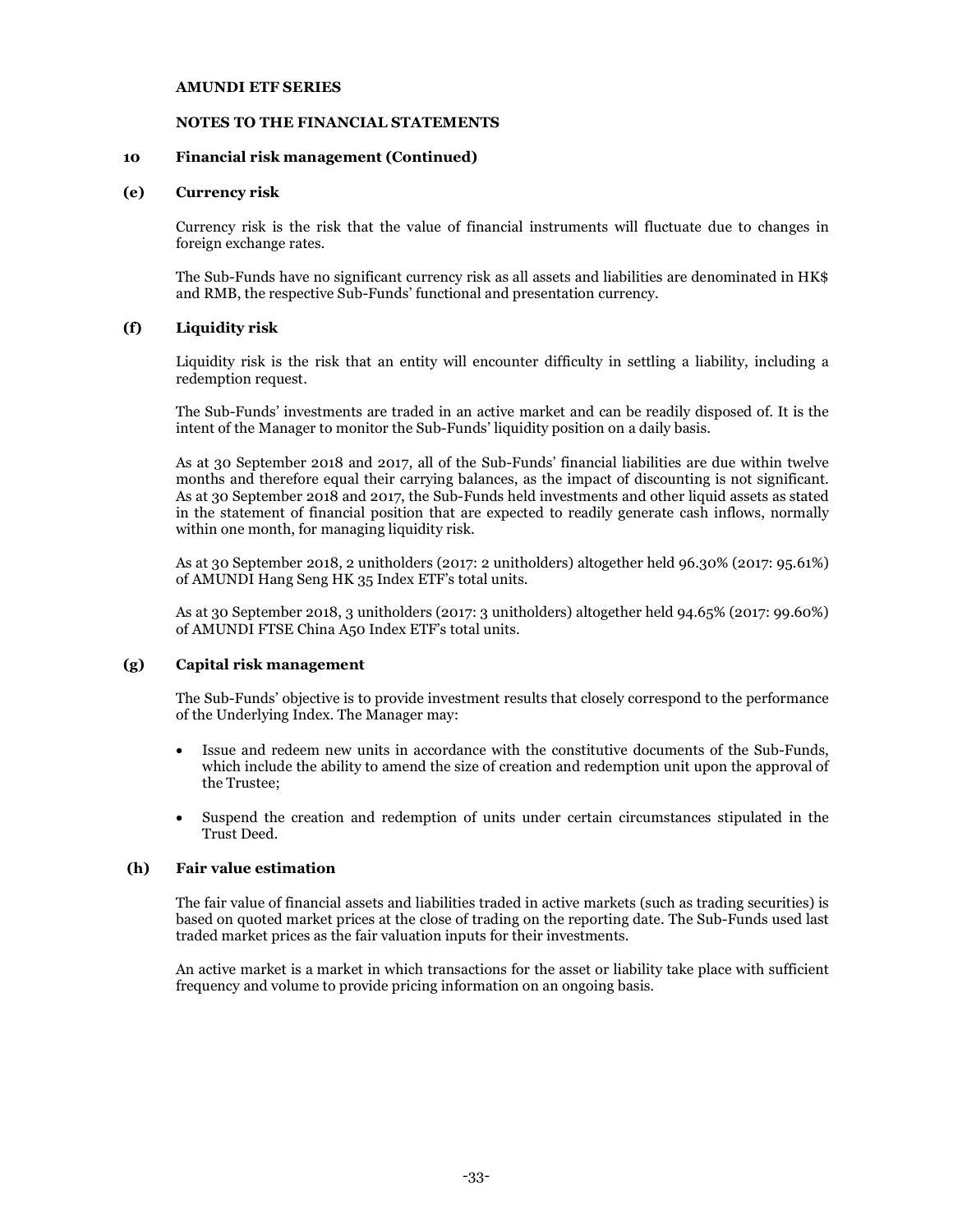## NOTES TO THE FINANCIAL STATEMENTS

#### 10 Financial risk management (Continued)

## (h) Fair value estimation (Continued)

IFRS 13 requires the Sub-Funds to classify fair value measurements using a fair value hierarchy that reflects the significance of the inputs used in making the measurements. The fair value hierarchy has the following levels:

- Quoted prices (unadjusted) in active markets for identical assets or liabilities that the entity can access at the measurement date (Level 1).
- Inputs other than quoted prices included within Level 1 that are observable for the asset or liability, either directly or indirectly (Level 2).
- Inputs for the asset or liability that are unobservable inputs (Level 3).

The level in the fair value hierarchy within which the fair value measurement is categorised in its entirety is determined on the basis of the lowest level input that is significant to the fair value measurement in its entirety. For this purpose, the significance of an input is assessed against the fair value measurement in its entirety. If a fair value measurement uses observable inputs that require significant adjustment based on unobservable inputs, that measurement is a Level 3 measurement.

Assessing the significance of a particular input to the fair value measurement in its entirety requires judgment, considering factors specific to the assets or liabilities.

The determination of what constitutes "observable" requires significant judgment by the Manager. The Manager consider observable data to be such market data that is readily available, regularly distributed or updated, reliable and verifiable, not proprietary, and provided by independent sources that are actively involved in the relevant market.

The table below analyses within the fair value hierarchy the Sub-Funds' investments (by class) measured at fair value as at 30 September 2018 and 2017:

## AMUNDI Hang Seng HK 35 Index ETF

|                                                                           | Level 1<br>HK\$ | Level 2<br>HK\$ | Level 3<br>HK\$ | Total<br>HK\$ |
|---------------------------------------------------------------------------|-----------------|-----------------|-----------------|---------------|
| As at 30 September 2018                                                   |                 |                 |                 |               |
| <b>Assets</b><br>Financial assets at fair value<br>through profit or loss |                 |                 |                 |               |
| Equities                                                                  | 158,918,395     |                 |                 | 158,918,395   |
| <b>REIT</b>                                                               | 8,319,397       |                 |                 | 8,319,397     |
|                                                                           | 167,237,792     |                 |                 | 167, 237, 792 |
| As at 30 September 2017                                                   |                 |                 |                 |               |
| <b>Assets</b>                                                             |                 |                 |                 |               |
| Financial assets at fair value<br>through profit or loss                  |                 |                 |                 |               |
| Equities                                                                  | 173,010,601     |                 |                 | 173,010,601   |
| <b>REIT</b>                                                               | 7,335,077       |                 |                 | 7,335,077     |
|                                                                           | 180,345,678     |                 |                 | 180,345,678   |
|                                                                           |                 |                 |                 |               |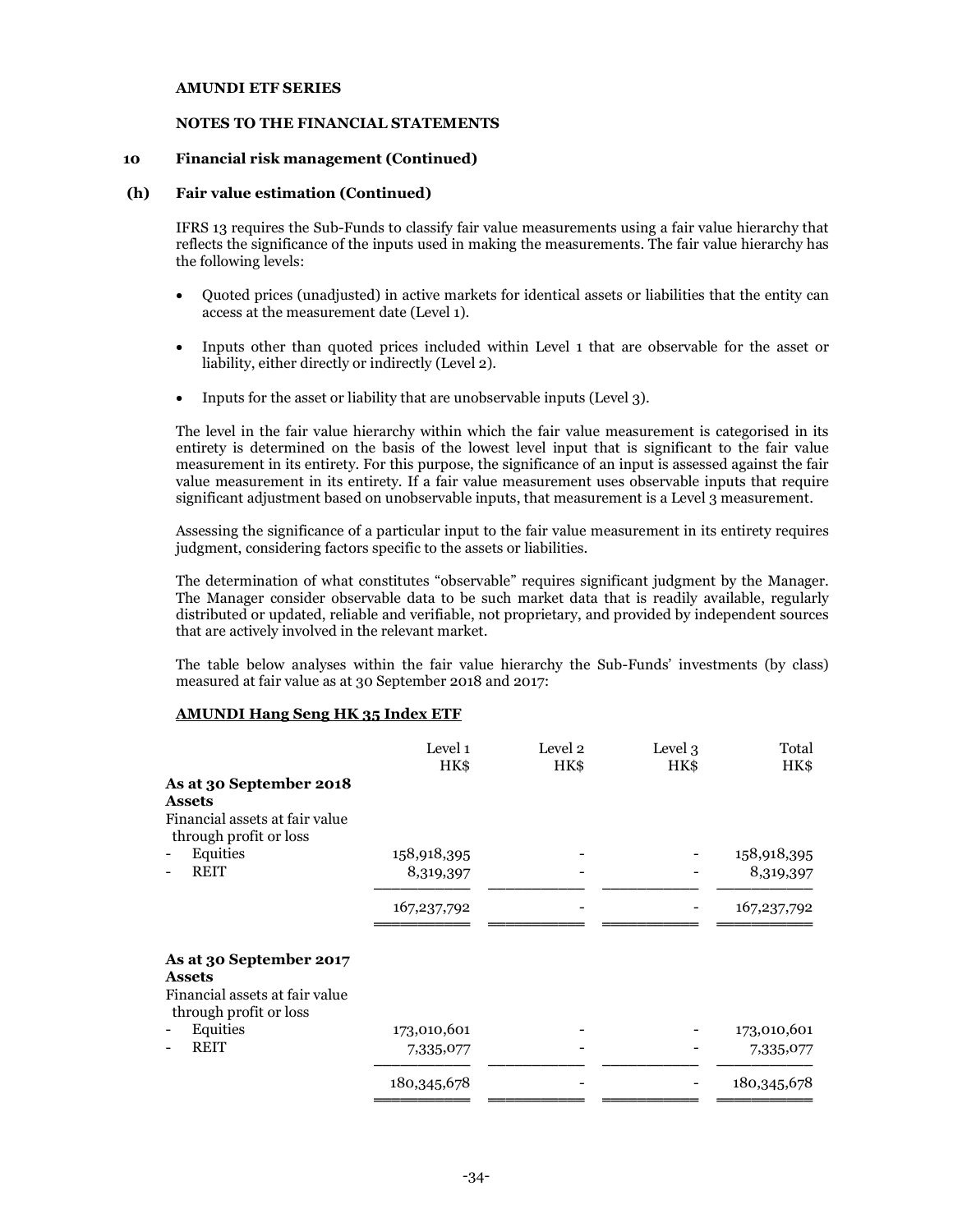## NOTES TO THE FINANCIAL STATEMENTS

#### 10 Financial risk management (Continued)

#### (h) Fair value estimation (Continued)

#### AMUNDI FTSE China A50 Index ETF

|                                                          | Level 1<br><b>RMB</b> | Level 2<br><b>RMB</b> | Level 3<br><b>RMB</b> | Total<br><b>RMB</b> |
|----------------------------------------------------------|-----------------------|-----------------------|-----------------------|---------------------|
| As at 30 September 2018                                  |                       |                       |                       |                     |
| <b>Assets</b>                                            |                       |                       |                       |                     |
| Financial assets at fair value<br>through profit or loss |                       |                       |                       |                     |
| Equities<br>-                                            | 422,784,065           |                       |                       | 422,784,065         |
|                                                          | 422,784,065           |                       |                       | 422,784,065         |
| As at 30 September 2017                                  |                       |                       |                       |                     |
| <b>Assets</b>                                            |                       |                       |                       |                     |
| Financial assets at fair value<br>through profit or loss |                       |                       |                       |                     |
| Equities<br>-                                            | 396,657,004           |                       | 3,844,761             | 400,501,765         |
|                                                          | 396,657,004           |                       | 3,844,761             | 400,501,765         |
|                                                          |                       |                       |                       |                     |

Investments whose values are based on quoted market prices in active markets are classified within Level 1. The Sub-Funds do not adjust the quoted prices for these instruments.

Financial instruments that trade in markets that are not considered to be active and are valued based on quoted market prices, dealer quotations or alternative pricing sources supported by observable inputs are classified within Level 2. As of 30 September 2018 and 2017, the Sub-Funds did not hold any investments classified in Level 2.

Investments classified within Level 3 have significant unobservable inputs, as they trade infrequently.

As at 30 September 2018 and 2017, AMUNDI Hang Seng HK 35 Index ETF did not have any investments classified in Level 3.

As at 30 September 2018, no (2017: one) Level 3 investment was held by AMUNDI FTSE China A50 Index ETF. The Level 3 investment represented a listed equity security which was suspended from trading on 26 May 2017. As observable price was not available for this security, the Sub-Fund had used valuation techniques including last traded price before suspension to derive the fair value of this Level 3 investment.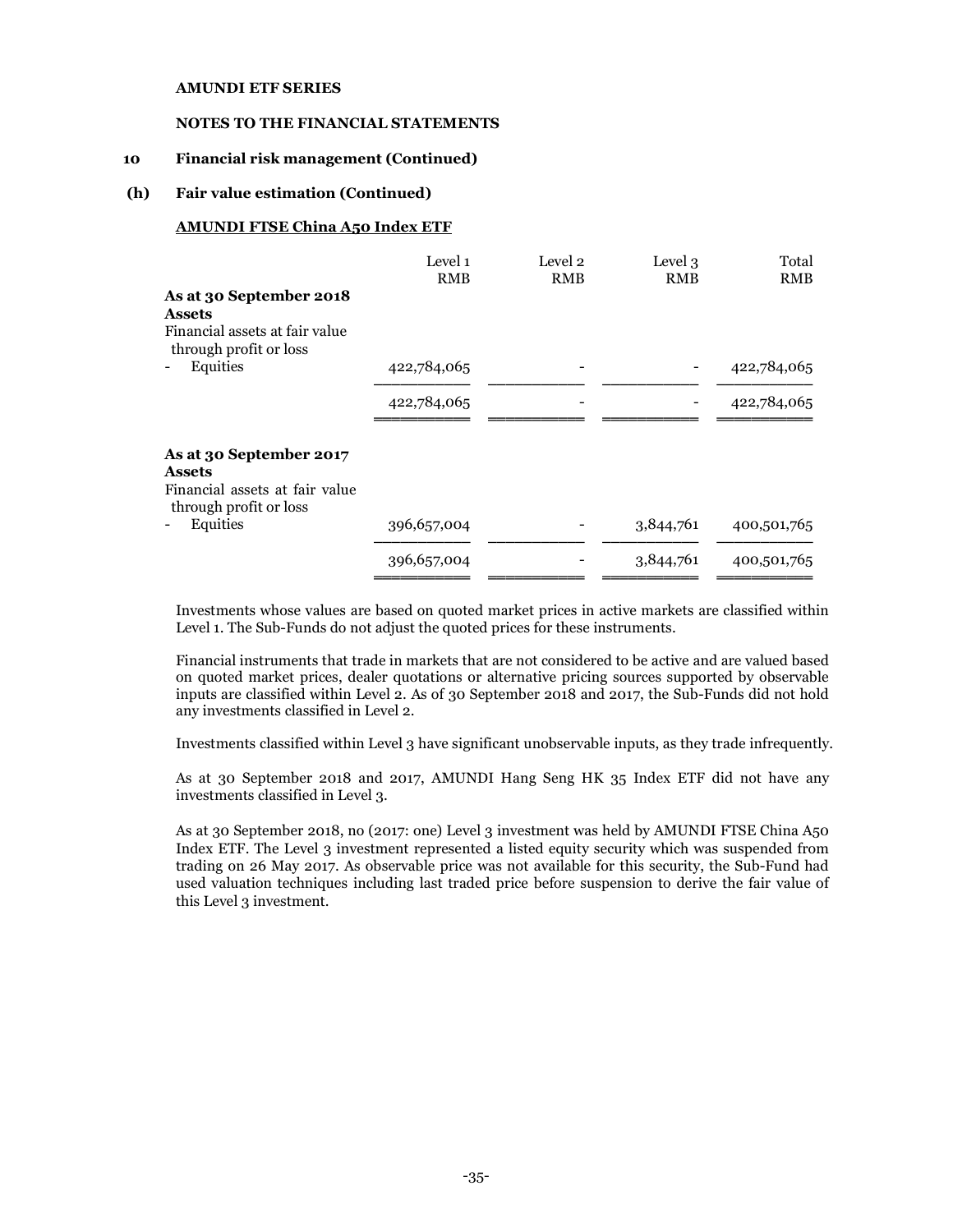## NOTES TO THE FINANCIAL STATEMENTS

#### 10 Financial risk management (Continued)

#### (h) Fair value estimation (Continued)

The following table presents the details of the suspended listed equity security as at 30 September 2017.

## AMUNDI FTSE China A50 Index ETF

| Fair value | Suspension  | Trading     | Valuation                                                                | Reason for                                                           | % of net |
|------------|-------------|-------------|--------------------------------------------------------------------------|----------------------------------------------------------------------|----------|
| RMB        | date        | resume date | techniques                                                               | suspension                                                           | assets   |
| 3,844,761  | 26 May 2017 | 6 Nov 2017  | Using proxy<br>benchmark to<br>calculate suspended<br>stock's fair price | Company was<br>undergoing major<br>M&A and share-<br>reform proposal | 0.96     |

The Manager considered a markup of 9.86% over the last traded price before suspension of RMB6.21 per share to be the best estimate on the fair value of such security. The fair value of the suspended security was RMB 3,844,761, which represented 0.96% of the net asset value of the Sub-Fund as at 30 September 2017. Such investment was classified as level 3 due to continual suspension of trading as at 30 September 2017.

AMUNDI Hang Seng HK 35 Index ETF had no transfers between levels for the year ended 30 September 2018 and 2017.

The following table presents the transfer between levels for the year/period ended 30 September 2018 and 2017.

## AMUNDI FTSE China A50 Index ETF

| Level 1   | Level 2                  | Level 3<br>RMB |
|-----------|--------------------------|----------------|
| 3,844,761 | $\overline{\phantom{a}}$ | (3,844,761)    |
|           | <b>RMB</b>               | <b>RMB</b>     |

#### 2017

| Transfer between Level 1 and Level 3: |             |   |           |
|---------------------------------------|-------------|---|-----------|
| - Equity security                     | (3,767,767) | ۰ | 3,767,767 |

Transfers between levels of the fair value hierarchy are deemed to have occurred at the beginning of the reporting period.

A sensitivity analysis for Level 3 positions is not presented, as it is deemed that the impact of reasonable changes in inputs would not be significant.

The following table presents the movement in Level 3 instrument for the year/period ended 30 September 2018 and 2017: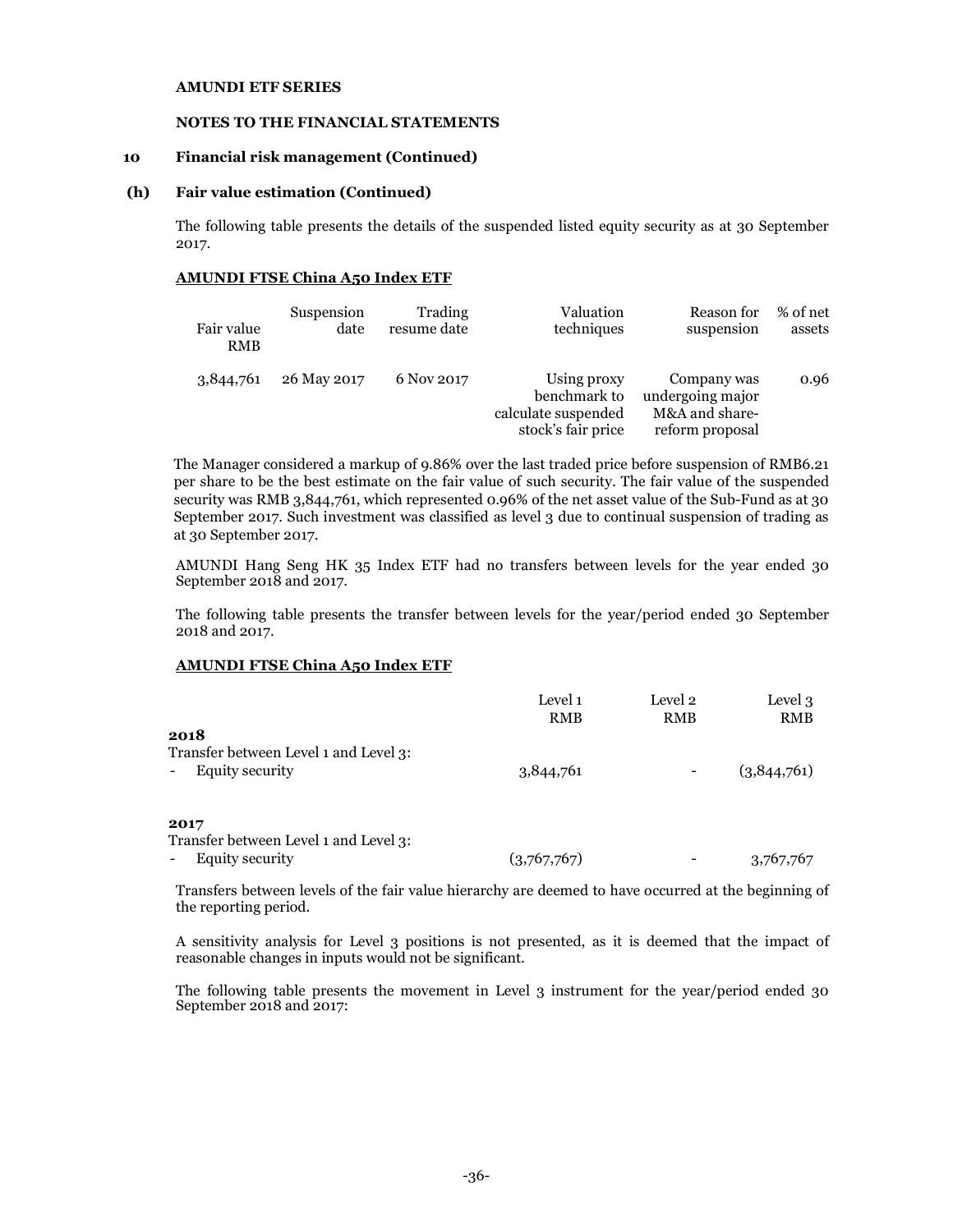## NOTES TO THE FINANCIAL STATEMENTS

#### 10 Financial risk management (Continued)

#### (h) Fair value estimation (Continued)

#### AMUNDI FTSE China A50 Index ETF

|                                                                                                                            | 2018<br><b>RMB</b>       | 2017<br><b>RMB</b> |
|----------------------------------------------------------------------------------------------------------------------------|--------------------------|--------------------|
| Opening balance<br>Transfer between Level 1 and Level 3<br>Net changes in fair value of Level 3 instrument held at the end | 3,844,761<br>(3,844,761) | 3,767,767          |
| of the year/period                                                                                                         |                          | 76,994             |
| Closing balance                                                                                                            |                          | 3,844,761          |
| Net changes in unrealized gain on Level 3 instrument                                                                       |                          | 76,994             |

The financial assets and liabilities included in the statement of financial position, other than financial assets at fair value through profit or loss which are carried at fair value, are carried at amortised cost; their carrying amounts are a reasonable approximation of fair value.

As at 30 September 2018, AMUNDI Hang Seng HK 35 Index ETF invested in 1 (2017: 1) Investee Fund which is a REIT and represents approximately 4.94% (2017: 4.04%) of the Sub-Fund's net assets attributable to unitholders.

The Sub-Fund's investment in the Investee Fund is subject to the terms and conditions of the Investee Fund's offering documentation and is susceptible to market price risk arising from uncertainties about future values of the Investee Fund. The Manager makes investment decisions in line with the index constituent composition. The Investee Fund in the investment portfolio is managed by a portfolio manager who is compensated by the Investee Fund for its services. Such compensation generally consists of an asset based fee and is reflected in the valuation of the Sub-Fund's investment in the Investee Fund.

This investment is included in financial assets at fair value through profit or loss in the statement of financial position.

The Sub-Fund's maximum exposure to loss from its interest in the Investee Fund is equal to the total fair value of its investment in the Investee Fund.

Once the Sub-Fund has disposed of its units in the Investee Fund, the Sub-Fund ceases to be exposed to any risk from the Investee Fund.

Total purchases in the Investee Fund during the year ended 30 September 2018 were HK\$209,300 (2017: HK\$1,621,688). As at 30 September 2018 and 2017, there were no capital commitment obligations. There was no amount due to the Investee Fund for unsettled purchases as at 30 September 2018 and 2017.

During the year ended 30 September 2018, total net gains on investment in the Investee Fund were HK\$1,543,760 (2017: HK\$2,354,424).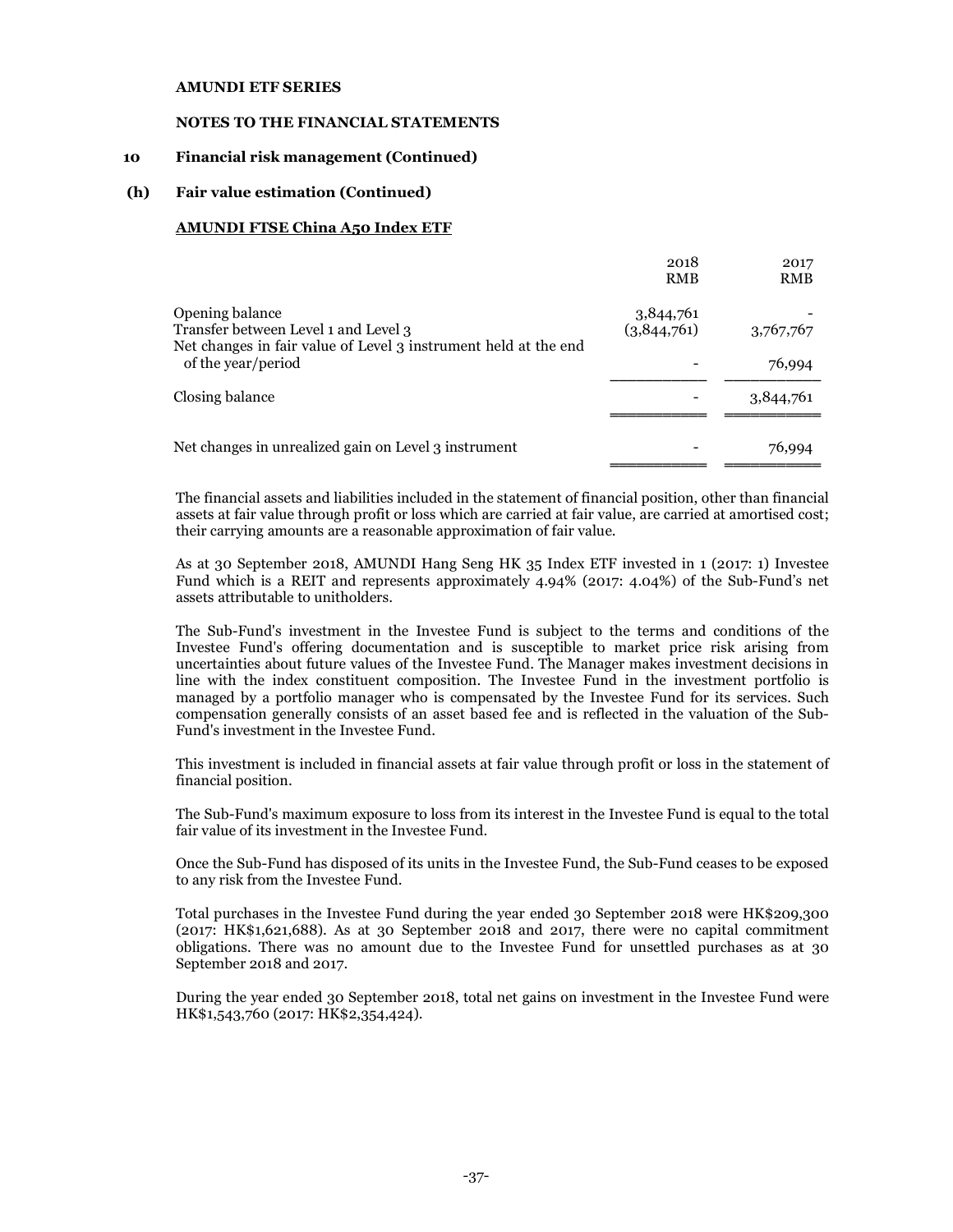## NOTES TO THE FINANCIAL STATEMENTS

## 11 Distributions

The Manager may in its absolute discretion distribute income to the Sub-Funds' unitholders at such time or times as it may determine in each financial year or determine that no distribution shall be made in any financial year. The amount to be distributed to unitholders, if any, will be derived from the net income of the Sub-Funds.

During the year/period ended 30 September 2018 and 2017, the following distributions were made:

## AMUNDI Hang Seng HK 35 Index ETF

| 2018                           |                                                                                                                                    |
|--------------------------------|------------------------------------------------------------------------------------------------------------------------------------|
| HK\$3,120,000<br>HK\$2,720,000 | HK\$0.39 per unit on 8,000,000 units, on ex-date 28 December 2017<br>HK\$0.34 per unit on 8,000,000 units, on ex-date 15 June 2018 |
| 2017                           |                                                                                                                                    |
| HK\$3,230,000<br>HK\$2,805,000 | HK\$0.38 per unit on 8,500,000 units, on ex-date 29 December 2016<br>HK\$0.33 per unit on 8,500,000 units, on ex-date 9 June 2017  |
|                                | <b>AMUNDI FTSE China A50 Index ETF</b>                                                                                             |
| 2018                           |                                                                                                                                    |
| RMB6,745,000                   | RMB0.19 per unit on 35,500,000 units, on ex-date 21 September 2018                                                                 |
| 2017                           |                                                                                                                                    |
| RMB5,695,000                   | RMB0.17 per unit on 33,500,000 units, on ex-date 15 September 2017                                                                 |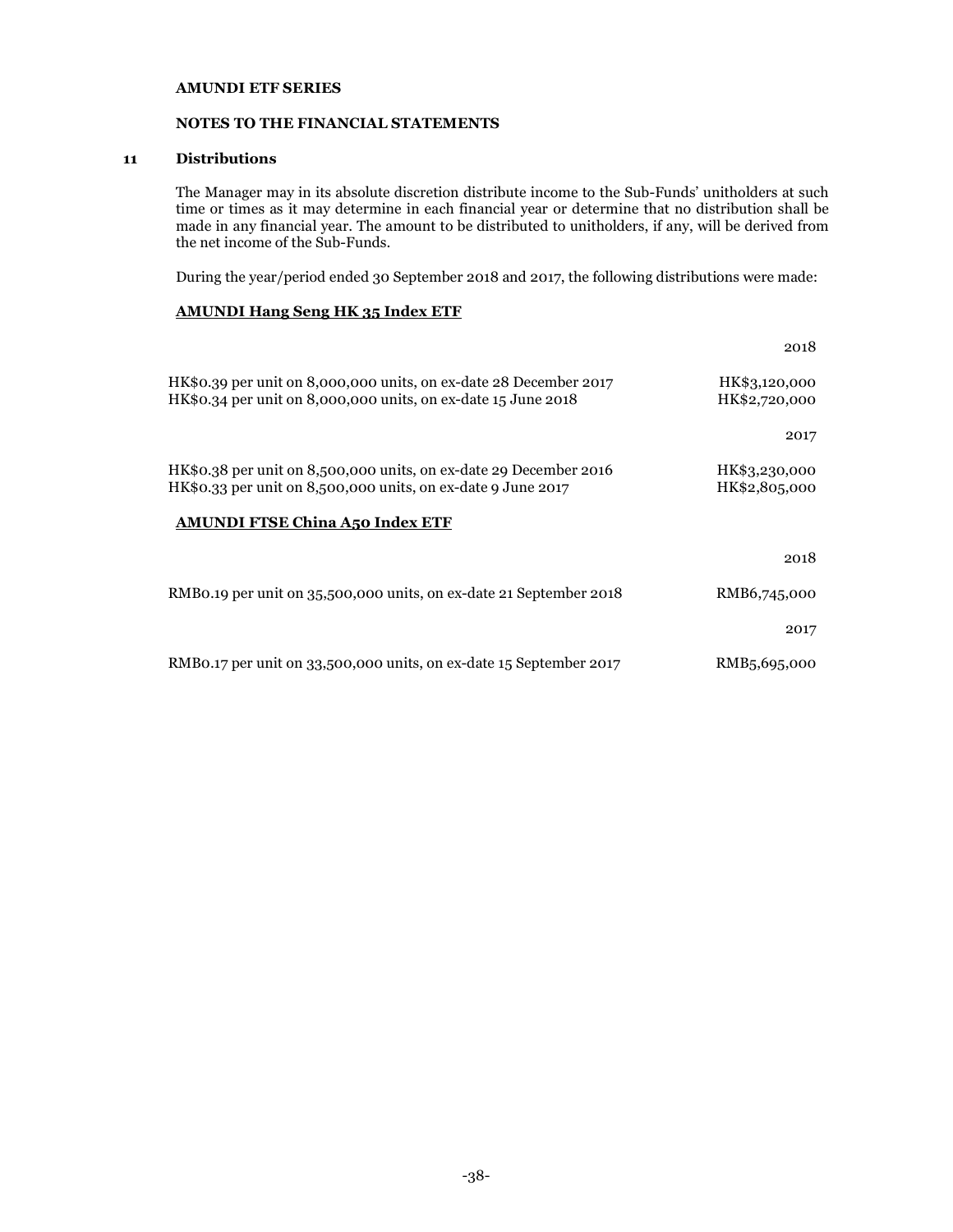## NOTES TO THE FINANCIAL STATEMENTS

#### 12 Segment information

The Manager makes the strategic resource allocations on behalf of the Sub-Funds. The Sub-Funds have determined the operating segments based on the reports reviewed by the Manager, which are used to make strategic decisions.

The Manager is responsible for the Sub-Funds' entire portfolio and considers the business to have a single operating segment. The Manager's asset allocation decisions are based on a single, integrated investment strategy and the Sub-Funds' performance is evaluated on an overall basis.

The Sub-Funds trade in the constituent shares of the Underlying Index with the objective to provide investment results that closely correspond to the performance of the Underlying Index.

The internal reporting provided to the Manager for the Sub-Funds' assets, liabilities and performance is prepared on a consistent basis with the measurement and recognition principles of IFRS.

There were no changes in the reportable segment during the year/period ended 30 September 2018 and 2017.

The Sub-Funds are domiciled in Hong Kong. All of the Sub-Funds' income is derived from investments in equities and funds listed in Hong Kong or China.

The Sub-Funds have no assets classified as non-current assets. The Sub-Funds have portfolios that closely correspond to the security weight and industry weight of the relevant tracked indices. Refer to Note 9 for investment holdings that account for more than 10% of each Sub-Fund's net asset value. The Sub-Funds also have a diversified portfolio of investments.

## 13 Approval of financial statements

The financial statements were approved by the Management on 30 January 2019.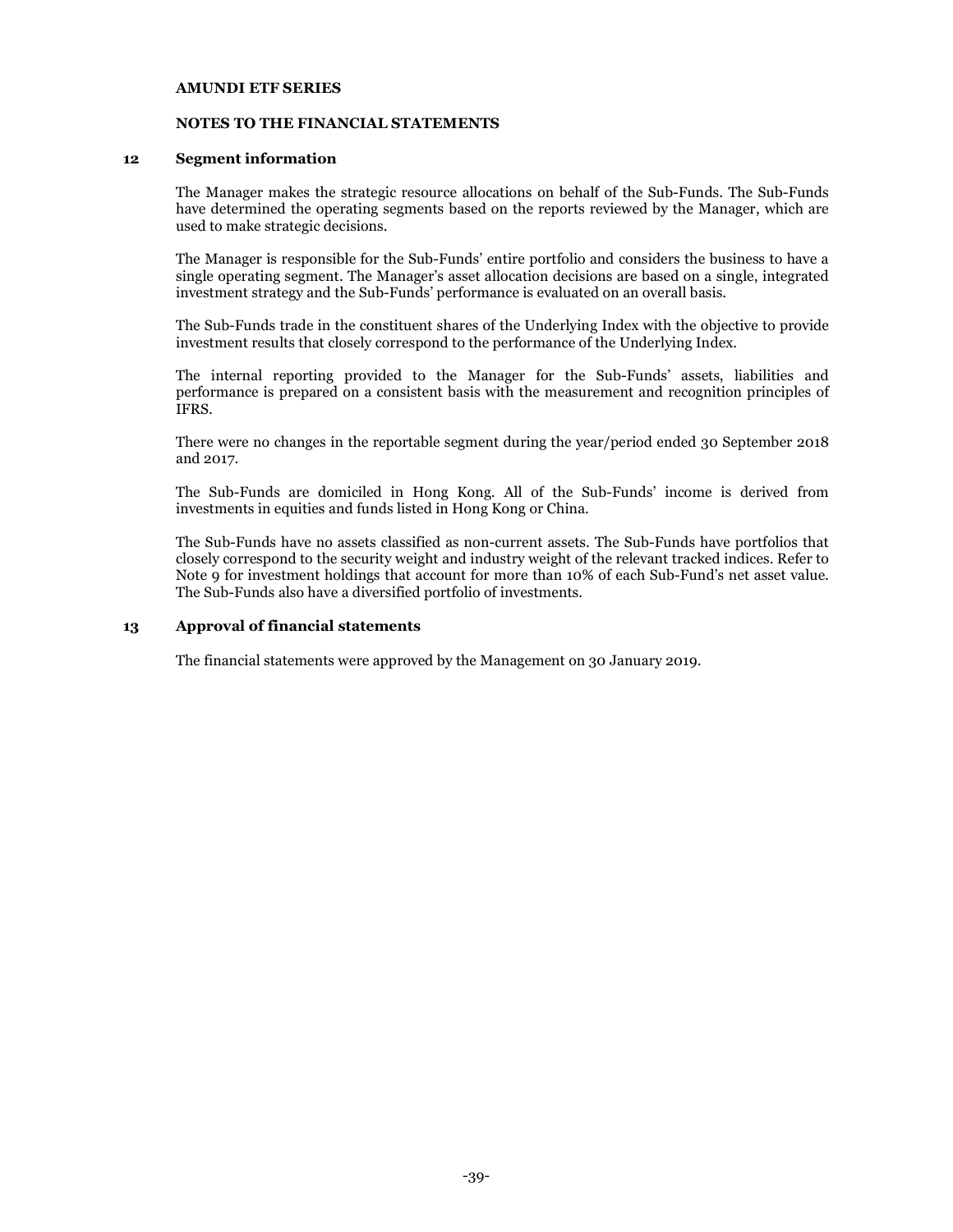## INVESTMENT PORTFOLIO - AMUNDI Hang Seng HK 35 Index ETF (UNAUDITED) AS AT 30 SEPTEMBER 2018

|                                                                   | <b>Holdings</b>   | <b>Fair value</b><br>HK\$ | % of net<br>assets |
|-------------------------------------------------------------------|-------------------|---------------------------|--------------------|
| <b>Listed investments</b>                                         |                   |                           |                    |
| <b>Equities</b>                                                   |                   |                           |                    |
| <b>Hong Kong</b>                                                  |                   |                           |                    |
| <b>AIA GROUP LTD</b>                                              | 249,759           | 17,458,154                | 10.36              |
| ASM PACIFIC TECHNOLOGY LTD                                        | 14,019            | 1,117314                  | 0.66               |
| BOC HONG KONG (HOLDINGS) LTD                                      | 185,498           | 6,900,526                 | 4.10               |
| CHINA STATE CONSTRUCTION INTL HLDGS LTD                           | 101,648           | 840,630                   | 0.50               |
| CK ASSET HLDGS LTD                                                | 128,716           | 7,562,065                 | 4.49               |
| CK HUTCHISON HLDGS LTD                                            | 134,793           | 12,158,329                | 7.21               |
| CK INFRASTRUCTURE HLDGS LTD                                       | 33,025            | 2,047,550                 | 1.21               |
| <b>CLP HLDGS LTD</b><br>GALAXY ENTERTAINMENT GROUP LTD            | 94,897            | 8,697,310                 | 5.16               |
|                                                                   | 119,019           | 5,909,293                 | 3.51               |
| HANG LUNG PROPERTIES LTD<br><b>HANG SENG BANK LTD</b>             | 103,048           | 1,576,634                 | 0.94               |
|                                                                   | 38,037            | 8,086,666                 | 4.80               |
| HENDERSON LAND DEVELOPMENT CO LTD<br>HONG KONG & CHINA GAS CO LTD | 66,572            | 2,619,608                 | 1.55               |
| HONG KONG EXCHANGES & CLEARING LTD                                | 459,377           | 7,138719                  | 4.24               |
| <b>HSBC HLDGS PLC</b>                                             | 59,011            | 13,218,464                | 7.84               |
| HYSAN DEVELOPMENT CO LTD                                          | 246,927           | 17,087,348                | 10.14              |
| LI & FUNG LTD                                                     | 31,448<br>328,116 | 1,243,768                 | 0.74               |
| MGM CHINA HLDGS LTD                                               | 48,784            | 574,203                   | 0.34<br>0.36       |
| MTR CORP LTD                                                      |                   | 604,922<br>3,111,918      | 1.85               |
| NEW WORLD DEVELOPMENT CO LTD                                      | 75,532            | 3,256,599                 |                    |
| POWER ASSETS HLDGS LTD                                            | 304,925<br>69,517 | 3,788,677                 | 1.93               |
| <b>SANDS CHINA LTD</b>                                            | 122,023           |                           | 2.25               |
| SINO LAND CO LTD                                                  | 147,090           | 4,325,715<br>1,973,948    | 2.57<br>1.17       |
| <b>SJM HLDGS LTD</b>                                              | 110,592           | 800,686                   | 0.47               |
| SUN HUNG KAI PROPERTIES LTD                                       | 64,828            | 7,390,392                 | 4.39               |
| SWIRE PACIFIC LTD 'A'                                             | 25,066            | 2,149,410                 | 1.27               |
| <b>SWIRE PROPERTIES LTD</b>                                       | 58,962            | 1,748,223                 | 1.04               |
| TECHTRONIC INDUSTRIES CO LTD                                      | 73,190            | 3,659,500                 | 2.17               |
| WH GROUP LTD                                                      | 443,416           | 2,443,222                 | 1.45               |
| WHARF REAL ESTATE INVESTMENT CO LTD                               | 60,978            | 3,079,389                 | 1.83               |
| WHEELOCK & CO LTD                                                 | 41,339            | 1,940,866                 | 1.15               |
| WUXI BIOLOGICS CAYMAN INC                                         | 27,000            | 2,137,050                 | 1.27               |
| WYNN MACAU LTD                                                    | 78,512            | 1,413,216                 | 0.84               |
| YUE YUEN INDUSTRIAL HLDG                                          | 39,452            | 858,081                   | 0.51               |
|                                                                   |                   | 158,918,395               | 94.31              |
| <b>REIT</b>                                                       |                   |                           |                    |
| <b>Hong Kong</b><br>LINK REAL ESTATE INVESTMENT TRUST             | 107,974           | 8,319,397                 | 4.94               |
|                                                                   |                   |                           |                    |
| <b>Total listed investments</b>                                   |                   | 167,237,792               | 99.25              |
| Total investments, at cost                                        |                   | 136,924,416               |                    |
|                                                                   |                   |                           |                    |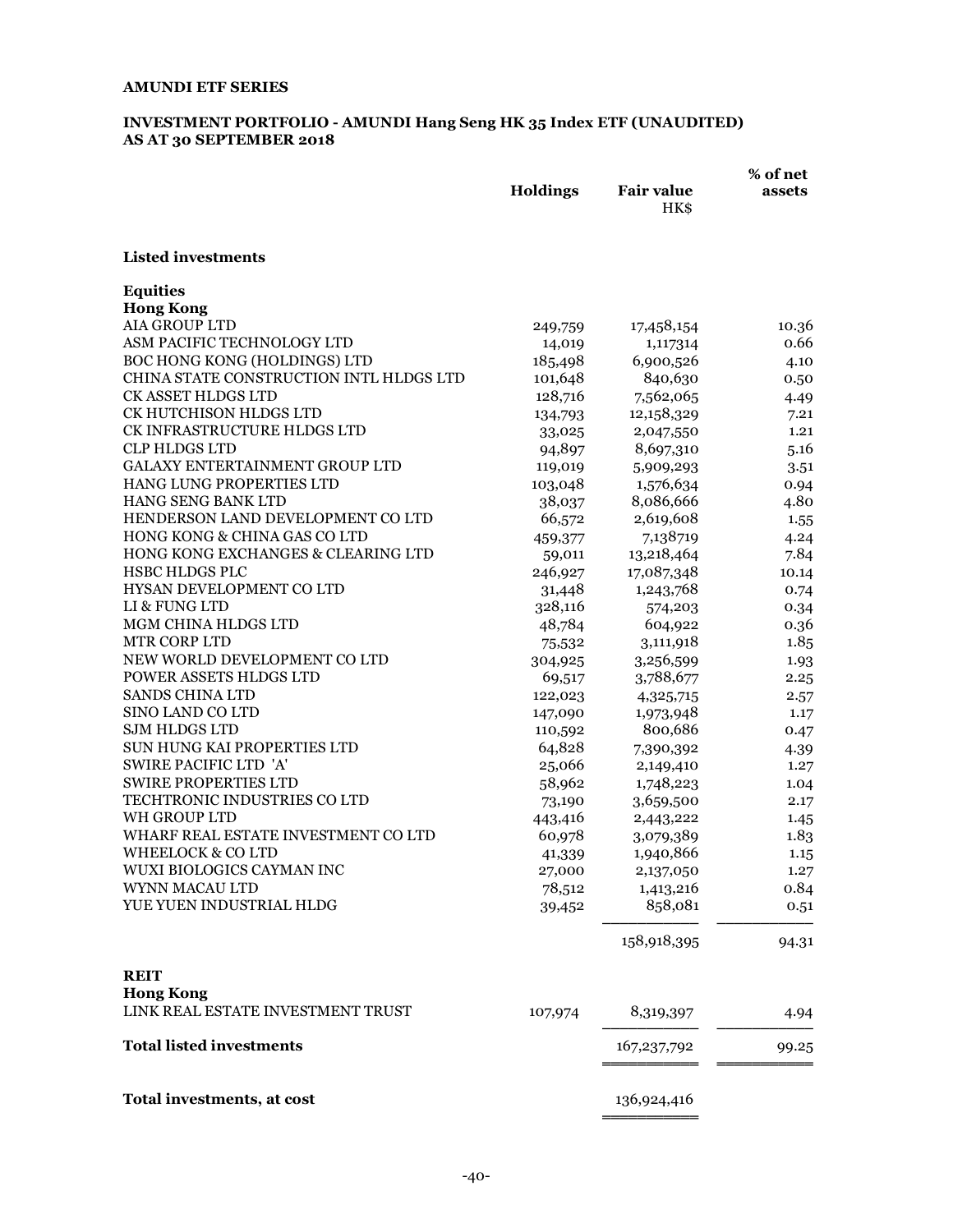## INVESTMENT PORTFOLIO - AMUNDI FTSE China A50 Index ETF (UNAUDITED) AS AT 30 SEPTEMBER 2018

|                                                                  | Holdings             | <b>Fair value</b><br><b>RMB</b> | % of net<br>assets |
|------------------------------------------------------------------|----------------------|---------------------------------|--------------------|
| <b>Listed investments</b>                                        |                      |                                 |                    |
| <b>Equities</b>                                                  |                      |                                 |                    |
| China                                                            |                      |                                 |                    |
| 360SECURITY TECHNOLOGY INC-A<br>AGRICULTURAL BANK OF CHINA LTD-A | 33,600               | 888,384                         | 0.21               |
| ANHUI CONCH CEMENT CO LTD-A                                      | 3,243,000<br>148,800 | 12,615,270                      | 2.98               |
| BANK OF BEIJING CO LTD-A                                         |                      | 5,474,352<br>6,569,197          | 1.29               |
| <b>BANK OF CHINA LTD-A</b>                                       | 1,075,155            |                                 | 1.55               |
| BANK OF COMMUNICATIONS CO LTD-A                                  | 1,784,200            | 6,637,224                       | 1.57               |
| BANK OF SHANGHAI CO LTD-A                                        | 1,694,614            | 9,896,546                       | 2.34               |
| BAOSHAN IRON & STEEL CO LTD-A                                    | 386,038              | 4,709,664<br>3,538,937          | 1.11               |
| BOE TECHNOLOGY GROUP CO LTD-A                                    | 450,820<br>1,740,800 |                                 | 0.84               |
| CHINA CITIC BANK CORP LTD-A                                      | 228,100              | 5,483,520<br>1,382,286          | 1.29               |
| CHINA COMMUNICATIONS CONSTUCTION<br>CO.                          |                      |                                 | 0.33               |
| LTD-A                                                            |                      | 1,603,890                       | 0.38               |
| CHINA CONSTRUCTION BANK CORP-A                                   | 125,500<br>762,000   | 5,516,880                       |                    |
| CHINA EVERBRIGHT BANK CO LTD-A                                   |                      |                                 | 1.30               |
| CHINA LIFE INSURANCE CO LTD-A                                    | 1,179,500            | 4,611,845<br>2,837,812          | 1.09<br>0.67       |
| CHINA MERCHANTS BANK CO LTD-A                                    | 125,124<br>995,398   | 30,548,765                      |                    |
| CHINA MERCHANTS SHEKOU INDUSTRIAL ZONE                           |                      |                                 | 7.21               |
| CO LTD-A                                                         | 172,061              | 3,215,820                       | 0.76               |
| CHINA MINSHENG BANKING CORP LTD-A                                | 2,340,980            | 14,841,813                      |                    |
| CHINA PACIFIC INSURANCE (GROUP) CO LTD-A                         | 212,892              | 7,559,795                       | 3.50<br>1.78       |
| CHINA PETROLEUM & CHEMICAL CORP-A                                | 808,900              | 5,759,368                       | 1.36               |
| CHINA RAILWAY GROUP LTD-A                                        | 421,500              | 3,275,055                       | 0.77               |
| CHINA SHENHUA ENERGY CO LTD-A                                    | 165,680              | 3,378,215                       | 0.80               |
| CHINA STATE CONSTRUCTION ENGINEERING                             |                      |                                 |                    |
| <b>CORP LTD-A</b>                                                | 1,407,160            | 7,725,308                       | 1.82               |
| CHINA UNITED NETWORK COMMUNICATIONS                              |                      |                                 |                    |
| LTD-A                                                            | 637,200              | 3,549,204                       | 0.84               |
| CHINA VANKE CO LTD-A                                             | 547,400              | 13,301,820                      | 3.14               |
| CHINA YANGTZE POWER CO LTD-A                                     | 338,800              | 5,549,544                       | 1.31               |
| CITIC SECURITIES CO LTD-A                                        | 657,981              | 10,981,703                      | 2.59               |
| <b>CRRC CORP LTD-A</b>                                           | 630,400              | 5,446,656                       | 1.29               |
| FOCUS MEDIA INFORMATION TECHNOLOGY CO                            |                      |                                 |                    |
| LTD-A                                                            | 559,340              | 4,759,983                       | 1.12               |
| FOSHAN HAITIAN FLAVOURING & FOOD CO LTD-                         |                      |                                 |                    |
| $\mathbf{A}$                                                     | 22,900               | 1,813,680                       | 0.43               |
| FOXCONN INDUSTRIAL INTERNET CO LTD-A                             | 98,400               | 1,401,216                       | 0.33               |
| GREE ELECTRIC APPLIANCES INC-A                                   | 357,800              | 14,383,560                      | 3.40               |
| GUOTAI JUNAN SECURITIES CO LTD-A                                 | 279,915              | 4,195,926                       | 0.99               |
| HANGZHOU HIKVISION DIGITAL TECHNOLOGY                            |                      |                                 |                    |
| CO LTD-A                                                         | 238,916              | 6,866,446                       | 1.62               |
| INDUSTRIAL & COMMERCIAL BANK OF CHINA                            |                      |                                 |                    |
| LTD-A                                                            | 1,825,900            | 10,535,443                      | 2.49               |
| INDUSTRIAL BANK CO LTD-A                                         | 1,172,884            | 18,707,500                      | 4.42               |
| INNER MONGOLIA YILI INDUSTRIAL GROUP CO                          |                      |                                 |                    |
| LTD-A                                                            | 421,900              | 10,834,392                      | 2.56               |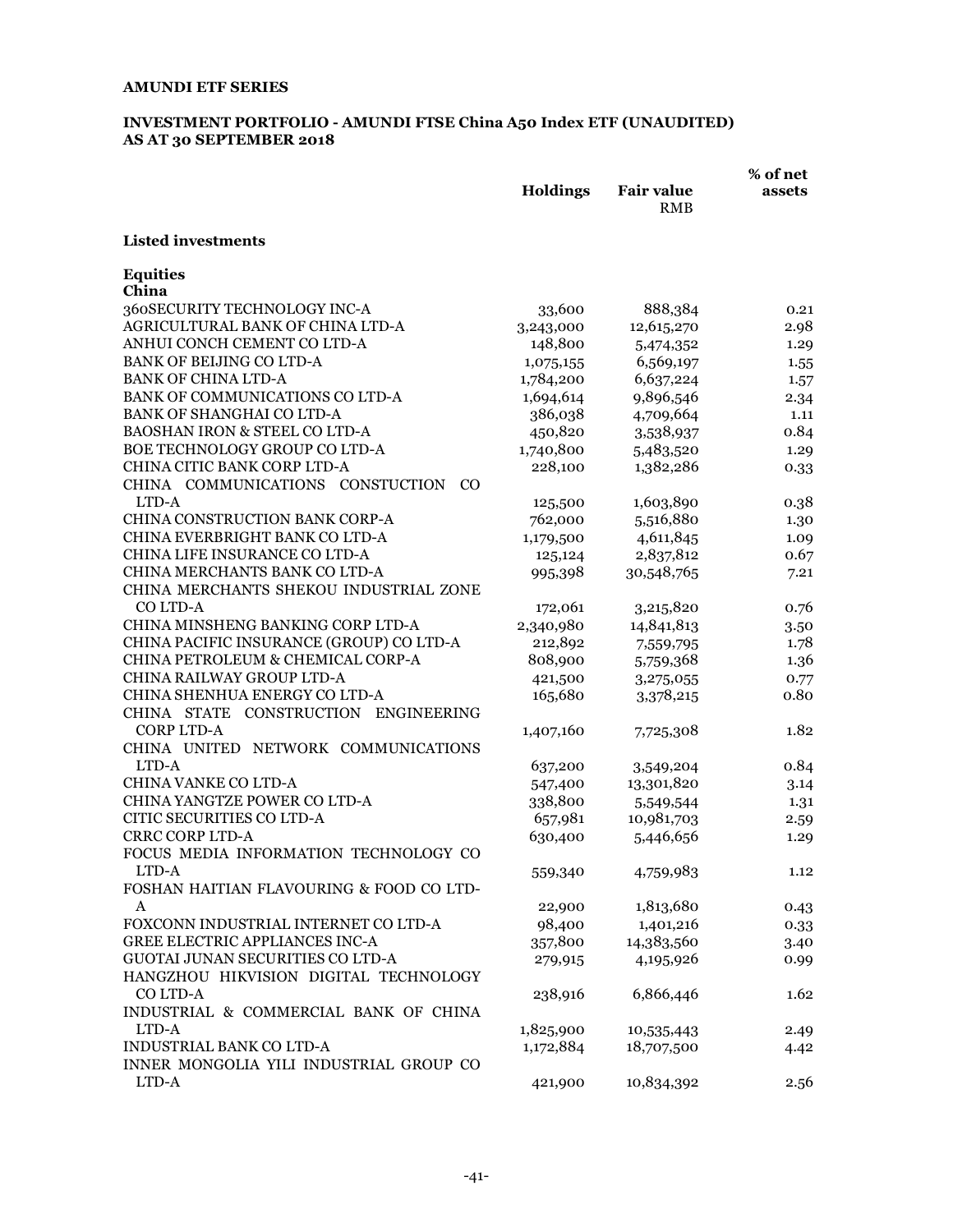# INVESTMENT PORTFOLIO - AMUNDI FTSE China A50 Index ETF (UNAUDITED) (CONTINUED) AS AT 30 SEPTEMBER 2018

|                                                                            | <b>Holdings</b> | <b>Fair value</b><br><b>RMB</b> | % of net<br>assets |
|----------------------------------------------------------------------------|-----------------|---------------------------------|--------------------|
| JIANGSU HENGRUI MEDICINE CO LTD-A<br>JIANGSU YANGHE BREWERY JOINT-STOCK CO | 143,370         | 9,103,995                       | 2.15               |
| LTD-A                                                                      | 37,262          | 4,769,536                       | 1.13               |
| KWEICHOW MOUTAI CO LTD-A                                                   | 37,469          | 27,352,370                      | 6.46               |
| <b>MIDEA GROUP CO LTD-A</b>                                                | 336,200         | 13,548,860                      | 3.20               |
| NEW CHINA LIFE INSURANCE CO LTD-A                                          | 54,932          | 2,772,967                       | 0.65               |
| PETROCHINA CO LTD-A                                                        | 338,900         | 3,107,713                       | 0.73               |
| PING AN BANK CO LTD-A                                                      | 610,526         | 6,746,312                       | 1.59               |
| PING AN INSURANCE GROUP CO OF CHINA LTD-A                                  | 779,511         | 53,396,504                      | 12.60              |
| POLY REAL ESTATE GROUP CO LTD-A                                            | 579,000         | 7,046,430                       | 1.66               |
| SFHLDG COLTD-A                                                             | 58,900          | 2,529,166                       | 0.60               |
| <b>SAIC MOTOR CORP LTD-A</b>                                               | 228,029         | 7,588,805                       | 1.79               |
| SHANGHAI INTL PORT GROUP CO LTD-A<br>SHANGHAI PUDONG DEVELOPMENT BANK CO   | 252,500         | 1,366,025                       | 0.32               |
| LTD-A                                                                      | 1,217,566       | 12,930,551                      | 3.05               |
| WULIANGYE YIBIN CO LTD-A                                                   | 149,048         | 10,127,812                      | 2.39               |
| <b>Total listed investments</b>                                            |                 | 422,784,065                     | 99.80              |
| Total investments, at cost                                                 |                 | 377,876,156                     |                    |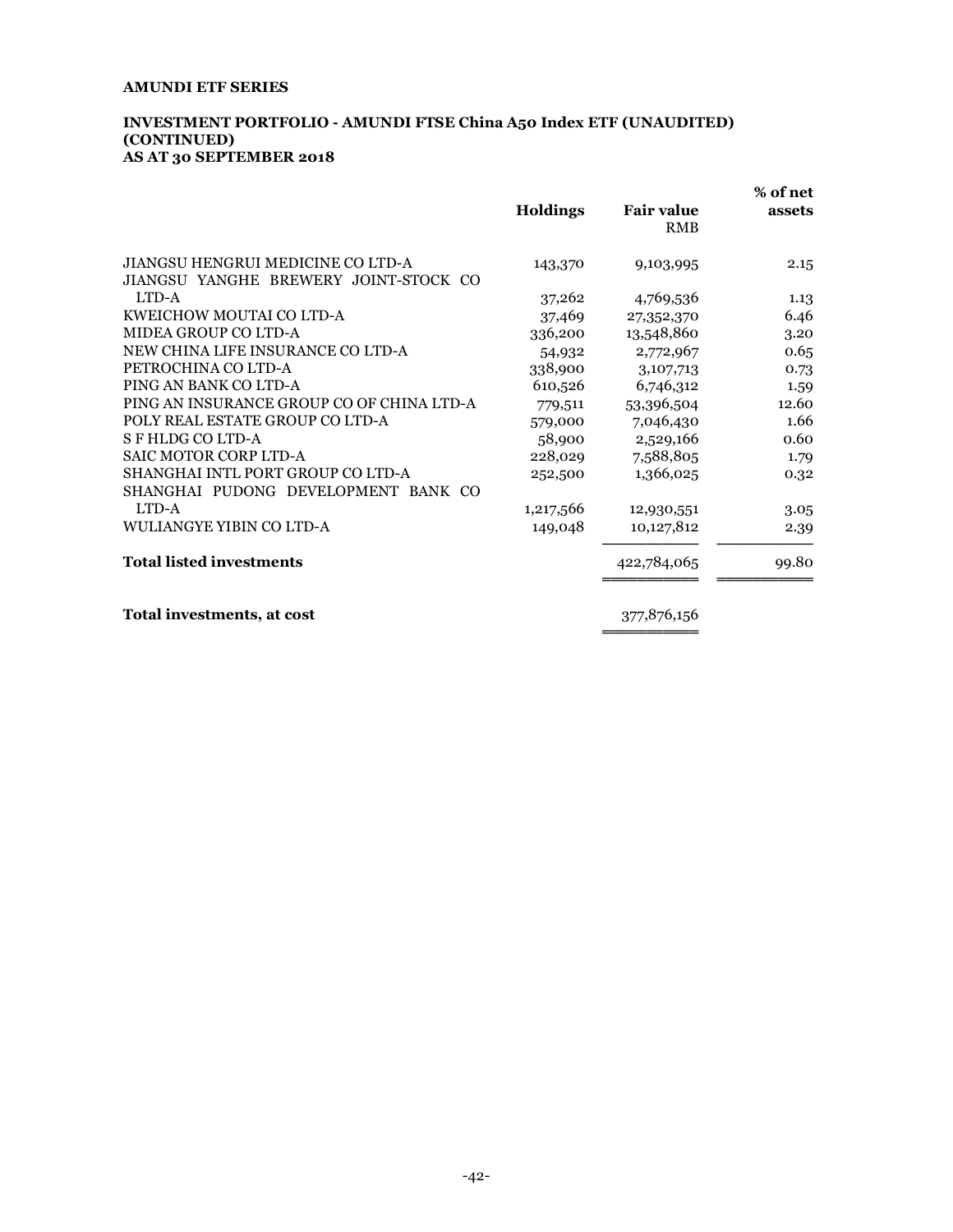# STATEMENT OF MOVEMENTS IN PORTFOLIO - AMUNDI Hang Seng HK 35 Index ETF (UNAUDITED) FOR THE YEAR ENDED 30 SEPTEMBER 2018

| Percentage<br>holdings of<br>net assets<br>2017 |
|-------------------------------------------------|
| %                                               |
|                                                 |
|                                                 |
| 11.55                                           |
| 2.27                                            |
| 36.38                                           |
|                                                 |
| 10.37                                           |
| 0.94                                            |
| 22.00                                           |
| 11.88                                           |
| 95.39                                           |
|                                                 |
| 4.04                                            |
| 99.43                                           |
|                                                 |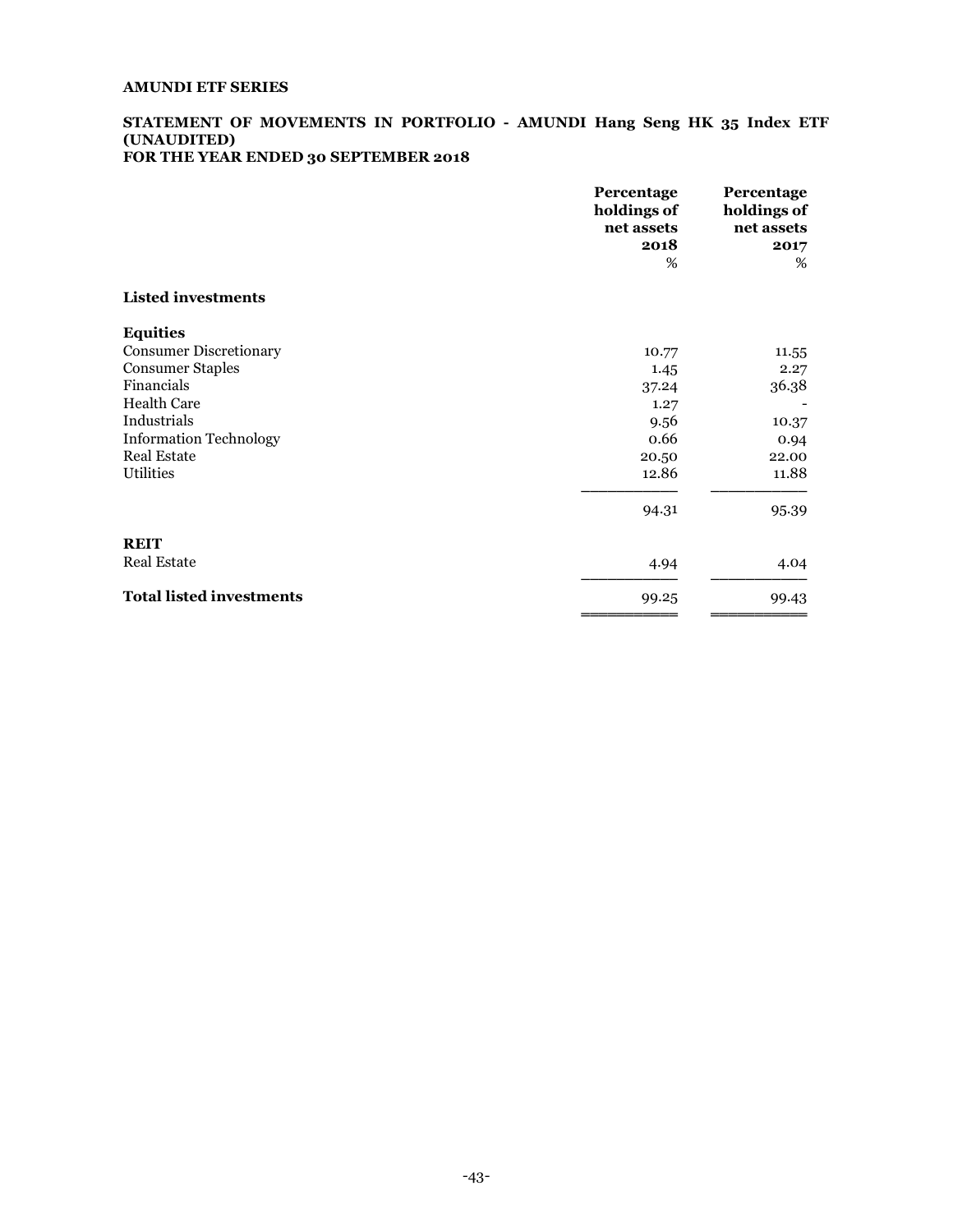# STATEMENT OF MOVEMENTS IN PORTFOLIO - AMUNDI FTSE China A50 Index ETF (UNAUDITED) FOR THE YEAR ENDED 30 SEPTEMBER 2018

|                                   | Percentage<br>holdings of net<br>assets |           |
|-----------------------------------|-----------------------------------------|-----------|
|                                   | 2018<br>%                               | 2017<br>% |
| <b>Listed investments</b>         |                                         |           |
| <b>Equities</b>                   |                                         |           |
| <b>Consumer Discretionary</b>     | 8.38                                    | 5.98      |
| <b>Consumer Staples</b>           | 12.96                                   | 7.99      |
| Energy                            | 2.89                                    | 2.80      |
| Financials                        | 53.82                                   | 59.73     |
| <b>Health Care</b>                | 2.15                                    | 1.55      |
| Industrials                       | 5.18                                    | 8.02      |
| <b>Information Technology</b>     | 4.58                                    | 3.87      |
| Materials                         | 2.13                                    | 0.83      |
| <b>Real Estate</b>                | 5.56                                    | 5.77      |
| <b>Telecommunication Services</b> | 0.84                                    | 1.22      |
| Utilities                         | 1.31                                    | 1.93      |
| <b>Total listed investments</b>   | 99.80                                   | 99.69     |